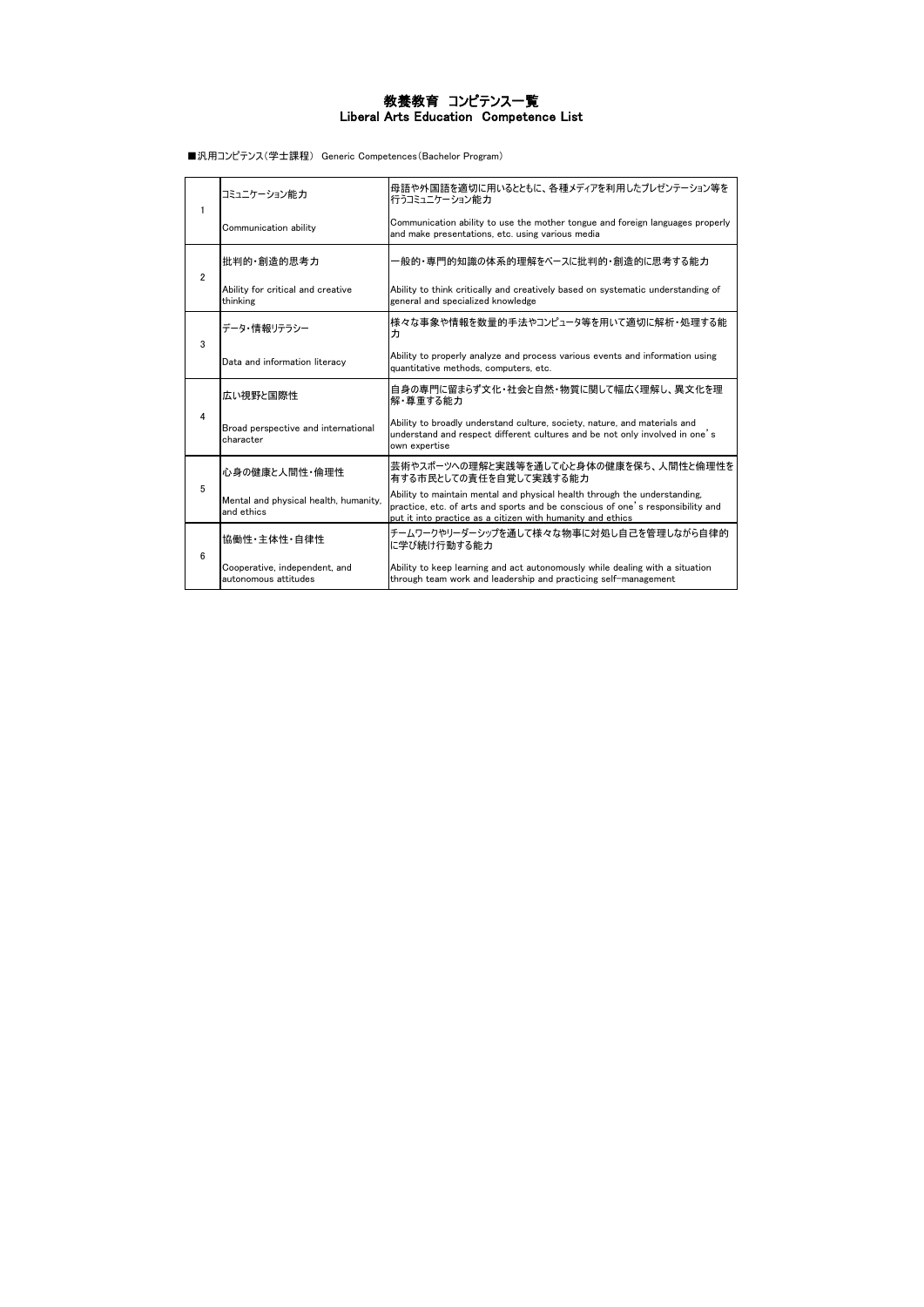| 科目番号             |                                                                    |     |                                    | 汎用コンピテンス<br>Generic Competences      |                                      |                                     |                                          |                                                                            |                                                                |  |  |
|------------------|--------------------------------------------------------------------|-----|------------------------------------|--------------------------------------|--------------------------------------|-------------------------------------|------------------------------------------|----------------------------------------------------------------------------|----------------------------------------------------------------|--|--|
|                  |                                                                    |     | │標準履修                              |                                      | $\overline{2}$                       | 3                                   | $\overline{4}$                           | 5                                                                          | $6\phantom{.}6$                                                |  |  |
| Course<br>Number | 授業科目の名称<br>Course Name                                             | 単位数 | 年次<br>Standard<br>Credits registra | コミュニケー<br>ション能力                      | 批判的・創造<br>的思考力                       | データ・情報<br>リテラシー                     | 広い視野と国<br>際性                             | 心身の健康と<br>人間性・倫理<br>性                                                      | 協働性·主体<br>性・自律性                                                |  |  |
|                  |                                                                    |     | tion<br>year                       | Communication Ability for<br>ability | critical and<br>creative<br>thinking | Data and<br>information<br>literacy | Broad<br>perspective<br>and<br>character | Mental and<br>physical<br>health,<br>international humanity, and<br>ethics | Cooperative,<br>independent,<br>and<br>autonomous<br>attitudes |  |  |
| $11****$         | ファーストイヤーセミナー<br>First Year Seminar                                 | 1.0 |                                    | 33.3%                                |                                      |                                     | 33.3%                                    |                                                                            | 33.3%                                                          |  |  |
| 1122502          | Japan-Expertファーストイ<br>Japan-Expert First Year<br>ヤーセミナー<br>Seminar | 1.0 |                                    | 33.3%                                |                                      |                                     | 33.3%                                    |                                                                            | 33.3%                                                          |  |  |
| 12*****          | Invitation to Arts and<br>学問への誘い<br>Sciences                       | 1.0 |                                    |                                      | 50.0%                                |                                     | 50.0%                                    |                                                                            |                                                                |  |  |

-<br>注) 同一科目名の科目は一つのみを残し、重複は除いています。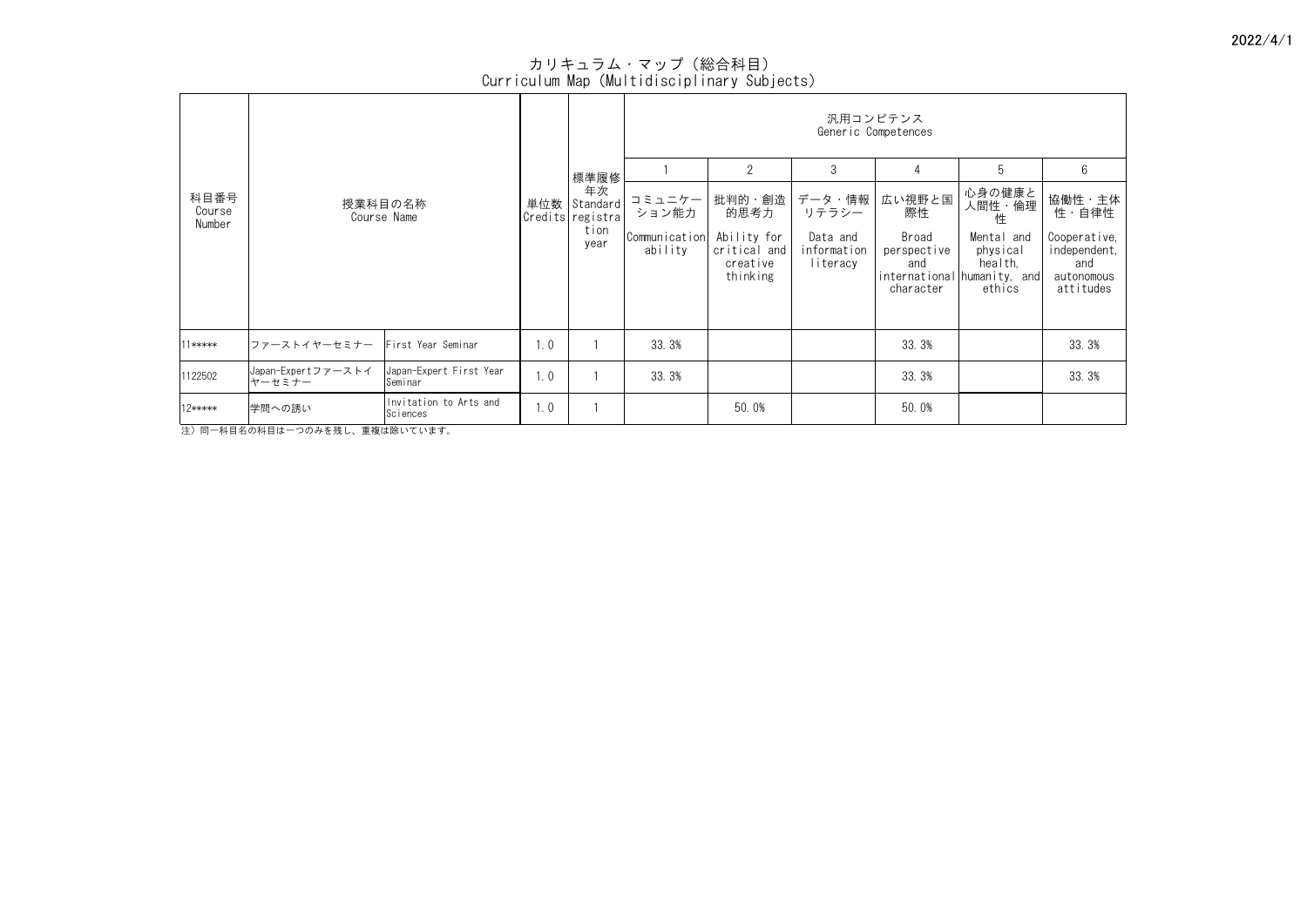|                 |                                                                                |                                                                              |     |                                                     |                                 |                                                     |                                     | 汎用コンピテンス<br>Generic Competences                 |                                                                            |                                                                |
|-----------------|--------------------------------------------------------------------------------|------------------------------------------------------------------------------|-----|-----------------------------------------------------|---------------------------------|-----------------------------------------------------|-------------------------------------|-------------------------------------------------|----------------------------------------------------------------------------|----------------------------------------------------------------|
|                 |                                                                                |                                                                              |     | 標準履修                                                |                                 | $\overline{2}$                                      | 3                                   | $\overline{4}$                                  | 5                                                                          | $6^{\circ}$                                                    |
| 科目番号            |                                                                                | 授業科目の名称<br>Course Name                                                       |     | 年次<br>単位数   Standard  <br>Credits registral<br>tion | コミュニケー<br>ション能力                 | 批判的・創造<br>的思考力                                      | データ・情報<br>リテラシー                     | 広い視野と国<br>際性                                    | 心身の健康と<br>人間性・倫理<br>性                                                      | 協働性·主体<br>性・自律性                                                |
|                 |                                                                                |                                                                              |     | year                                                | <b>Communication</b><br>ability | Ability for<br>critical and<br>creative<br>thinking | Data and<br>information<br>literacy | <b>Broad</b><br>perspective<br>and<br>character | Mental and<br>physical<br>health,<br>international humanity, and<br>ethics | Cooperative,<br>independent,<br>and<br>autonomous<br>attitudes |
| 1207011         | ピア・サポートを学ぶ 支え<br>あいの大学のために                                                     | Peer Support-for<br>supporting each other in<br>the University               | 1.0 |                                                     | 40.0%                           |                                                     |                                     | 10.0%                                           | 25.0%                                                                      | 25.0%                                                          |
|                 | おもてなし学―グローバルマ hospitality(Omotenashi)<br> 1210221/1224021 ナーと異文化コミュニケー<br>ション一 | Japanese<br>and Global Manner-<br>Perspective for sport<br>volunteer         | 1.0 |                                                     | 33.3%                           |                                                     |                                     | 33.3%                                           | 33.3%                                                                      |                                                                |
| 1210231         | 森林                                                                             | Forest                                                                       | 1.0 |                                                     |                                 | 50.0%                                               |                                     | 50.0%                                           |                                                                            |                                                                |
| 1221011         | 科学的根拠にもとづいた最新 Evidence-based health<br>の健康教育                                   | education update                                                             | 1.0 | $\blacksquare$                                      |                                 |                                                     |                                     | 20.0%                                           | 80.0%                                                                      |                                                                |
| 1222021         | セルフマネジメント・ケア  Self Management Care                                             |                                                                              | 1.0 |                                                     |                                 | 10.0%                                               | 10.0%                               | 20.0%                                           | 40.0%                                                                      | 20.0%                                                          |
| 1226014         | キャリアデザイン入門 <sup>~</sup> 世界<br> にはばたく未来の自分 <sup>~</sup>                         | Introduction to Career<br>Design: Designing your<br>Future in Global Context | 1.0 |                                                     | 20.0%                           | 10.0%                                               |                                     | 30.0%                                           |                                                                            | 40.0%                                                          |
| 1226021         | 心と体に安全で快適なキャン Practical Lecture for<br>パスI-こころのヘルスリテラ Mental Wellness<br>シー講座- |                                                                              | 1.0 |                                                     | 20.0%                           | 20.0%                                               |                                     | 40.0%                                           |                                                                            | 20.0%                                                          |
| 1226041/1226091 | みんなで創ろう「つくばアク<br> ションプロジェクト」                                                   | Planning and Execution of<br>the TSUKUBA Action<br>Project                   | 1.0 |                                                     | 30.0%                           | 30.0%                                               |                                     |                                                 |                                                                            | 40.0%                                                          |
| 1226051         | 筑波大学特別講義─大学と学 Special Lecture -<br>問一                                          | University of Tsukuba<br>University and Academic<br>Life -                   | 1.0 | $-3$                                                |                                 | 33.3%                                               |                                     | 33.3%                                           | 33.3%                                                                      |                                                                |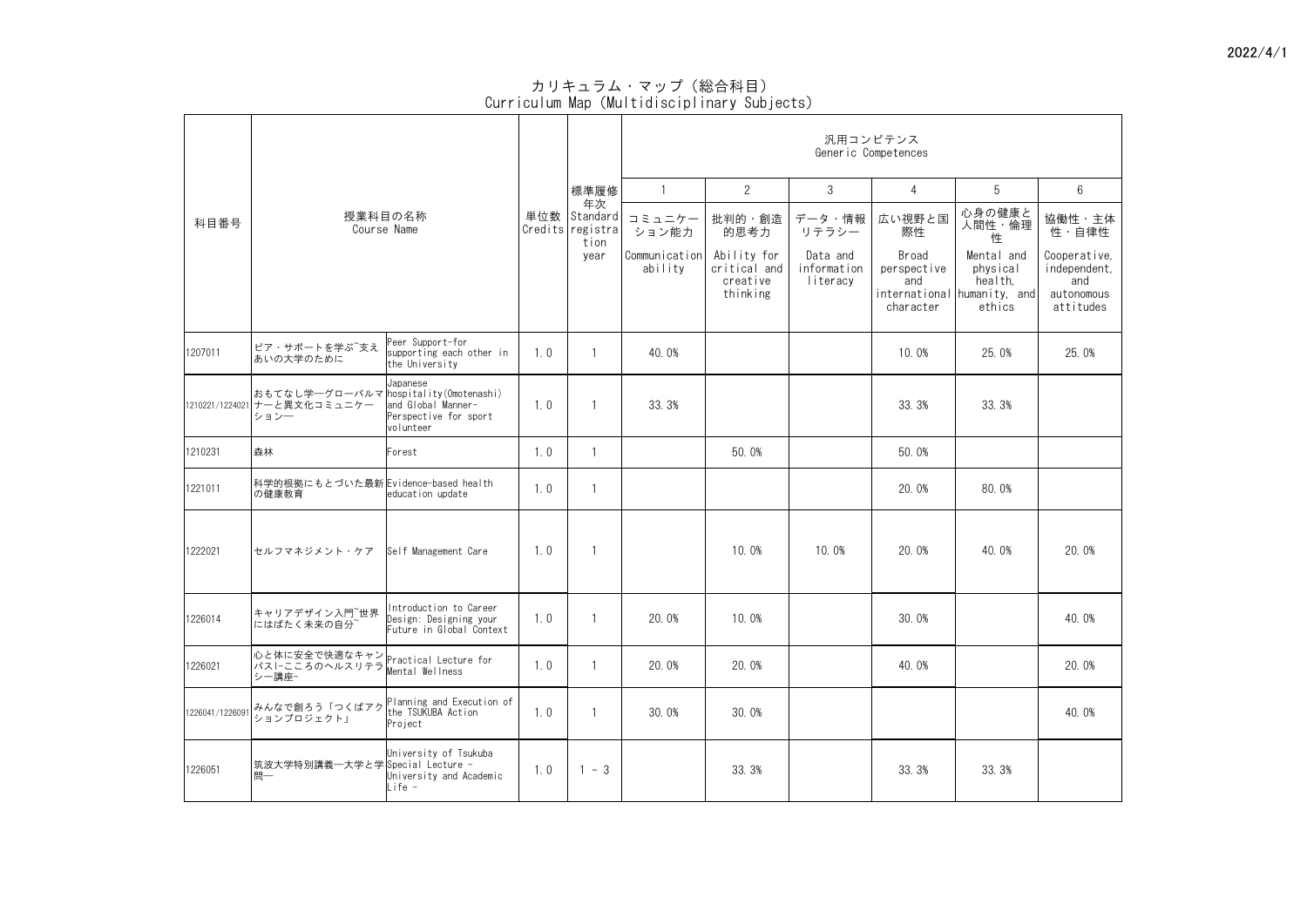|         |                                                                                                                       |                                                      |     |                                            |                          |                                                     |                                     | 汎用コンピテンス<br>Generic Competences                 |                                                                            |                                                                |
|---------|-----------------------------------------------------------------------------------------------------------------------|------------------------------------------------------|-----|--------------------------------------------|--------------------------|-----------------------------------------------------|-------------------------------------|-------------------------------------------------|----------------------------------------------------------------------------|----------------------------------------------------------------|
|         |                                                                                                                       |                                                      |     | 標準履修                                       |                          | $\overline{2}$                                      | $\mathcal{S}$                       | $\overline{4}$                                  | 5                                                                          | $6\phantom{.}6$                                                |
| 科目番号    |                                                                                                                       | 授業科目の名称<br>Course Name                               | 単位数 | 年次<br>Standard<br>Credits registra<br>tion | コミュニケー<br>ション能力          | 批判的・創造<br>的思考力                                      | データ・情報<br>リテラシー                     | 広い視野と国<br>際性                                    | 心身の健康と<br>人間性・倫理<br>性                                                      | 協働性·主体<br>性・自律性                                                |
|         |                                                                                                                       |                                                      |     | year                                       | Communication<br>ability | Ability for<br>critical and<br>creative<br>thinking | Data and<br>information<br>literacy | <b>Broad</b><br>perspective<br>and<br>character | Mental and<br>physical<br>health,<br>international humanity, and<br>ethics | Cooperative,<br>independent,<br>and<br>autonomous<br>attitudes |
| 1226071 | 世界のTSUKUBAで学ぶ                                                                                                         | Studying at Tsukuba in a<br>Global Perspective       | 1.0 |                                            | 5.0%                     | 20.0%                                               |                                     | 65.0%                                           |                                                                            | 10.0%                                                          |
| 1226101 | 卒業生によるオムニバス講座Special Lectures by<br>(社会人としていかに生きる Alumni:My Professional<br>$\mathcal{D}$                             | Life in Society                                      | 1.0 |                                            |                          |                                                     |                                     | 50.0%                                           |                                                                            | 50.0%                                                          |
| 1226121 | 心と体に安全で快適なキャン CardioPulmonary<br>パス  救命救急処置とファー Resuscitation and First<br>ストエイド                                      | aid                                                  | 1.0 |                                            |                          |                                                     | 20.0%                               |                                                 | 60.0%                                                                      | 20.0%                                                          |
| 1226151 | 社会基礎学 −「グローバル<br>  七  と「地方の活性化」に貢 <br> 献できる輝く人材の育成:世 <br> 界に挑む産業界・官界トップ  Social basic studies  <br>リーダーによる連続リレー講<br>義 |                                                      | 1.0 |                                            |                          | 25.0%                                               |                                     | 75.0%                                           |                                                                            |                                                                |
| 1226181 | ダイバーシティ&インクルー  Introduction to diversity  <br> ジョン入門                                                                  | $\&$ inclusion                                       | 1.0 |                                            |                          |                                                     |                                     | 100.0%                                          |                                                                            |                                                                |
| 1226194 | 次世代起業家養成講座                                                                                                            | Next Generation<br>Entrepreneur Training<br>Course   | 1.0 |                                            | 25.0%                    | 25.0%                                               |                                     | 25.0%                                           |                                                                            | 25.0%                                                          |
| 1401011 | 卒業生による業界探訪                                                                                                            | Insights into industries<br>from alumni's viewpoints | 1.0 | $3 \cdot 4$                                |                          |                                                     |                                     | 100.0%                                          |                                                                            |                                                                |
| 1401021 | 21世紀の中国一現代中国の諸 china in 21st Century<br>相一                                                                            |                                                      | 1.0 | $3 \cdot 4$                                |                          | 50.0%                                               |                                     | 50.0%                                           |                                                                            |                                                                |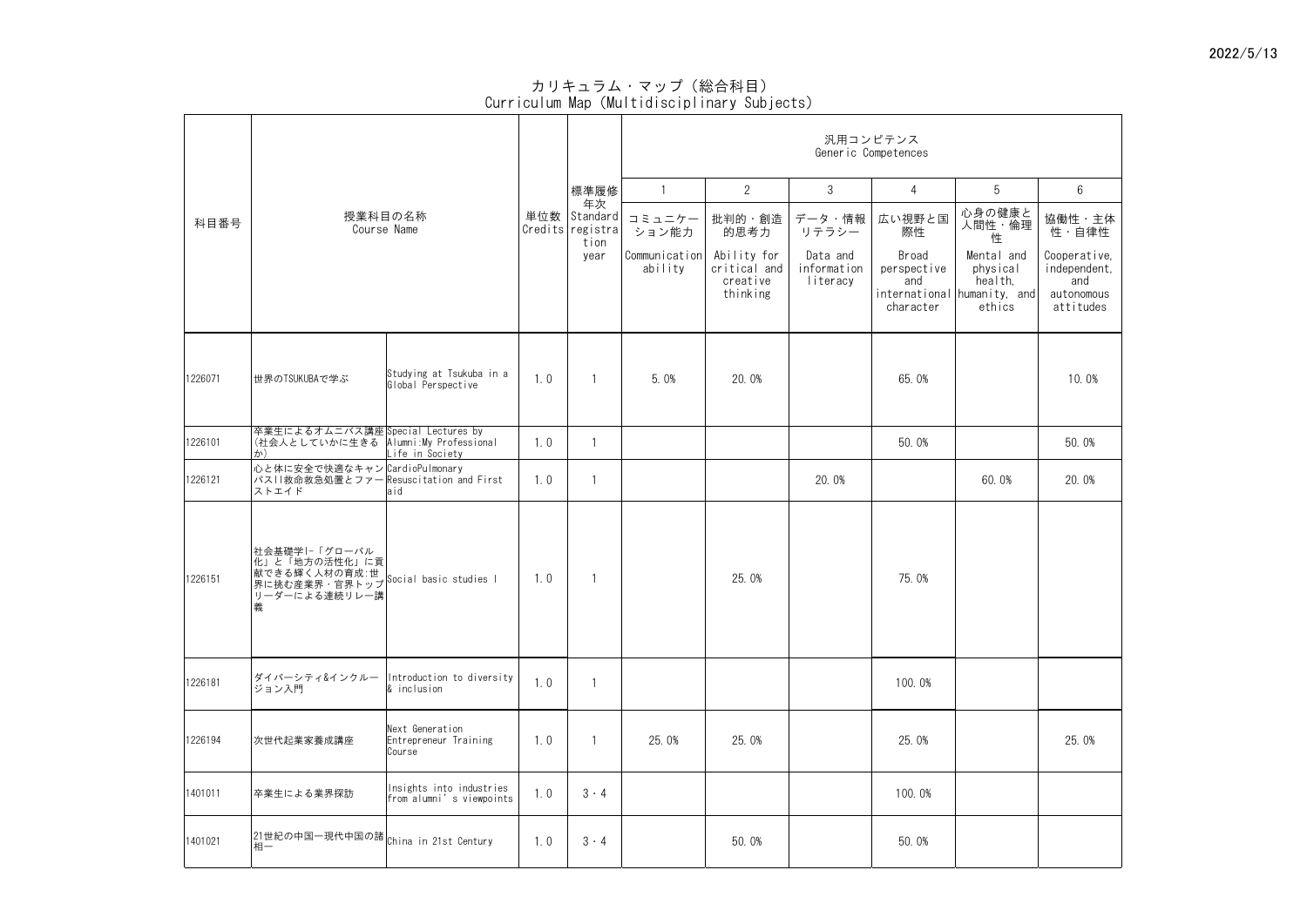|         |                                                            |                                                                          |     |                                                |                          |                                                     |                                     | 汎用コンピテンス<br>Generic Competences                 |                                                                            |                                                                |
|---------|------------------------------------------------------------|--------------------------------------------------------------------------|-----|------------------------------------------------|--------------------------|-----------------------------------------------------|-------------------------------------|-------------------------------------------------|----------------------------------------------------------------------------|----------------------------------------------------------------|
|         |                                                            |                                                                          |     | 標準履修                                           |                          | $\overline{2}$                                      | $\mathcal{S}$                       | 4                                               | 5                                                                          | $6\phantom{.}6$                                                |
| 科目番号    |                                                            | 授業科目の名称<br>Course Name                                                   |     | 年次<br>単位数 Standard<br>Credits registra<br>tion | コミュニケー<br>ション能力          | 批判的・創造<br>的思考力                                      | データ・情報<br>リテラシー                     | 広い視野と国<br>際性                                    | 心身の健康と<br>人間性・倫理<br>性                                                      | 協働性・主体<br>性・自律性                                                |
|         |                                                            |                                                                          |     | year                                           | Communication<br>ability | Ability for<br>critical and<br>creative<br>thinking | Data and<br>information<br>literacy | <b>Broad</b><br>perspective<br>and<br>character | Mental and<br>physical<br>health,<br>international humanity, and<br>ethics | Cooperative,<br>independent,<br>and<br>autonomous<br>attitudes |
| 1402011 | 比較文化の探求一名著のすす<br>めー                                        | Approaches to Comparative<br>Cultural Studies: A Guide<br>to Great Books | 1.0 | $3 \cdot 4$                                    |                          | 50.0%                                               |                                     | 50.0%                                           |                                                                            |                                                                |
| 1403011 | 新時代の人文学                                                    | Humanistic Knowledge in a<br>New Era                                     | 1.0 | $3 \cdot 4$                                    |                          | 50.0%                                               |                                     | 50.0%                                           |                                                                            |                                                                |
| 1405014 | 国際学を学ぶ                                                     | Introduction to<br>International Studies III                             | 1.0 | $3 \cdot 4$                                    | 25.0%                    | 25.0%                                               |                                     | 25.0%                                           |                                                                            | 25.0%                                                          |
| 1406011 | 学校を考える                                                     | Thinking about Schools                                                   | 1.0 | $3 \cdot 4$                                    |                          | 50.0%                                               |                                     | 50.0%                                           |                                                                            |                                                                |
| 1410011 | 自然保護学入門                                                    | Introduction to Nature<br>Conservation                                   | 1.0 | $3 \cdot 4$                                    |                          | 50.0%                                               |                                     | 50.0%                                           |                                                                            |                                                                |
| 1410021 | <mark>アカデミック・コミュニケー</mark><br>ション1−伝えるための基礎−               | Academic Communication 1                                                 | 1.0 | $3 \cdot 4$                                    | 50.0%                    | 50.0%                                               |                                     |                                                 |                                                                            |                                                                |
| 1410031 | アカデミック・コミュニケー <br> ション2−伝えるための基礎− Rcademic Communication 2 |                                                                          | 1.0 | $3 \cdot 4$                                    | 50.0%                    | 50.0%                                               |                                     |                                                 |                                                                            |                                                                |
| 1412011 | 教学の最前線:未解決の問題<br>への挑戦                                      | Frontier of Mathematics:<br>Challenges against<br>unsolved problems      | 1.0 | $3 \cdot 4$                                    |                          | 50.0%                                               |                                     | 50.0%                                           |                                                                            |                                                                |
| 1413011 | 現代物理学入門                                                    | Introduction to Modern<br>Physics                                        | 1.0 | $3 \cdot 4$                                    |                          | 50.0%                                               |                                     | 50.0%                                           |                                                                            |                                                                |
| 1414014 | 事例に学ぶ環境安全衛生と化<br>学物質                                       | Case Studies of<br>Environment, Health and<br>Safety for Chemists        | 1.0 | $3 \cdot 4$                                    |                          | 100.0%                                              |                                     |                                                 |                                                                            |                                                                |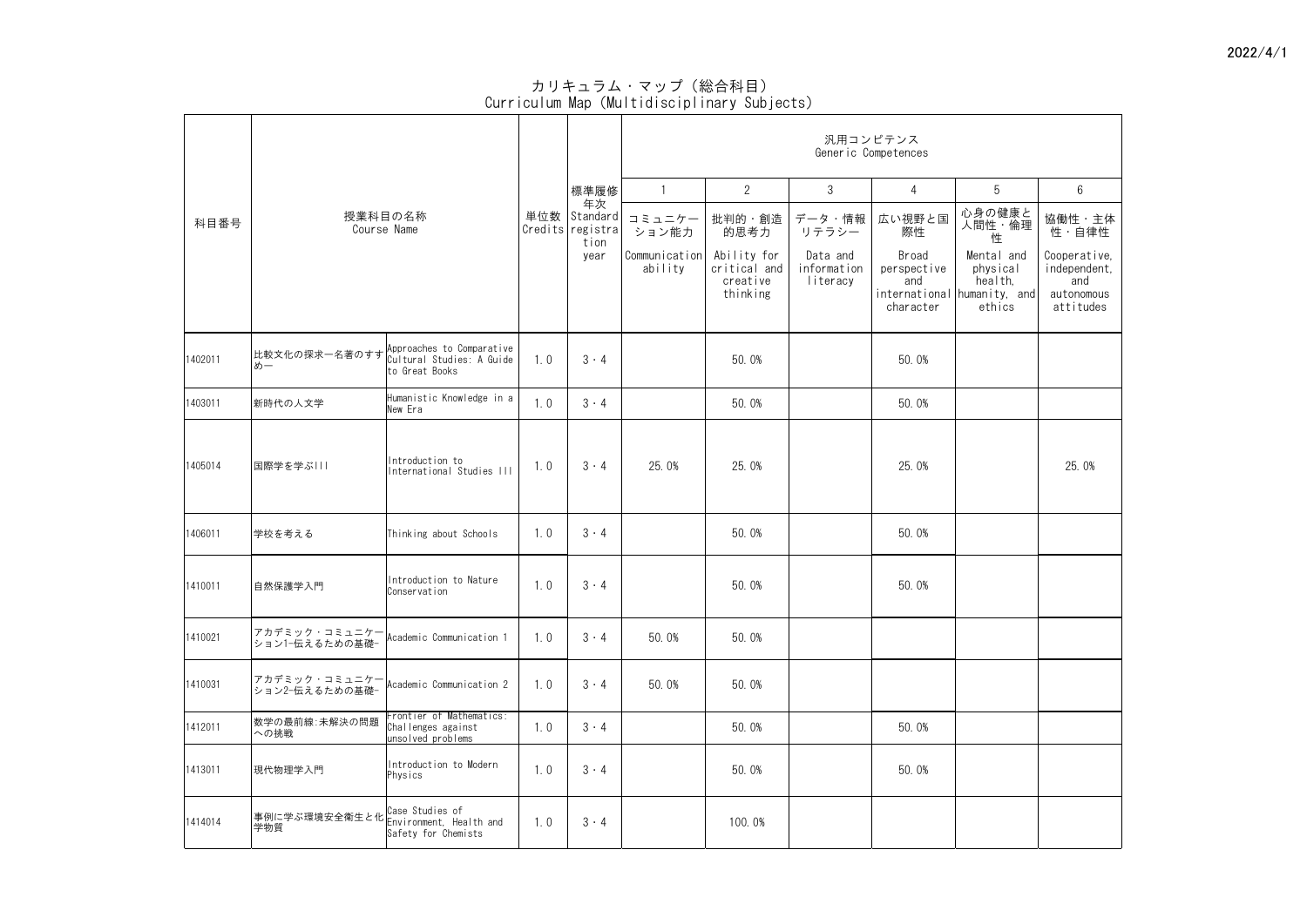|         |                                                                                             |     |                                                    |                          |                                                     |                                     | 汎用コンピテンス<br>Generic Competences          |                                                                            |                                                                |
|---------|---------------------------------------------------------------------------------------------|-----|----------------------------------------------------|--------------------------|-----------------------------------------------------|-------------------------------------|------------------------------------------|----------------------------------------------------------------------------|----------------------------------------------------------------|
|         |                                                                                             |     | 標準履修                                               |                          | $\overline{2}$                                      | $\mathfrak{S}$                      | 4                                        | 5                                                                          | $6\overline{6}$                                                |
| 科目番号    | 授業科目の名称<br>Course Name                                                                      |     | 年次<br>単位数   Standard  <br>Credits registra<br>tion | コミュニケー<br>ション能力          | 批判的・創造<br>的思考力                                      | データ・情報<br>リテラシー                     | 広い視野と国<br>際性                             | 心身の健康と<br>人間性・倫理<br>性                                                      | 協働性・主体<br>性・自律性                                                |
|         |                                                                                             |     | year                                               | Communication<br>ability | Ability for<br>critical and<br>creative<br>thinking | Data and<br>information<br>literacy | Broad<br>perspective<br>and<br>character | Mental and<br>physical<br>health,<br>international humanity, and<br>ethics | Cooperative,<br>independent,<br>and<br>autonomous<br>attitudes |
| 1415011 | Modern physical sciences<br>現代物理と先端工学<br>and advanced engineering                           | 1.0 | $3 \cdot 4$                                        |                          | 50.0%                                               |                                     | 50.0%                                    |                                                                            |                                                                |
| 1415021 | 社会問題を見据えた材料開発 Material development and<br>application to confront<br>とその応用<br>social issues | 1.0 | $3 \cdot 4$                                        |                          | 50.0%                                               |                                     | 50.0%                                    |                                                                            |                                                                |
| 1416011 | Topics on Engineering<br>工学システムをつくる<br>Systems                                              | 1.0 | $3 \cdot 4$                                        |                          |                                                     |                                     | 50.0%                                    | 50.0%                                                                      |                                                                |
| 1420014 | デジタルクリエイティブ基礎 Basic Digital Creative<br> デジタルクリエイティブ基礎 Technology                           | 1.0 | $3 \cdot 4$                                        | 50.0%                    |                                                     | 50.0%                               |                                          |                                                                            |                                                                |
| 1420024 | デジタルクリエイティブ中級 Intermediate Digital                                                          | 1.0 | $3 \cdot 4$                                        | 50.0%                    |                                                     | 50.0%                               |                                          |                                                                            |                                                                |
| 1420034 | デジタルクリエイティブ上級 Advanced Digital Creative                                                     | 1.0 | $3 \cdot 4$                                        | 50.0%                    |                                                     | 50.0%                               |                                          |                                                                            |                                                                |
| 1422011 | 健康と社会<br>Health and Society                                                                 | 1.0 | $3 \cdot 4$                                        |                          | 30.0%                                               |                                     | 30.0%                                    | 40.0%                                                                      |                                                                |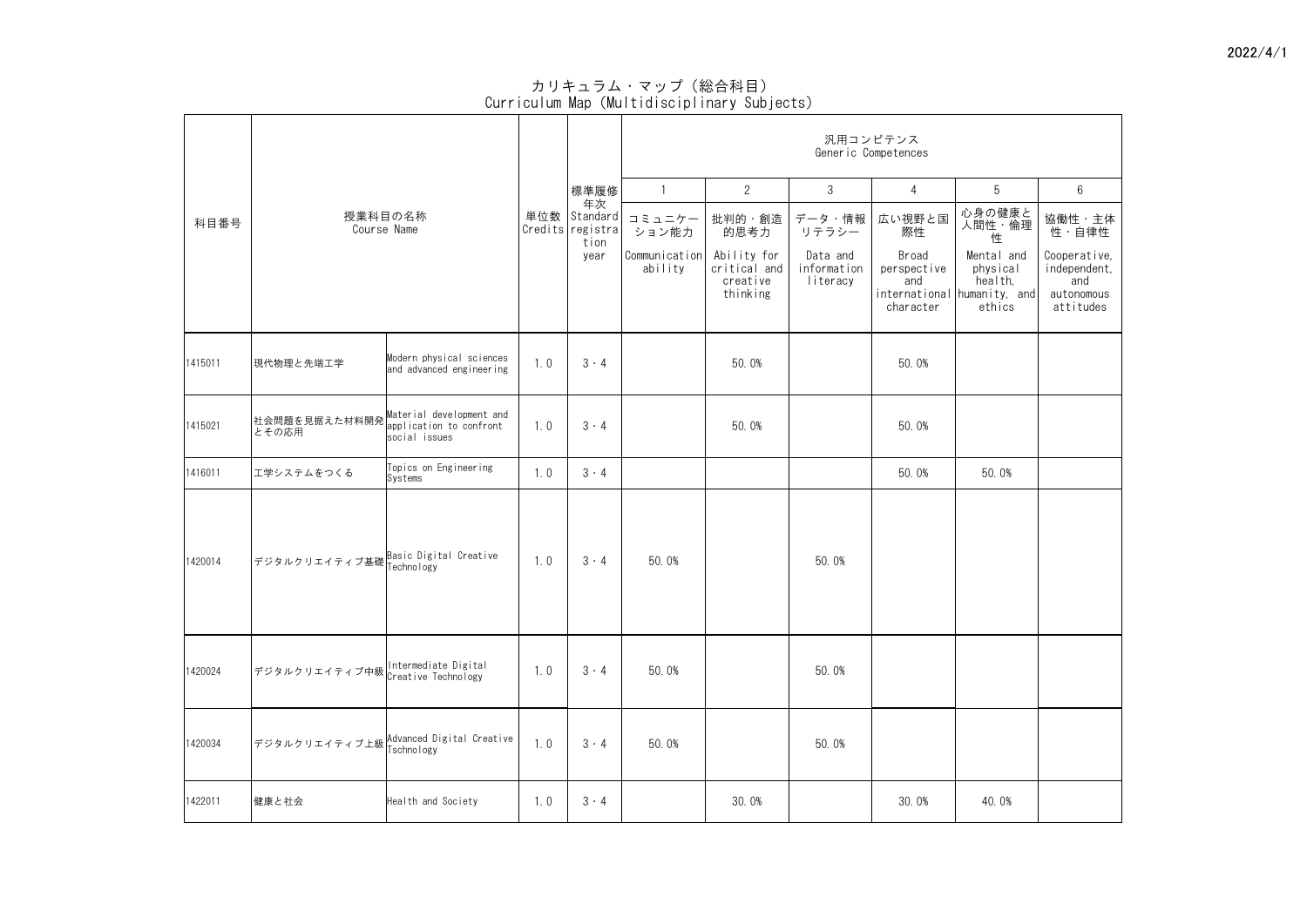|         |                                                                                                                       |                                       |     |                                                    | 汎用コンピテンス<br>Generic Competences |                                                     |                                     |                                                 |                                                                            |                                                                |  |  |
|---------|-----------------------------------------------------------------------------------------------------------------------|---------------------------------------|-----|----------------------------------------------------|---------------------------------|-----------------------------------------------------|-------------------------------------|-------------------------------------------------|----------------------------------------------------------------------------|----------------------------------------------------------------|--|--|
|         |                                                                                                                       |                                       |     | 標準履修                                               |                                 | $\overline{2}$                                      | 3                                   | $\overline{4}$                                  | 5                                                                          | $6\phantom{.}6$                                                |  |  |
| 科目番号    |                                                                                                                       | 授業科目の名称<br>Course Name                |     | 年次<br>単位数   Standard  <br>Credits registra<br>tion | コミュニケー<br>ション能力                 | 批判的・創造<br>的思考力                                      | データ・情報<br>リテラシー                     | 広い視野と国<br>際性                                    | 心身の健康と<br>人間性・倫理<br>性                                                      | 協働性・主体<br>性・自律性                                                |  |  |
|         |                                                                                                                       |                                       |     | year                                               | Communication <br>ability       | Ability for<br>critical and<br>creative<br>thinking | Data and<br>information<br>literacy | <b>Broad</b><br>perspective<br>and<br>character | Mental and<br>physical<br>health,<br>international humanity, and<br>ethics | Cooperative,<br>independent,<br>and<br>autonomous<br>attitudes |  |  |
| 1424012 | スポーツと平和・非暴力                                                                                                           | Sports for Peace and Non-<br>Violence | 1.0 | $3 \cdot 4$                                        |                                 |                                                     |                                     |                                                 | 30.0%                                                                      | 70.0%                                                          |  |  |
| 1425011 | 社会のなかの建築デザイン                                                                                                          | Architectural design and<br>society   | 1.0 | $3 \cdot 4$                                        |                                 | 50.0%                                               |                                     | 50.0%                                           |                                                                            |                                                                |  |  |
| 1425021 | スポーツ芸術表現学                                                                                                             | Expression science of<br>sports art   | 1.0 | $3 \cdot 4$                                        |                                 | 40.0%                                               |                                     | 60.0%                                           |                                                                            |                                                                |  |  |
| 1426011 | 社会基礎学  -「グローバル<br> 化」と「地方の活性化」に貢<br> 献できる輝く人材の育成:世 <br> 駅に挑む産業界・官界トップ  Social basic studies II <br>リーダーによる連続リレー講<br>義 |                                       | 1.0 | $3 \cdot 4$                                        |                                 | 25.0%                                               |                                     | 75.0%                                           |                                                                            |                                                                |  |  |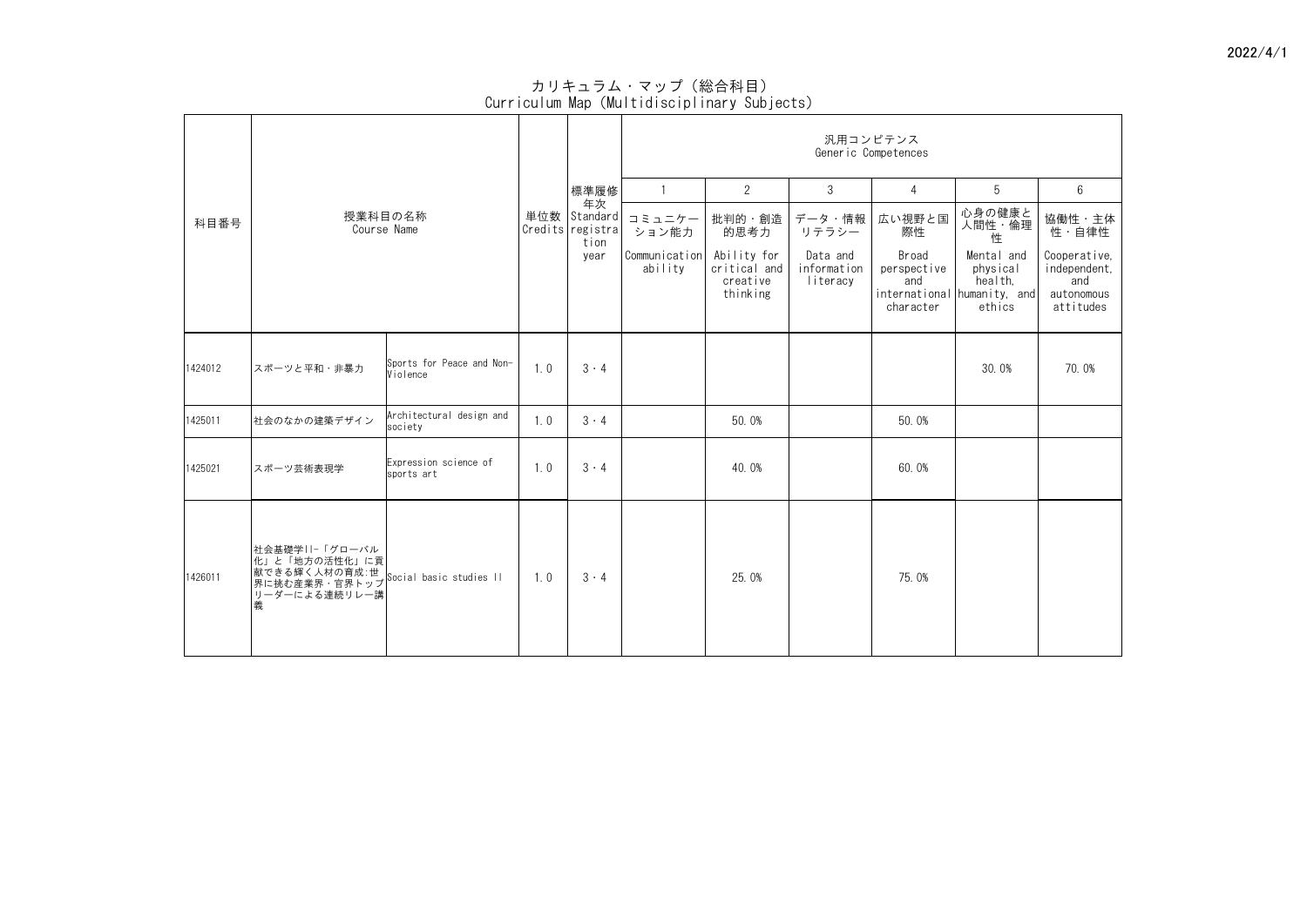|                          |                                                                     |     |                                                    |                          |                                                     | 汎用コンピテンス<br>Generic Competences     |                                          |                                                                            |                                                                |
|--------------------------|---------------------------------------------------------------------|-----|----------------------------------------------------|--------------------------|-----------------------------------------------------|-------------------------------------|------------------------------------------|----------------------------------------------------------------------------|----------------------------------------------------------------|
|                          |                                                                     |     |                                                    |                          | $\overline{2}$                                      | 3                                   | 4                                        | 5                                                                          | 6                                                              |
| 科目番号<br>Course<br>Number | 授業科目の名称<br>Course Name                                              | 単位数 | 標準履修<br>年次<br>Standard<br>Credits registra<br>tion | コミュニケー<br>ション能力          | 批判的・創造  <br>的思考力                                    | データ・情報<br>リテラシー                     | 広い視野と国<br>際性                             | 心身の健康と<br>人間性・倫理<br>性                                                      | 協働性・主体<br>性・自律性                                                |
|                          |                                                                     |     | year                                               | Communication<br>ability | Ability for<br>critical and<br>creative<br>thinking | Data and<br>information<br>literacy | Broad<br>perspective<br>and<br>character | Mental and<br>physical<br>health,<br>international humanity, and<br>ethics | Cooperative,<br>independent,<br>and<br>autonomous<br>attitudes |
| $11*****$                | First Year Seminar                                                  | 1.0 |                                                    | 33.3%                    |                                                     |                                     | 33.3%                                    |                                                                            | 33.3%                                                          |
| 12*****                  | Invitation to Arts and<br>Sciences                                  | 1.0 |                                                    |                          | 50.0%                                               |                                     | 50.0%                                    |                                                                            |                                                                |
| 1290011                  | Learning and Ethics of<br>Research                                  | 1.0 |                                                    | 16.6%                    | 16.6%                                               | 16.6%                               | 16.6%                                    | 16.6%                                                                      | 16.6%                                                          |
| 1390111                  | Living in Japan as<br>Foreign Students                              | 1.0 |                                                    |                          | 50.0%                                               |                                     | 50.0%                                    |                                                                            |                                                                |
| 1A90011                  | Japanese Issues<br>I (Japanese Nature and<br>Geography)             | 1.0 | $1 \cdot 2$                                        | 25.0%                    | 25.0%                                               |                                     | 25.0%                                    |                                                                            | 25.0%                                                          |
| 1A90081                  | Food and Forest                                                     | 1.0 | $1 \cdot 2$                                        |                          | 50.0%                                               |                                     | 50.0%                                    |                                                                            |                                                                |
| 1B90021                  | Japanese Issues<br>II (Introductory Japanese<br>History)            | 1.0 | $1 \cdot 2$                                        | 25.0%                    | 25.0%                                               |                                     | 25.0%                                    |                                                                            | 25.0%                                                          |
| 1B90031                  | Japanese Issues<br>III (Japanese Life and<br>Culture)               | 1.0 | $1 \cdot 2$                                        | 25.0%                    | 25.0%                                               |                                     | 25.0%                                    |                                                                            | 25.0%                                                          |
| 1B90051                  | Japanese Issues<br>IV (Japanese Language and<br>Society)            | 1.0 | $1 \cdot 2$                                        | 25.0%                    | 25.0%                                               |                                     | 25.0%                                    |                                                                            | 25.0%                                                          |
| 1B90071                  | Japanese Issues<br>V(Japanese Socio-culture)                        | 1.0 | $1 \cdot 2$                                        | 25.0%                    | 25.0%                                               |                                     | 25.0%                                    |                                                                            | 25.0%                                                          |
| 1B90081                  | Japanese Issues VI (Living  <br>and Learning among the<br>Japanese) | 1.0 | $1 \cdot 2$                                        | 25.0%                    | 25.0%                                               |                                     | 25.0%                                    |                                                                            | 25.0%                                                          |

カリキュラム・マップ(総合科目:英語プログラム)

## Curriculum Map(Multidisciplinary Subjects:English Programs)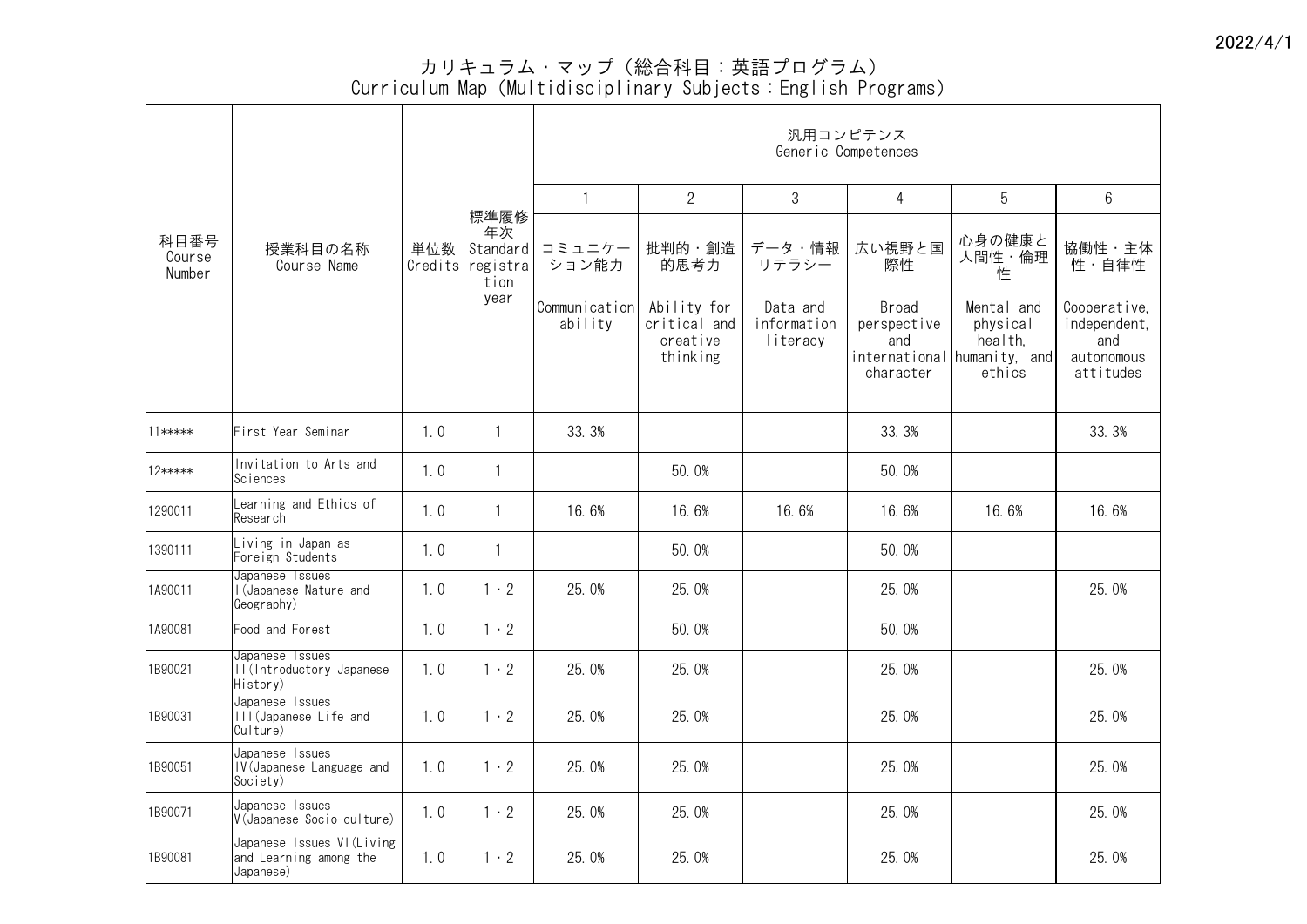カリキュラム・マップ(総合科目:英語プログラム)

Curriculum Map(Multidisciplinary Subjects:English Programs)

|                          |                                             |     |                                                      | 汎用コンピテンス<br>Generic Competences |                                                     |                                     |                                    |                                                                  |                                                   |  |  |  |  |  |
|--------------------------|---------------------------------------------|-----|------------------------------------------------------|---------------------------------|-----------------------------------------------------|-------------------------------------|------------------------------------|------------------------------------------------------------------|---------------------------------------------------|--|--|--|--|--|
|                          |                                             |     |                                                      |                                 | $\overline{2}$                                      | 3                                   | 4                                  | 5                                                                | 6                                                 |  |  |  |  |  |
| 科目番号<br>Course<br>Number | 授業科目の名称<br>Course Name                      | 単位数 | 標準履修<br>年次<br>Standard  <br>Credits registra<br>tion | コミュニケー<br>ション能力                 | 批判的・創造  <br>的思考力                                    | データ・情報<br>リテラシー                     | 広い視野と国<br>際性                       | 心身の健康と<br>人間性・倫理<br>性                                            | 協働性・主体<br>性·自律性                                   |  |  |  |  |  |
|                          |                                             |     | year                                                 | Communication<br>ability        | Ability for<br>critical and<br>creative<br>thinking | Data and<br>information<br>literacy | <b>Broad</b><br>perspective<br>and | Mental and<br>physical<br>health,<br>international humanity, and | Cooperative,<br>independent,<br>and<br>autonomous |  |  |  |  |  |
|                          |                                             |     |                                                      |                                 |                                                     |                                     | character                          | ethics                                                           | attitudes                                         |  |  |  |  |  |
| 1C90011                  | Japanese Culture                            | 1.0 | $\cdot$ 2                                            | 25.0%                           | 25.0%                                               |                                     | 25.0%                              |                                                                  | 25.0%                                             |  |  |  |  |  |
| 1090031                  | Career Design I                             | 1.0 | $\vert \cdot 2 \vert$                                | 25.0%                           | 25.0%                                               |                                     | 25.0%                              |                                                                  | 25.0%                                             |  |  |  |  |  |
| 1090051                  | Japanese Society                            | 1.0 | $1 \cdot 2$                                          | 25.0%                           | 25.0%                                               |                                     | 25.0%                              |                                                                  | 25.0%                                             |  |  |  |  |  |
| 1C90071                  | Career Design II                            | 1.0 | $1 \cdot 2$                                          | 25.0%                           | 25.0%                                               |                                     | 25.0%                              |                                                                  | 25.0%                                             |  |  |  |  |  |
| 1090091                  | Modern Japanese History                     | 1.0 | $1 \cdot 2$                                          | 25.0%                           | 25.0%                                               |                                     | 25.0%                              |                                                                  | 25.0%                                             |  |  |  |  |  |
| 1090111                  | Career Design III                           | 1.0 | $1 \cdot 2$                                          | 25.0%                           | 25.0%                                               |                                     | 25.0%                              |                                                                  | 25.0%                                             |  |  |  |  |  |
| 1090131                  | Global issues and society                   | 1.0 | $1 \cdot 2$                                          |                                 | 50.0%                                               |                                     | 50.0%                              |                                                                  |                                                   |  |  |  |  |  |
| 1E90011                  | Topics in Social Sciences                   | 1.0 | $3 \cdot 4$                                          |                                 | 33.3%                                               | 33.3%                               | 33.3%                              |                                                                  |                                                   |  |  |  |  |  |
| 1F90011                  | Social nature                               | 1.0 | $3 \cdot 4$                                          |                                 | 50.0%                                               |                                     | 50.0%                              |                                                                  |                                                   |  |  |  |  |  |
| 1490221                  | Mechatronics basics and<br>applications     | 1.0 | $3 \cdot 4$                                          | 20.0%                           | 20.0%                                               | 20.0%                               | 20.0%                              |                                                                  | 20.0%                                             |  |  |  |  |  |
| 1290021                  | OMOTENASHI -Japanese<br>Culture and Manner- | 1.0 |                                                      | 33.3%                           |                                                     |                                     | 33.3%                              | 33.3%                                                            |                                                   |  |  |  |  |  |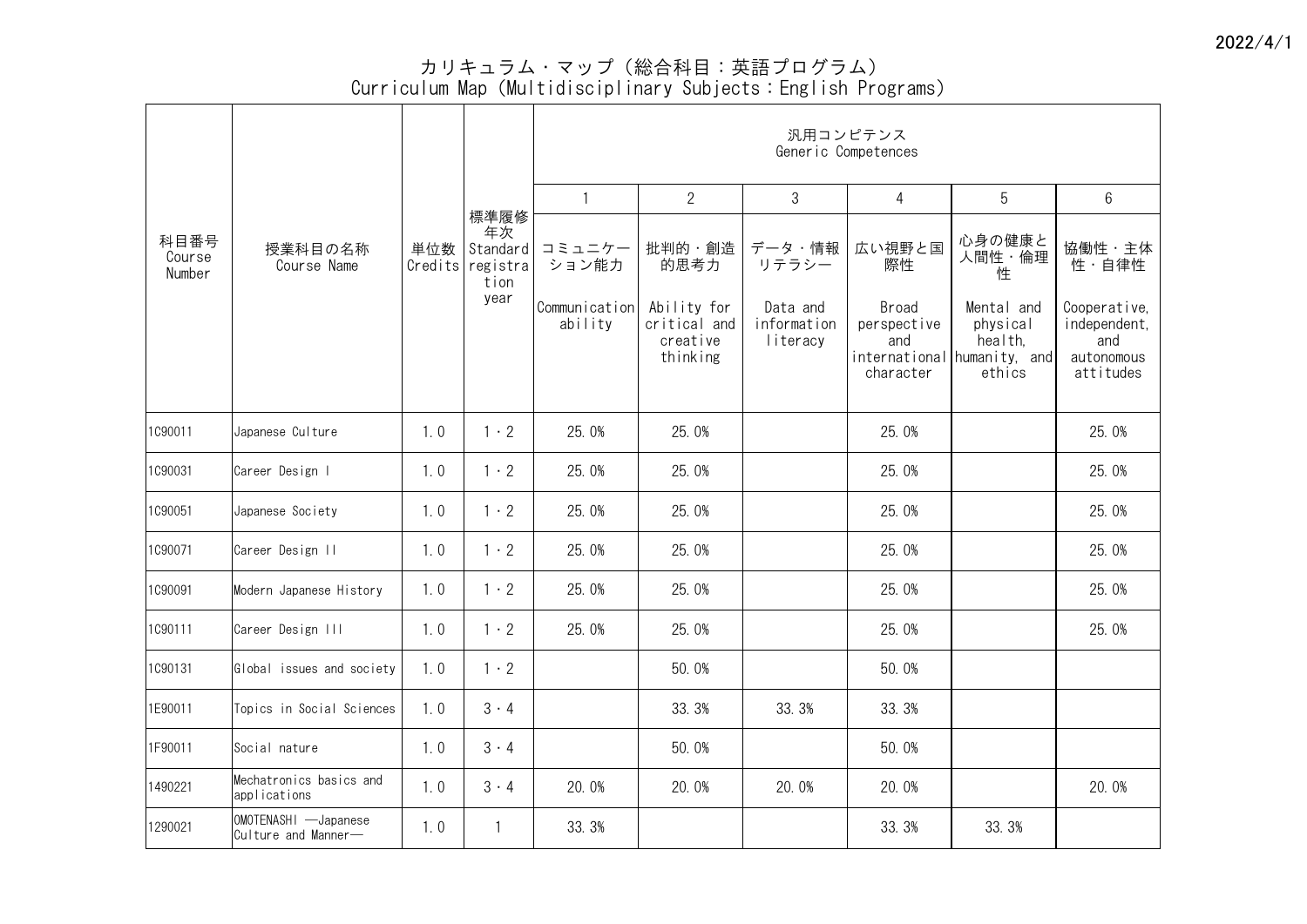|                          |                      |                                              |     |                                                         |                          |                                                     |                                     | 汎用コンピテンス<br>Generic Competences<br>5<br>4<br>心身の健康と<br>広い視野と国 |                                                                            |                                                                |
|--------------------------|----------------------|----------------------------------------------|-----|---------------------------------------------------------|--------------------------|-----------------------------------------------------|-------------------------------------|---------------------------------------------------------------|----------------------------------------------------------------------------|----------------------------------------------------------------|
|                          |                      |                                              |     |                                                         |                          | $\overline{2}$                                      | $\mathfrak{S}$                      |                                                               |                                                                            | $6\overline{6}$                                                |
| 科目番号<br>Course<br>Number |                      | 授業科目の名称<br>Course Name                       |     | 標準履修<br>年次<br>単位数 Standard<br> Credits registra<br>tion | コミュニケー<br>ション能力          | 批判的・創造<br>的思考力                                      | データ・情報<br>リテラシー                     | 際性                                                            | 人間性・倫理<br>性                                                                | 協働性·主体<br>性・自律性                                                |
|                          |                      |                                              |     | year                                                    | Communication<br>ability | Ability for<br>critical and<br>creative<br>thinking | Data and<br>information<br>literacy | Broad<br>perspective<br>and<br>character                      | Mental and<br>physical<br>health,<br>international humanity, and<br>ethics | Cooperative,<br>independent,<br>and<br>autonomous<br>attitudes |
| 2******                  | 基礎体育インラインスケー<br>ト(春) | Basic Physical Education<br>Inline Skating   | 0.5 |                                                         |                          |                                                     |                                     |                                                               | $\bigcirc$                                                                 | $\bigcirc$                                                     |
| 2******                  | 基礎体育インラインスケー<br>ト(秋) | Basic Physical Education<br>Inline Skating   | 0.5 |                                                         |                          |                                                     |                                     |                                                               | $\bigcirc$                                                                 | $\bigcirc$                                                     |
| 2107163                  | 基礎体育空手(春)            | Basic Physical Education<br>Karate           | 0.5 |                                                         |                          |                                                     |                                     |                                                               | $\bigcirc$                                                                 | $\bigcirc$                                                     |
| 2107173                  | 基礎体育空手(秋)            | Basic Physical Education<br>Karate           | 0.5 |                                                         |                          |                                                     |                                     |                                                               | $\bigcirc$                                                                 | $\bigcirc$                                                     |
| 2108143                  | 基礎体育器械運動(春)          | Basic Physical Education<br>Gymnastics       | 0.5 |                                                         |                          |                                                     |                                     |                                                               | $\bigcirc$                                                                 | $\bigcirc$                                                     |
| 2108153                  | 基礎体育器械運動(秋)          | Basic Physical Education<br>Gymnastics       | 0.5 |                                                         |                          |                                                     |                                     |                                                               | $\bigcirc$                                                                 | $\bigcirc$                                                     |
| 2110123                  | 基礎体育弓道(春)            | Basic Physical Education<br>Japanese Archery | 0.5 |                                                         |                          |                                                     |                                     |                                                               | $\bigcirc$                                                                 | $\bigcirc$                                                     |
| 2110133                  | 基礎体育弓道(秋)            | Basic Physical Education<br>Japanese Archery | 0.5 |                                                         |                          |                                                     |                                     |                                                               | $\bigcirc$                                                                 | $\bigcirc$                                                     |
| 2******                  | 基礎体育剣道(春)            | Basic Physical Education<br>Kendo            | 0.5 |                                                         |                          |                                                     |                                     |                                                               | $\bigcirc$                                                                 | $\bigcirc$                                                     |
| 2******                  | 基礎体育剣道(秋)            | Basic Physical Education<br>Kendo            | 0.5 |                                                         |                          |                                                     |                                     |                                                               | $\bigcirc$                                                                 | $\bigcirc$                                                     |
| 2******                  | 基礎体育サッカー(春)          | Basic Physical Education<br>Soccer           | 0.5 |                                                         |                          |                                                     |                                     |                                                               | $\bigcirc$                                                                 | $\bigcirc$                                                     |
| 2******                  | 基礎体育サッカー(秋)          | Basic Physical Education<br>Soccer           | 0.5 |                                                         |                          |                                                     |                                     |                                                               | $\bigcirc$                                                                 | $\bigcirc$                                                     |
| 2******                  | 基礎体育柔道(春)            | Basic Physical Education<br>Judo             | 0.5 |                                                         |                          |                                                     |                                     |                                                               | $\bigcirc$                                                                 | $\bigcirc$                                                     |
| 2******                  | 基礎体育柔道(秋)            | Basic Physical Education<br>Judo             | 0.5 |                                                         |                          |                                                     |                                     |                                                               | $\bigcirc$                                                                 | $\bigcirc$                                                     |
| 2******                  | 基礎体育ジョグ&ウォーク<br>(春)  | Basic Physical Education<br>Jog and walk     | 0.5 |                                                         |                          |                                                     |                                     |                                                               | $\bigcirc$                                                                 | $\bigcirc$                                                     |
| 2******                  | 基礎体育ジョグ&ウォーク<br>(秋)  | Basic Physical Education<br>Jog and walk     | 0.5 |                                                         |                          |                                                     |                                     |                                                               | $\bigcirc$                                                                 | $\bigcirc$                                                     |
| 2******                  | 基礎体育水泳(春)            | Basic Physical Education<br>Swimming         | 0.5 |                                                         |                          |                                                     |                                     |                                                               | О                                                                          | $\bigcirc$                                                     |
| 2******                  | 基礎体育水泳(秋)            | Basic Physical Education<br>Swimming         | 0.5 |                                                         |                          |                                                     |                                     |                                                               | $\bigcirc$                                                                 | $\bigcirc$                                                     |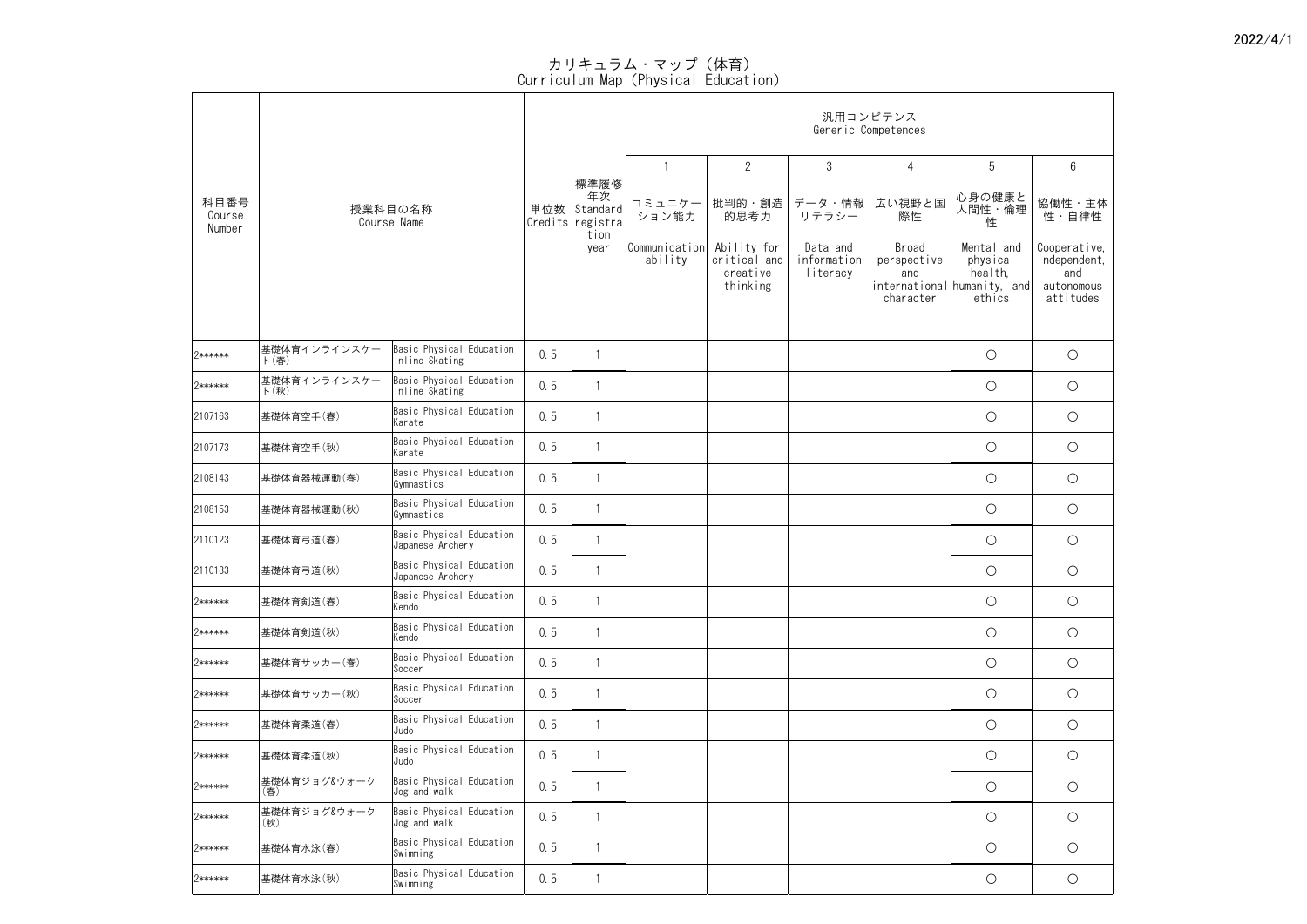|                          |                     |                                           |     |                                                         |                          |                                                     |                                     | 汎用コンピテンス<br>Generic Competences          |                                                                            |                                                                |
|--------------------------|---------------------|-------------------------------------------|-----|---------------------------------------------------------|--------------------------|-----------------------------------------------------|-------------------------------------|------------------------------------------|----------------------------------------------------------------------------|----------------------------------------------------------------|
|                          |                     |                                           |     |                                                         |                          | $\overline{2}$                                      | $\mathfrak{S}$                      | 4                                        | 5                                                                          | $6\overline{6}$                                                |
| 科目番号<br>Course<br>Number |                     | 授業科目の名称<br>Course Name                    |     | 標準履修<br>年次<br>単位数 Standard<br> Credits registra<br>tion | コミュニケー<br>ション能力          | 批判的・創造  <br>的思考力                                    | データ・情報 <br>リテラシー                    | 広い視野と国<br>際性                             | 心身の健康と<br>人間性・倫理<br>性                                                      | 協働性·主体<br>性・自律性                                                |
|                          |                     |                                           |     | year                                                    | Communication<br>ability | Ability for<br>critical and<br>creative<br>thinking | Data and<br>information<br>literacy | Broad<br>perspective<br>and<br>character | Mental and<br>physical<br>health,<br>international humanity, and<br>ethics | Cooperative,<br>independent,<br>and<br>autonomous<br>attitudes |
| 2******                  | 基礎体育ソフトボール(秋)       | Basic Physical Education<br>Softball      | 0.5 |                                                         |                          |                                                     |                                     |                                          | $\bigcirc$                                                                 | $\bigcirc$                                                     |
| 2******                  | 基礎体育ソフトボール(春)       | Basic Physical Education<br>Softball      | 0.5 |                                                         |                          |                                                     |                                     |                                          | $\bigcirc$                                                                 | $\bigcirc$                                                     |
| 2******                  | 基礎体育卓球(春)           | Basic Physical Education<br>Table Tennis  | 0.5 |                                                         |                          |                                                     |                                     |                                          | $\bigcirc$                                                                 | $\bigcirc$                                                     |
| 2******                  | 基礎体育卓球(秋)           | Basic Physical Education<br>Table Tennis  | 0.5 |                                                         |                          |                                                     |                                     |                                          | $\bigcirc$                                                                 | $\bigcirc$                                                     |
| 2******                  | 基礎体育ダンス(春)          | Basic Physical Education<br>Dance         | 0.5 |                                                         |                          |                                                     |                                     |                                          | $\bigcirc$                                                                 | $\bigcirc$                                                     |
| 2******                  | 基礎体育ダンス(秋)          | Basic Physical Education<br>Dance         | 0.5 |                                                         |                          |                                                     |                                     |                                          | $\bigcirc$                                                                 | $\bigcirc$                                                     |
| 2******                  | 基礎体育テニス(春)          | Basic Physical Education<br>Tennis        | 0.5 |                                                         |                          |                                                     |                                     |                                          | $\bigcirc$                                                                 | $\bigcirc$                                                     |
| 2******                  | 基礎体育テニス(秋)          | Basic Physical Education<br>Tennis        | 0.5 |                                                         |                          |                                                     |                                     |                                          | $\bigcirc$                                                                 | $\bigcirc$                                                     |
| 2******                  | 基礎体育トリム運動(春)        | Basic Physical Education<br>Trim Exercise | 0.5 |                                                         |                          |                                                     |                                     |                                          | $\bigcirc$                                                                 | $\bigcirc$                                                     |
| 2******                  | 基礎体育トリム運動(秋)        | Basic Physical Education<br>Trim Exercise | 0.5 |                                                         |                          |                                                     |                                     |                                          | $\bigcirc$                                                                 | $\bigcirc$                                                     |
| 2******                  | 基礎体育ニュースポーツ<br>(春)  | Basic Physical Education<br>New Sports    | 0.5 |                                                         |                          |                                                     |                                     |                                          | $\bigcirc$                                                                 | $\bigcirc$                                                     |
| 2******                  | 基礎体育ニュースポーツ<br>(秋)  | Basic Physical Education<br>New Sports    | 0.5 |                                                         |                          |                                                     |                                     |                                          | $\bigcirc$                                                                 | $\bigcirc$                                                     |
| 2134123                  | 基礎体育バスケットボール<br>(春) | Basic Physical Education<br>Basketball    | 0.5 |                                                         |                          |                                                     |                                     |                                          | $\bigcirc$                                                                 | $\bigcirc$                                                     |
| 2134133                  | 基礎体育バスケットボール<br>(秋) | Basic Physical Education<br>Basketball    | 0.5 |                                                         |                          |                                                     |                                     |                                          | $\bigcirc$                                                                 | $\bigcirc$                                                     |
| 2******                  | 基礎体育バドミントン(春)       | Basic Physical Education<br>Badminton     | 0.5 |                                                         |                          |                                                     |                                     |                                          | $\bigcirc$                                                                 | $\bigcirc$                                                     |
| 2******                  | 基礎体育バドミントン(秋)       | Basic Physical Education<br>Badminton     | 0.5 |                                                         |                          |                                                     |                                     |                                          | $\bigcirc$                                                                 | $\bigcirc$                                                     |
| 2******                  | 基礎体育バレーボール(春)       | Basic Physical Education<br>Volleyball    | 0.5 |                                                         |                          |                                                     |                                     |                                          | $\bigcirc$                                                                 | $\bigcirc$                                                     |
| 2******                  | 基礎体育バレーボール(秋)       | Basic Physical Education<br>Volleyball    | 0.5 |                                                         |                          |                                                     |                                     |                                          | $\bigcirc$                                                                 | $\bigcirc$                                                     |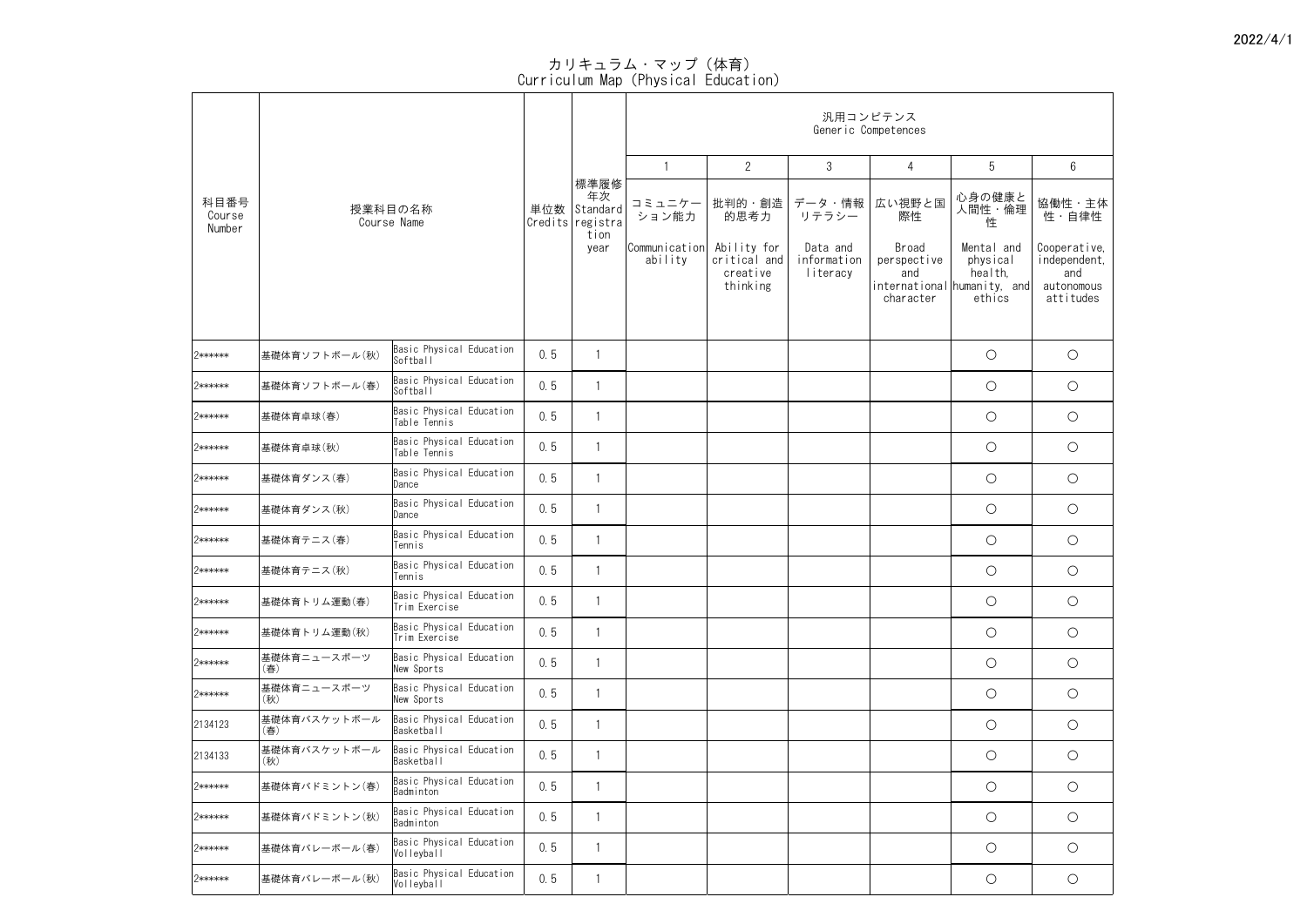|                          |                                                            |                                               |     | 汎用コンピテンス<br>Generic Competences                             |                          |                                                     |                                     |                                          |                                                                            |                                                                |
|--------------------------|------------------------------------------------------------|-----------------------------------------------|-----|-------------------------------------------------------------|--------------------------|-----------------------------------------------------|-------------------------------------|------------------------------------------|----------------------------------------------------------------------------|----------------------------------------------------------------|
|                          |                                                            |                                               |     |                                                             |                          | $\overline{2}$                                      | 3                                   | 4                                        | 5                                                                          | $6\overline{6}$                                                |
| 科目番号<br>Course<br>Number |                                                            | 授業科目の名称<br>Course Name                        |     | 標準履修 <br>年次<br>単位数   Standard  <br>Credits registra<br>tion | コミュニケー<br>ション能力          | 的思考力                                                | 批判的・創造   データ・情報<br>リテラシー            | 広い視野と国<br>際性                             | 心身の健康と<br>人間性・倫理<br>性                                                      | 協働性·主体<br>性・自律性                                                |
|                          |                                                            |                                               |     | year                                                        | Communication<br>ability | Ability for<br>critical and<br>creative<br>thinking | Data and<br>information<br>literacy | Broad<br>perspective<br>and<br>character | Mental and<br>physical<br>health,<br>international humanity, and<br>ethics | Cooperative,<br>independent,<br>and<br>autonomous<br>attitudes |
| 2******                  | 基礎体育ハンドボール(春)                                              | Basic Physical Education<br>Handball          | 0.5 |                                                             |                          |                                                     |                                     |                                          | $\bigcirc$                                                                 | $\bigcirc$                                                     |
| 2******                  | 基礎体育ハンドボール(秋)                                              | Basic Physical Education<br>Handball          | 0.5 |                                                             |                          |                                                     |                                     |                                          | $\bigcirc$                                                                 | $\bigcirc$                                                     |
| 2******                  | 基礎体育フィットネスト<br>レーニング(春)                                    | Basic Physical Education<br>Fitness Training  | 0.5 |                                                             |                          |                                                     |                                     |                                          | $\bigcirc$                                                                 | $\bigcirc$                                                     |
| 2******                  | 基礎体育フィットネスト<br>レーニング(秋)                                    | Basic Physical Education<br>Fitness Training  | 0.5 |                                                             |                          |                                                     |                                     |                                          | $\bigcirc$                                                                 | $\bigcirc$                                                     |
| 2141123                  | 基礎体育フラッグフット<br>ボール(春)                                      | Basic Physical Education<br>Flag Football     | 0.5 |                                                             |                          |                                                     |                                     |                                          | $\bigcirc$                                                                 | $\bigcirc$                                                     |
| 2141133                  | 基礎体育フラッグフット<br>ボール(秋)                                      | Basic Physical Education<br>Flag Football     | 0.5 |                                                             |                          |                                                     |                                     |                                          | $\bigcirc$                                                                 | $\bigcirc$                                                     |
| 2143163                  | 基礎体育ボディ・ワーク<br>(春)                                         | Basic Physical Education<br>Bodywork          | 0.5 |                                                             |                          |                                                     |                                     |                                          | $\bigcirc$                                                                 | $\bigcirc$                                                     |
| 2143173                  | 基礎体育ボディ・ワーク<br>(秋)                                         | Basic Physical Education<br>Bodywork          | 0.5 |                                                             |                          |                                                     |                                     |                                          | $\bigcirc$                                                                 | $\bigcirc$                                                     |
| 2******                  | 基礎体育野外運動(春)                                                | Basic Physical Education<br>Outing Sports     | 0.5 |                                                             |                          |                                                     |                                     |                                          | $\bigcirc$                                                                 | $\bigcirc$                                                     |
| 2******                  | 基礎体育野外運動(秋)                                                | Basic Physical Education<br>Outing Sports     | 0.5 |                                                             |                          |                                                     |                                     |                                          | $\bigcirc$                                                                 | $\bigcirc$                                                     |
| 2******                  | 基礎体育リフレッシュ体操<br>(春)                                        | Basic Physical Education<br>Refresh Movements | 0.5 |                                                             |                          |                                                     |                                     |                                          | $\bigcirc$                                                                 | $\bigcirc$                                                     |
| 2******                  | 基礎体育リフレッシュ体操 <br>(秋)                                       | Basic Physical Education<br>Refresh Movements | 0.5 |                                                             |                          |                                                     |                                     |                                          | $\bigcirc$                                                                 | $\bigcirc$                                                     |
| 2******                  | 基礎体育トラック&フィール  Basic Physical Education<br>ド(春)            | Track and Field                               | 0.5 |                                                             |                          |                                                     |                                     |                                          | $\bigcirc$                                                                 | $\bigcirc$                                                     |
| 2******                  | 基礎体育トラック&フィール Basic Physical Education<br>ド $(\mathrm{N})$ | Track and Field                               | 0.5 |                                                             |                          |                                                     |                                     |                                          | $\bigcirc$                                                                 | $\bigcirc$                                                     |
| 2******                  | 基礎体育アスレティックト<br>レーニング(春)                                   | Basic Physical Education<br>Athletic training | 0.5 |                                                             |                          |                                                     |                                     |                                          | $\bigcirc$                                                                 | $\bigcirc$                                                     |
| 2******                  | 基礎体育アスレティックト<br>レーニング(秋)                                   | Basic Physical Education<br>Athletic training | 0.5 |                                                             |                          |                                                     |                                     |                                          | $\bigcirc$                                                                 | $\bigcirc$                                                     |
| 2207243                  | 応用体育空手(春)                                                  | Applied Physical<br>Education Karate          | 0.5 | $\overline{2}$                                              |                          |                                                     |                                     |                                          | $\bigcirc$                                                                 | $\bigcirc$                                                     |
| 2207253                  | 応用体育空手(秋)                                                  | Applied Physical<br>Education Karate          | 0.5 | $\overline{2}$                                              |                          |                                                     |                                     |                                          | $\bigcirc$                                                                 | $\bigcirc$                                                     |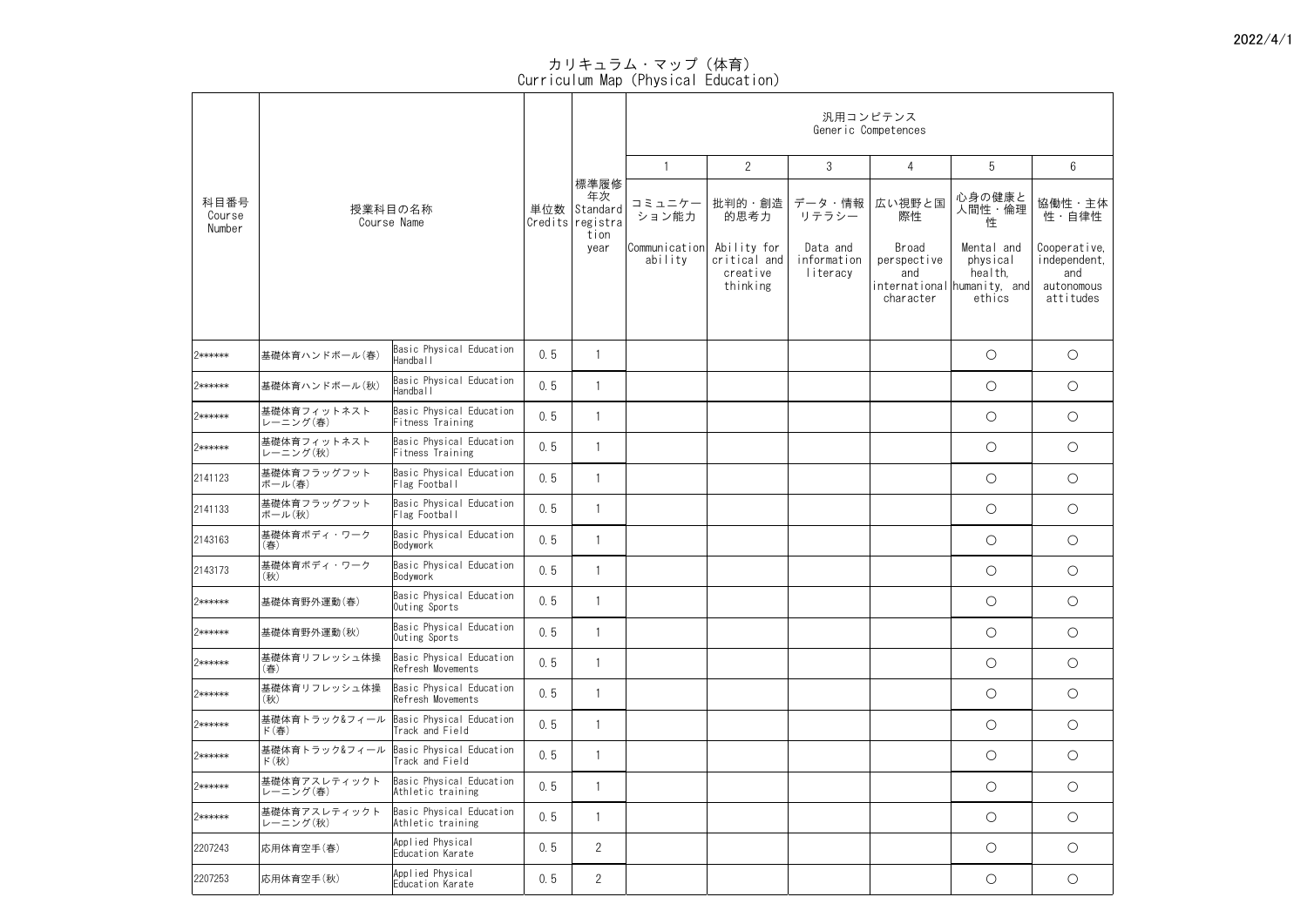|                          |                         |                                               |     |                                                |                          |                                                     |                                     | 汎用コンピテンス<br>Generic Competences          |                                                                            |                                                                |
|--------------------------|-------------------------|-----------------------------------------------|-----|------------------------------------------------|--------------------------|-----------------------------------------------------|-------------------------------------|------------------------------------------|----------------------------------------------------------------------------|----------------------------------------------------------------|
|                          |                         |                                               |     |                                                |                          | $\overline{2}$                                      | $\mathfrak{S}$                      | $\overline{4}$                           | 5                                                                          | $6\overline{6}$                                                |
| 科目番号<br>Course<br>Number |                         | 授業科目の名称<br>Course Name                        |     | 標準履修<br>年次<br>単位数 Standard<br>Credits registra | コミュニケー<br>ション能力          | 批判的・創造<br>的思考力                                      | データ・情報<br>リテラシー                     | 広い視野と国<br>際性                             | 心身の健康と<br>人間性・倫理<br>性                                                      | 協働性・主体<br>性・自律性                                                |
|                          |                         |                                               |     | tion<br>year                                   | Communication<br>ability | Ability for<br>critical and<br>creative<br>thinking | Data and<br>information<br>literacy | Broad<br>perspective<br>and<br>character | Mental and<br>physical<br>health,<br>international humanity, and<br>ethics | Cooperative,<br>independent,<br>and<br>autonomous<br>attitudes |
| 2208223                  | 応用体育器械運動(春)             | Applied Physical<br>Education Gymnastics      | 0.5 | $\overline{2}$                                 |                          |                                                     |                                     |                                          | $\bigcirc$                                                                 | $\bigcirc$                                                     |
| 2208233                  | 応用体育器械運動(秋)             | Applied Physical<br>Education Gymnastics      | 0.5 | $\overline{2}$                                 |                          |                                                     |                                     |                                          | $\bigcirc$                                                                 | $\bigcirc$                                                     |
| 2******                  | 応用体育剣道(春)               | Applied Physical<br>Education Kendo           | 0.5 | $\overline{2}$                                 |                          |                                                     |                                     |                                          | $\bigcirc$                                                                 | $\bigcirc$                                                     |
| 2******                  | 応用体育剣道(秋)               | Applied Physical<br>Education Kendo           | 0.5 | $\overline{2}$                                 |                          |                                                     |                                     |                                          | $\bigcirc$                                                                 | $\bigcirc$                                                     |
| 2******                  | 応用体育ゴルフ(春)              | Applied Physical<br>Education Golf            | 0.5 | $\overline{2}$                                 |                          |                                                     |                                     |                                          | $\bigcirc$                                                                 | $\bigcirc$                                                     |
| 2******                  | 応用体育ゴルフ(秋)              | Applied Physical<br>Education Golf            | 0.5 | $\overline{2}$                                 |                          |                                                     |                                     |                                          | $\bigcirc$                                                                 | $\bigcirc$                                                     |
| 2******                  | 応用体育サッカー(春)             | Soccer                                        | 0.5 | $\overline{2}$                                 |                          |                                                     |                                     |                                          | $\bigcirc$                                                                 | $\bigcirc$                                                     |
| 2******                  | 応用体育サッカー(秋)             | Soccer                                        | 0.5 | $\overline{2}$                                 |                          |                                                     |                                     |                                          | $\bigcirc$                                                                 | $\bigcirc$                                                     |
| 2******                  | 応用体育シューティングス <br>ポーツ(春) | Applied Physical<br>Education Shooting Sports | 0.5 | $\overline{2}$                                 |                          |                                                     |                                     |                                          | $\bigcirc$                                                                 | $\bigcirc$                                                     |
| 2******                  | 応用体育シューティングス<br>ポーツ(秋)  | Applied Physical<br>Education Shooting Sports | 0.5 | $\overline{2}$                                 |                          |                                                     |                                     |                                          | $\bigcirc$                                                                 | $\bigcirc$                                                     |
| 2******                  | 応用体育柔道(春)               | Applied Physical<br>Education Judo            | 0.5 | $\overline{2}$                                 |                          |                                                     |                                     |                                          | $\bigcirc$                                                                 | $\bigcirc$                                                     |
| 2******                  | 応用体育柔道(秋)               | Applied Physical<br>Education Judo            | 0.5 | $\overline{2}$                                 |                          |                                                     |                                     |                                          | $\bigcirc$                                                                 | $\bigcirc$                                                     |
| 2******                  | 応用体育ジョグ&ウォーク<br>(春)     | Applied Physical<br>Education Jog and walk    | 0.5 | $\overline{2}$                                 |                          |                                                     |                                     |                                          | $\bigcirc$                                                                 | $\bigcirc$                                                     |
| 2******                  | 応用体育ジョグ&ウォーク<br>(秋)     | Applied Physical<br>Education Jog and walk    | 0.5 | $\overline{2}$                                 |                          |                                                     |                                     |                                          | $\bigcirc$                                                                 | $\bigcirc$                                                     |
| 2******                  | 応用体育水泳(春)               | Applied Physical<br>Education Swimming        | 0.5 | $\overline{2}$                                 |                          |                                                     |                                     |                                          | $\bigcirc$                                                                 | $\bigcirc$                                                     |
| 2******                  | 応用体育水泳(秋)               | Applied Physical<br>Education Swimming        | 0.5 | $\overline{2}$                                 |                          |                                                     |                                     |                                          | $\bigcirc$                                                                 | $\bigcirc$                                                     |
| 2******                  | 応用体育水泳(春)               | Applied Physical<br>Education Swimming        | 0.5 | $\overline{2}$                                 |                          |                                                     |                                     |                                          | $\bigcirc$                                                                 | $\bigcirc$                                                     |
| 2******                  | 応用体育水泳(秋)               | Applied Physical<br>Education Swimming        | 0.5 | $\overline{2}$                                 |                          |                                                     |                                     |                                          | $\bigcirc$                                                                 | $\bigcirc$                                                     |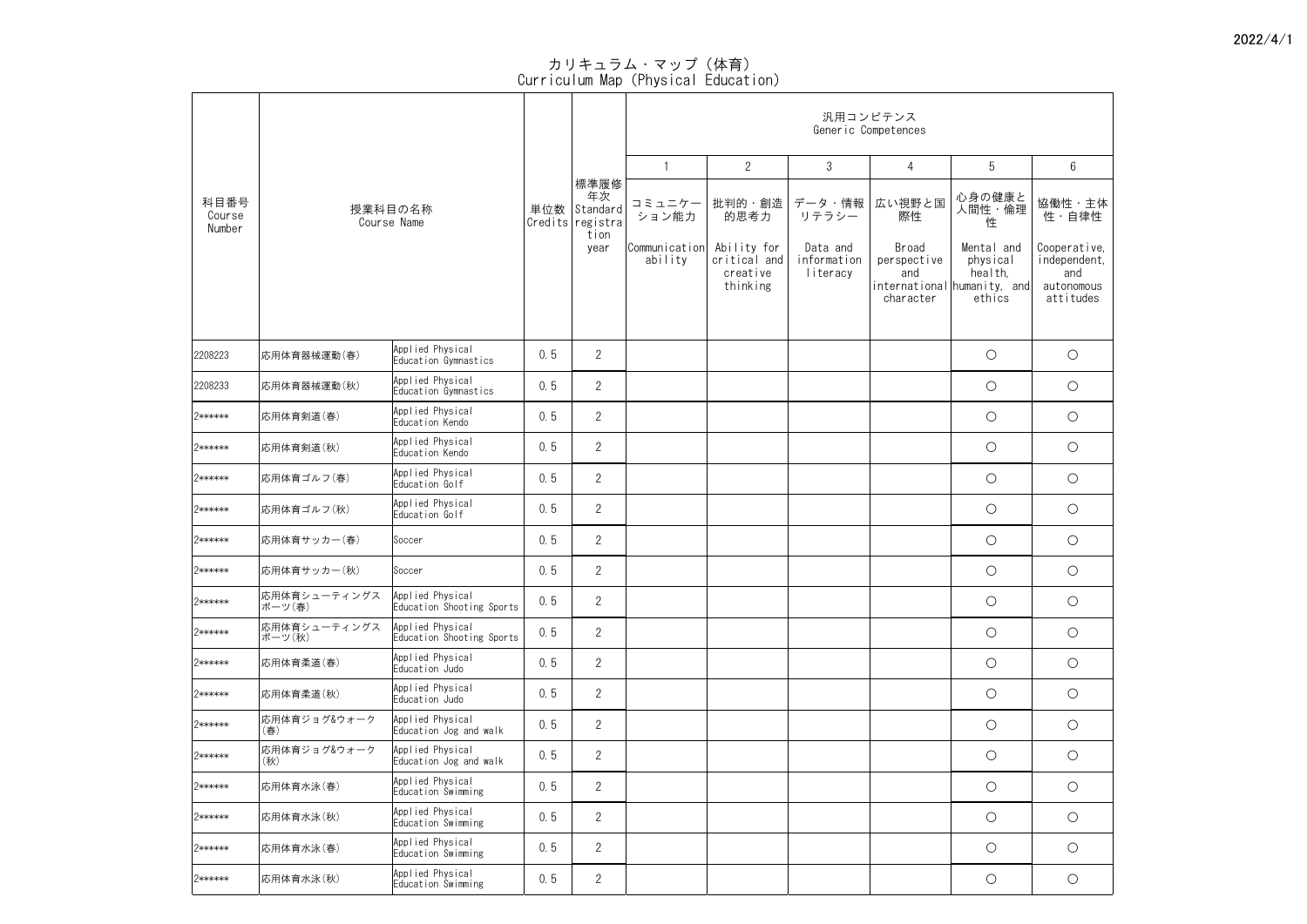|                          | 授業科目の名称             |                                             |     |                                            |                          |                                                     |                                     | 汎用コンピテンス<br>Generic Competences          |                                                                            |                                                                |
|--------------------------|---------------------|---------------------------------------------|-----|--------------------------------------------|--------------------------|-----------------------------------------------------|-------------------------------------|------------------------------------------|----------------------------------------------------------------------------|----------------------------------------------------------------|
|                          |                     |                                             |     |                                            |                          | $\overline{2}$                                      | 3                                   | $\overline{4}$                           | 5                                                                          | $6\overline{6}$                                                |
| 科目番号<br>Course<br>Number |                     | Course Name                                 | 単位数 | 標準履修<br>年次<br>Standard<br>Credits registra | コミュニケー<br>ション能力          | 批判的・創造  <br>的思考力                                    | データ・情報<br>リテラシー                     | 広い視野と国<br>際性                             | 心身の健康と<br>人間性・倫理<br>性                                                      | 協働性・主体<br>性・自律性                                                |
|                          |                     |                                             |     | tion<br>year                               | Communication<br>ability | Ability for<br>critical and<br>creative<br>thinking | Data and<br>information<br>literacy | Broad<br>perspective<br>and<br>character | Mental and<br>physical<br>health,<br>international humanity, and<br>ethics | Cooperative,<br>independent,<br>and<br>autonomous<br>attitudes |
| 2******                  | 応用体育ソフトボール(春)       | Applied Physical<br>Education Softball      | 0.5 | $\overline{2}$                             |                          |                                                     |                                     |                                          | $\bigcirc$                                                                 | $\bigcirc$                                                     |
| 2******                  | 応用体育ソフトボール(秋)       | Applied Physical<br>Education Softball      | 0.5 | $\overline{2}$                             |                          |                                                     |                                     |                                          | $\bigcirc$                                                                 | $\bigcirc$                                                     |
| 2******                  | 応用体育卓球(春)           | Applied Physical<br>Education Table Tennis  | 0.5 | $\overline{2}$                             |                          |                                                     |                                     |                                          | $\bigcirc$                                                                 | $\bigcirc$                                                     |
| 2******                  | 応用体育卓球(秋)           | Applied Physical<br>Education Table Tennis  | 0.5 | $\overline{2}$                             |                          |                                                     |                                     |                                          | $\bigcirc$                                                                 | $\bigcirc$                                                     |
| 2******                  | 応用体育ダンス(春)          | Applied Physical<br>Education Dance         | 0.5 | $\overline{2}$                             |                          |                                                     |                                     |                                          | $\bigcirc$                                                                 | $\bigcirc$                                                     |
| 2******                  | 応用体育ダンス(秋)          | Applied Physical<br>Education Dance         | 0.5 | $\overline{2}$                             |                          |                                                     |                                     |                                          | $\bigcirc$                                                                 | $\bigcirc$                                                     |
| 2******                  | 応用体育テニス(春)          | Applied Physical<br>Education Tennis        | 0.5 | $\overline{2}$                             |                          |                                                     |                                     |                                          | $\bigcirc$                                                                 | $\bigcirc$                                                     |
| 2******                  | 応用体育テニス(秋)          | Applied Physical<br>Education Tennis        | 0.5 | $\overline{2}$                             |                          |                                                     |                                     |                                          | $\bigcirc$                                                                 | $\bigcirc$                                                     |
| 2******                  | 応用体育トリム運動(春)        | Applied Physical<br>Education Trim Exercise | 0.5 | $\overline{2}$                             |                          |                                                     |                                     |                                          | $\bigcirc$                                                                 | $\bigcirc$                                                     |
| 2******                  | 応用体育トリム運動(秋)        | Applied Physical<br>Education Trim Exercise | 0.5 | $\overline{2}$                             |                          |                                                     |                                     |                                          | $\bigcirc$                                                                 | $\bigcirc$                                                     |
| 2233203                  | 応用体育ニュースポーツ<br>(春)  | Applied Physical<br>Education New Sports    | 0.5 | $\overline{2}$                             |                          |                                                     |                                     |                                          | $\bigcirc$                                                                 | $\bigcirc$                                                     |
| 2233212                  | 応用体育ニュースポーツ<br>(秋)  | Applied Physical<br>Education New Sports    | 0.5 | $\overline{2}$                             |                          |                                                     |                                     |                                          | $\bigcirc$                                                                 | $\bigcirc$                                                     |
| 2******                  | 応用体育バスケットボール<br>(春) | Applied Physical<br>Education Basketball    | 0.5 | $\overline{2}$                             |                          |                                                     |                                     |                                          | $\bigcirc$                                                                 | $\bigcirc$                                                     |
| 2******                  | 応用体育バスケットボール<br>(秋) | Applied Physical<br>Education Basketball    | 0.5 | $\overline{2}$                             |                          |                                                     |                                     |                                          | $\bigcirc$                                                                 | $\bigcirc$                                                     |
| 2******                  | 応用体育バドミントン(春)       | Applied Physical<br>Education Badminton     | 0.5 | $\overline{2}$                             |                          |                                                     |                                     |                                          | $\bigcirc$                                                                 | $\bigcirc$                                                     |
| 2******                  | 応用体育バドミントン(秋)       | Applied Physical<br>Education Badminton     | 0.5 | $\overline{2}$                             |                          |                                                     |                                     |                                          | $\bigcirc$                                                                 | $\bigcirc$                                                     |
| 2******                  | 応用体育バレーボール(春)       | Applied Physical<br>Education Volleyball    | 0.5 | $\overline{2}$                             |                          |                                                     |                                     |                                          | $\bigcirc$                                                                 | $\bigcirc$                                                     |
| 2******                  | 応用体育バレーボール(秋)       | Applied Physical<br>Education Volleyball    | 0.5 | $\overline{2}$                             |                          |                                                     |                                     |                                          | $\bigcirc$                                                                 | $\bigcirc$                                                     |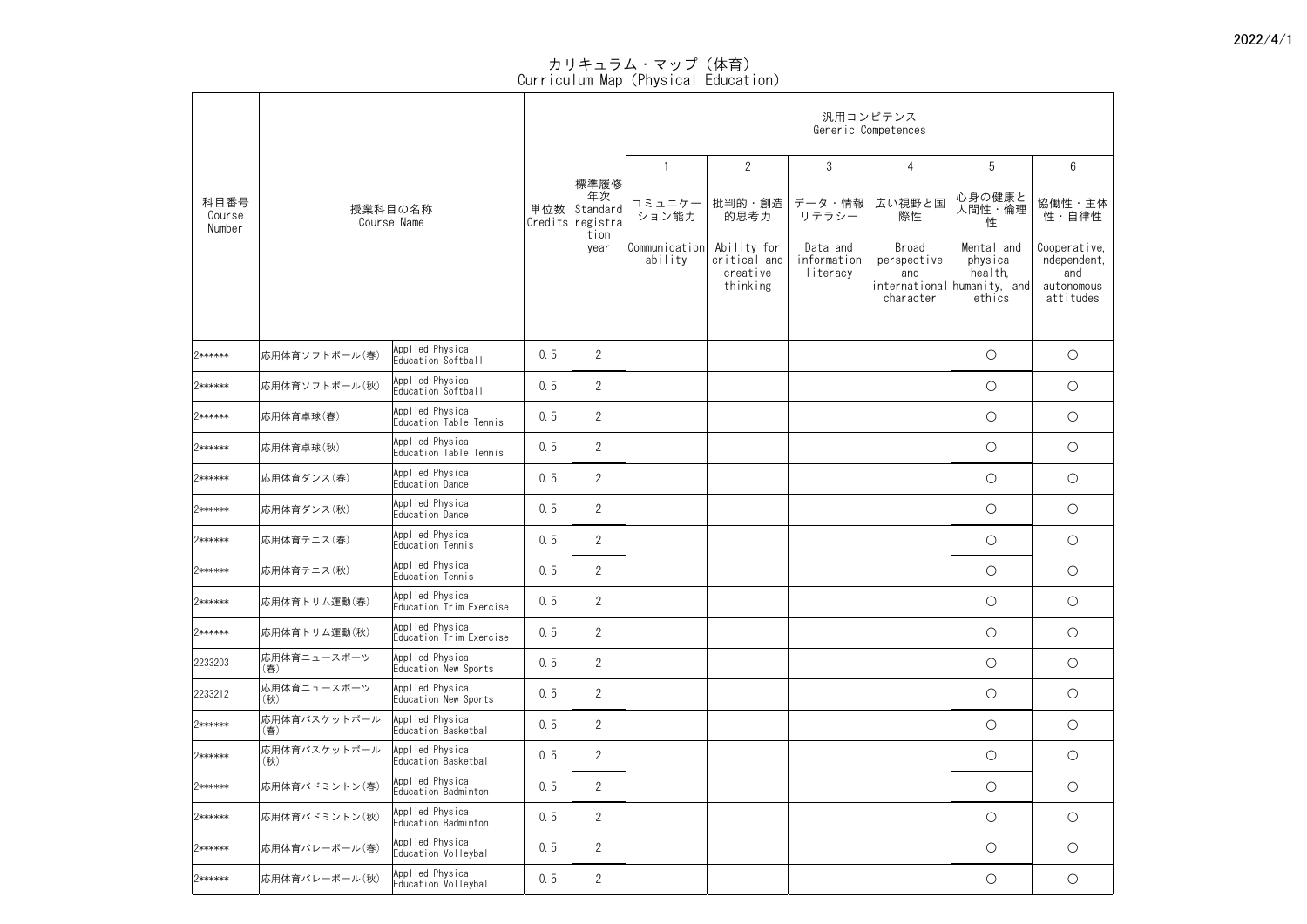|                          | 授業科目の名称                 |                                                                               |     |                                             |                          |                                                       |                                     | 汎用コンピテンス<br>Generic Competences          |                                                                            |                                                                |
|--------------------------|-------------------------|-------------------------------------------------------------------------------|-----|---------------------------------------------|--------------------------|-------------------------------------------------------|-------------------------------------|------------------------------------------|----------------------------------------------------------------------------|----------------------------------------------------------------|
|                          |                         |                                                                               |     |                                             |                          | $\overline{2}$                                        | 3                                   | 4                                        | 5                                                                          | $6\overline{6}$                                                |
| 科目番号<br>Course<br>Number |                         | Course Name                                                                   | 単位数 | 標準履修 <br>年次<br>Standard<br>Credits registra | コミュニケー<br>ション能力          | 批判的・創造  <br>的思考力                                      | データ・情報<br>リテラシー                     | 広い視野と国<br>際性                             | 心身の健康と<br>人間性・倫理<br>性                                                      | 協働性·主体<br>………<br>性・自律性                                         |
|                          |                         |                                                                               |     | tion<br>year                                | Communication<br>ability | Ability for<br>critical and  <br>creative<br>thinking | Data and<br>information<br>literacy | Broad<br>perspective<br>and<br>character | Mental and<br>physical<br>health,<br>international humanity, and<br>ethics | Cooperative,<br>independent,<br>and<br>autonomous<br>attitudes |
| 2******                  | 応用体育ハンドボール(春)           | Applied Physical<br>Education Handball                                        | 0.5 | $\overline{2}$                              |                          |                                                       |                                     |                                          | $\bigcirc$                                                                 | $\bigcirc$                                                     |
| 2******                  | 応用体育ハンドボール(秋)           | Applied Physical<br>Education Handball                                        | 0.5 | $\overline{2}$                              |                          |                                                       |                                     |                                          | $\bigcirc$                                                                 | $\bigcirc$                                                     |
| 2******                  | 応用体育フィットネスト<br>レーニング(春) | Applied Physical<br>Education Fitness                                         | 0.5 | $\overline{2}$                              |                          |                                                       |                                     |                                          | $\bigcirc$                                                                 | $\bigcirc$                                                     |
| 2******                  | 応用体育フィットネスト<br>レーニング(秋) | <u>Training</u><br> Applied Physical<br>Education Fitness<br><b>Training</b>  | 0.5 | $\overline{2}$                              |                          |                                                       |                                     |                                          | $\bigcirc$                                                                 | $\bigcirc$                                                     |
| 2******                  | 応用体育フラッグフット<br>ボール(春)   | Applied Physical<br>Education Flag Football                                   | 0.5 | $\overline{2}$                              |                          |                                                       |                                     |                                          | $\bigcirc$                                                                 | $\bigcirc$                                                     |
| 2******                  | 応用体育フラッグフット<br>ボール(秋)   | Applied Physical<br>Education Flag Football                                   | 0.5 | $\overline{2}$                              |                          |                                                       |                                     |                                          | $\bigcirc$                                                                 | $\bigcirc$                                                     |
| 2243243                  | 応用体育ボディ・ワーク<br>(春)      | Applied Physical<br>Education Bodywork                                        | 0.5 | $\overline{2}$                              |                          |                                                       |                                     |                                          | $\bigcirc$                                                                 | $\bigcirc$                                                     |
| 2243253                  | 応用体育ボディ・ワーク<br>(秋)      | Applied Physical<br>Education Bodywork                                        | 0.5 | $\overline{2}$                              |                          |                                                       |                                     |                                          | $\bigcirc$                                                                 | $\bigcirc$                                                     |
| 2******                  | 応用体育野外運動(春)             | Applied Physical<br>Education Outing Sports                                   | 0.5 | $\overline{2}$                              |                          |                                                       |                                     |                                          | $\bigcirc$                                                                 | $\bigcirc$                                                     |
| 2******                  | 応用体育野外運動(秋)             | Applied Physical<br>Education Outing Sports                                   | 0.5 | $\overline{2}$                              |                          |                                                       |                                     |                                          | $\bigcirc$                                                                 | $\bigcirc$                                                     |
| 2248243                  | 応用体育リフレッシュ体操<br>(春)     | Applied Physical<br>Education Refresh<br><u>Movements</u><br>Applied Physical | 0.5 | $\overline{2}$                              |                          |                                                       |                                     |                                          | $\bigcirc$                                                                 | $\bigcirc$                                                     |
| 2248253                  | 応用体育リフレッシュ体操<br>(秋)     | Education Refresh<br><b>Movements</b>                                         | 0.5 | $\overline{2}$                              |                          |                                                       |                                     |                                          | $\bigcirc$                                                                 | $\bigcirc$                                                     |
| 2314283                  | 発展体育シューティングス<br>ポーツ(春)  | Advanced Physical<br>Education Shooting Sports                                | 1.0 | $\mathfrak{S}$                              |                          |                                                       |                                     |                                          | $\bigcirc$                                                                 | $\bigcirc$                                                     |
| 2******                  | 発展体育ジョグ&ウォーク<br>(秋)     | Advanced Physical<br>Education Jog and walk                                   | 1.0 | 3                                           |                          |                                                       |                                     |                                          | $\bigcirc$                                                                 | $\bigcirc$                                                     |
| 2317283                  | 発展体育水泳(春)               | Advanced Physical<br>Education Swimming                                       | 0.5 | $\mathfrak{S}$                              |                          |                                                       |                                     |                                          | $\bigcirc$                                                                 | $\bigcirc$                                                     |
| 2317293                  | 発展体育水泳(秋)               | Advanced Physical<br>Education Swimming                                       | 0.5 | $\mathfrak{S}$                              |                          |                                                       |                                     |                                          | $\bigcirc$                                                                 | $\bigcirc$                                                     |
| 2318303                  | 発展体育水泳(春)               | Advanced Physical<br>Education Swimming                                       | 1.0 | 3                                           |                          |                                                       |                                     |                                          | $\bigcirc$                                                                 | $\bigcirc$                                                     |
| 2******                  | 発展体育ソフトボール(春)           | Advanced Physical<br>Education Softball                                       | 0.5 | 3                                           |                          |                                                       |                                     |                                          | $\bigcirc$                                                                 | $\bigcirc$                                                     |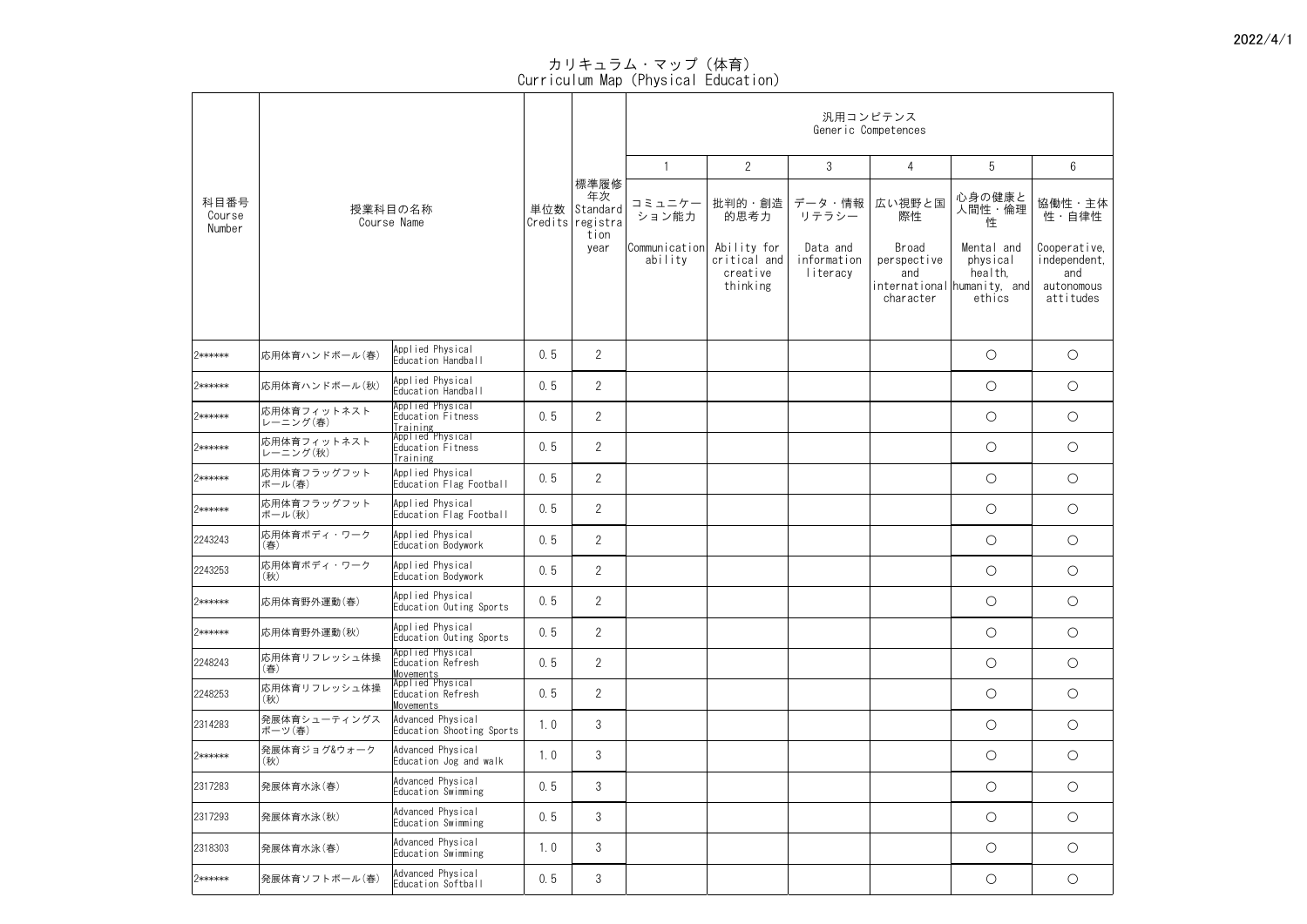|                          |                                                     |                                                    |     |                                                    |                          |                                                     |                                     | 汎用コンピテンス<br>Generic Competences          |                                                                            |                                                                |
|--------------------------|-----------------------------------------------------|----------------------------------------------------|-----|----------------------------------------------------|--------------------------|-----------------------------------------------------|-------------------------------------|------------------------------------------|----------------------------------------------------------------------------|----------------------------------------------------------------|
|                          |                                                     |                                                    |     |                                                    |                          | $\overline{2}$                                      | 3                                   | 4                                        | 5                                                                          | $6\overline{6}$                                                |
| 科目番号<br>Course<br>Number |                                                     | 授業科目の名称<br>Course Name                             | 単位数 | 標準履修<br>年次<br>Standard<br>Credits registra<br>tion | コミュニケー<br>ション能力          | 批判的・創造  <br>的思考力                                    | データ・情報<br>リテラシー                     | 広い視野と国<br>際性                             | 心身の健康と<br>人間性・倫理<br>性                                                      | 協働性・主体<br>性・自律性                                                |
|                          |                                                     |                                                    |     | year                                               | Communication<br>ability | Ability for<br>critical and<br>creative<br>thinking | Data and<br>information<br>literacy | Broad<br>perspective<br>and<br>character | Mental and<br>physical<br>health,<br>international humanity, and<br>ethics | Cooperative,<br>independent,<br>and<br>autonomous<br>attitudes |
| 2******                  | 発展体育ソフトボール(秋)                                       | Advanced Physical<br>Education Softball            | 0.5 | $\mathfrak{S}$                                     |                          |                                                     |                                     |                                          | $\bigcirc$                                                                 | $\bigcirc$                                                     |
| 2322283                  | 発展体育卓球(春)                                           | Advanced Physical<br>Education Table Tennis        | 0.5 | $\mathfrak{S}$                                     |                          |                                                     |                                     |                                          | $\bigcirc$                                                                 | $\bigcirc$                                                     |
| 2322293                  | 発展体育卓球(秋)                                           | Advanced Physical<br>Education Table Tennis        | 0.5 | $\mathcal{S}$                                      |                          |                                                     |                                     |                                          | $\bigcirc$                                                                 | $\bigcirc$                                                     |
| 2******                  | 発展体育ダンス(春)                                          | Advanced Physical<br>Education Dance               | 0.5 | 3                                                  |                          |                                                     |                                     |                                          | $\bigcirc$                                                                 | $\bigcirc$                                                     |
| 2******                  | 発展体育ダンス(秋)                                          | Advanced Physical<br>Education Dance               | 0.5 | 3                                                  |                          |                                                     |                                     |                                          | O                                                                          | $\bigcirc$                                                     |
| 2325303                  | 発展体育テニス(春)                                          | Advanced Physical<br>Education Tennis              | 0.5 | $\mathcal{S}$                                      |                          |                                                     |                                     |                                          | $\bigcirc$                                                                 | $\bigcirc$                                                     |
| 2325313                  | 発展体育テニス(秋)                                          | Advanced Physical<br>Education Tennis              | 0.5 | 3                                                  |                          |                                                     |                                     |                                          | $\bigcirc$                                                                 | $\bigcirc$                                                     |
| 2329293                  | 発展体育トラック&フィール<br>ド(秋)                               | Advanced Physical<br>Education Track and Field     | 1.0 | $\mathfrak{S}$                                     |                          |                                                     |                                     |                                          | $\bigcirc$                                                                 | $\bigcirc$                                                     |
| 2******                  | 発展体育トリム運動(春)                                        | Advanced Physical<br>Education Trim Exercise       | 0.5 | 3                                                  |                          |                                                     |                                     |                                          | $\bigcirc$                                                                 | $\bigcirc$                                                     |
| 2******                  | 発展体育トリム運動(秋)                                        | Advanced Physical<br>Education Trim Exercise       | 0.5 | 3                                                  |                          |                                                     |                                     |                                          | $\bigcirc$                                                                 | $\bigcirc$                                                     |
| 2******                  | 発展体育フィットネスト<br>レーニング(春)                             | Advanced Physical<br>Education Fitness<br>Training | 0.5 | 3                                                  |                          |                                                     |                                     |                                          | $\bigcirc$                                                                 | $\bigcirc$                                                     |
| 2******                  | 発展体育フィットネスト<br>レーニング(秋)                             | Advanced Physical<br>Education Fitness<br>Training | 0.5 | $\mathfrak{S}$                                     |                          |                                                     |                                     |                                          | $\bigcirc$                                                                 | $\bigcirc$                                                     |
| 2341303                  | 発展体育フラッグフット<br>ボール(春)                               | Advanced Physical<br>Education Flag Football       | 1.0 | $\mathfrak{Z}$                                     |                          |                                                     |                                     |                                          | $\bigcirc$                                                                 | $\bigcirc$                                                     |
| 2352303                  | 発展体育トラック&フィール<br>ド $(\bar{\mathbf{a}})$             | Advanced Physical<br>Education Track and Field     | 0.5 | 3                                                  |                          |                                                     |                                     |                                          | $\bigcirc$                                                                 | $\bigcirc$                                                     |
| 2352313                  | 発展体育トラック&フィール Advanced Physical<br>ド $(\mathrm{N})$ | Education Track and Field                          | 0.5 | $\mathfrak{S}$                                     |                          |                                                     |                                     |                                          | $\bigcirc$                                                                 | $\bigcirc$                                                     |
| 2505373                  | ウェルネス・スポーツ                                          | Wellness Sports                                    | 0.5 |                                                    |                          |                                                     |                                     |                                          | $\bigcirc$                                                                 | $\bigcirc$                                                     |
| 2******                  | 合気道                                                 | Aikido                                             | 0.5 | 3                                                  |                          |                                                     |                                     |                                          | $\bigcirc$                                                                 | $\bigcirc$                                                     |
| 2******                  | アーチェリー                                              | Archery                                            | 0.5 | 3                                                  |                          |                                                     |                                     |                                          | $\bigcirc$                                                                 | $\bigcirc$                                                     |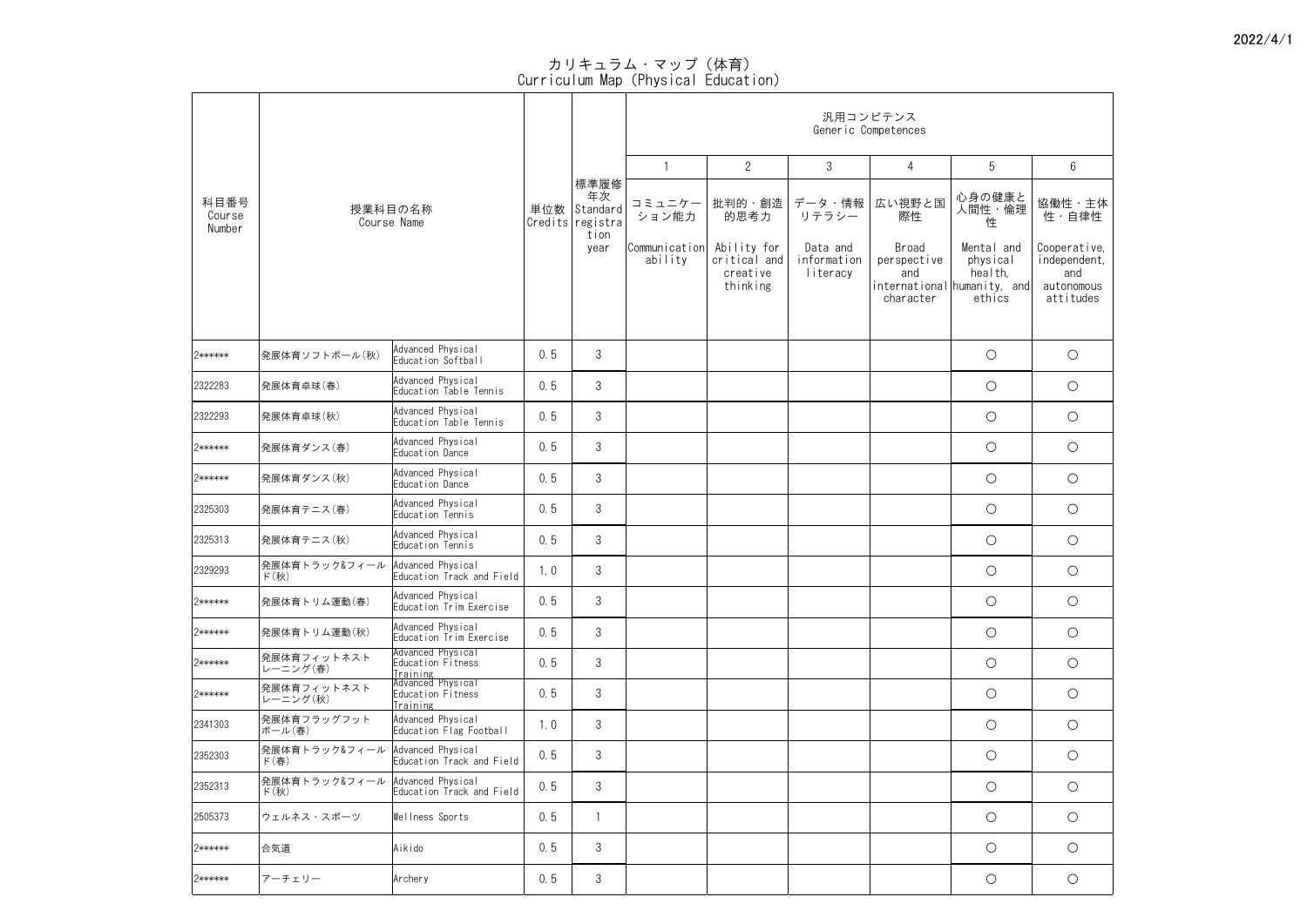|                          |                     |                                           |     |                                                  |                          |                                                     |                                     | 汎用コンピテンス<br>Generic Competences          |                                                                            |                                                                |
|--------------------------|---------------------|-------------------------------------------|-----|--------------------------------------------------|--------------------------|-----------------------------------------------------|-------------------------------------|------------------------------------------|----------------------------------------------------------------------------|----------------------------------------------------------------|
|                          |                     |                                           |     |                                                  |                          | $\overline{2}$                                      | $\mathfrak{S}$                      | $\overline{4}$                           | 5                                                                          | $6\overline{6}$                                                |
| 科目番号<br>Course<br>Number |                     | 授業科目の名称<br>Course Name                    |     | 標準履修 <br>年次<br>単位数 Standard<br>Credits registral | コミュニケー<br>ション能力          | 的思考力                                                | 批判的・創造   データ・情報  <br>リテラシー          | 広い視野と国<br>際性                             | 心身の健康と<br>人間性・倫理<br>性                                                      | 協働性・主体<br>性・自律性                                                |
|                          |                     |                                           |     | tion<br>year                                     | Communication<br>ability | Ability for<br>critical and<br>creative<br>thinking | Data and<br>information<br>literacy | Broad<br>perspective<br>and<br>character | Mental and<br>physical<br>health,<br>international humanity, and<br>ethics | Cooperative,<br>independent,<br>and<br>autonomous<br>attitudes |
| 2******                  | ウィンドサーフィン           | Windsurfing                               | 1.0 | $\mathfrak{S}$                                   |                          |                                                     |                                     |                                          | $\bigcirc$                                                                 | $\bigcirc$                                                     |
| 2******                  | ウォールクライミング          | Climbing Wall                             | 0.5 | $\mathfrak{S}$                                   |                          |                                                     |                                     |                                          | $\bigcirc$                                                                 | $\bigcirc$                                                     |
| 2******                  | キャンピング              | Camping                                   | 1.0 | $\mathfrak{S}$                                   |                          |                                                     |                                     |                                          | $\bigcirc$                                                                 | $\bigcirc$                                                     |
| 2******                  | スノースポーツ             | Snow Sports                               | 1.0 | $\mathfrak{Z}$                                   |                          |                                                     |                                     |                                          | $\bigcirc$                                                                 | $\bigcirc$                                                     |
| 2******                  | 東洋的心身鍛練法            | Oriental method of body-<br>mind training | 0.5 | $\mathcal{S}$                                    |                          |                                                     |                                     |                                          | $\bigcirc$                                                                 | $\bigcirc$                                                     |
| 2******                  | 氷上スポーツ              | Sports on Ice                             | 1.0 | $\mathfrak{S}$                                   |                          |                                                     |                                     |                                          | $\bigcirc$                                                                 | $\bigcirc$                                                     |
| 2******                  | ボウリング               | Bowling                                   | 0.5 | $\mathfrak{S}$                                   |                          |                                                     |                                     |                                          | $\bigcirc$                                                                 | $\bigcirc$                                                     |
| 2******                  | マリンスポーツ             | Marine Sports                             | 1.0 | $\mathfrak{S}$                                   |                          |                                                     |                                     |                                          | $\bigcirc$                                                                 | $\bigcirc$                                                     |
| 2800343                  | 合気道                 | Aikido                                    | 0.5 | $1 - 4$                                          |                          |                                                     |                                     |                                          | $\bigcirc$                                                                 | $\bigcirc$                                                     |
| 2802351                  | アメリカンフットボール(講<br>義) | Americanfootball<br>(Lecture)             | 1.0 | $1 - 4$                                          |                          |                                                     |                                     |                                          | $\bigcirc$                                                                 | $\bigcirc$                                                     |
| 2804343                  | ウィンドサーフィン           | Windsurfing                               | 1.0 | $1 - 4$                                          |                          |                                                     |                                     |                                          | $\bigcirc$                                                                 | $\bigcirc$                                                     |
| 2806343                  | ウォールクライミング          | Climbing Wall                             | 0.5 | $1 - 4$                                          |                          |                                                     |                                     |                                          | $\bigcirc$                                                                 | $\bigcirc$                                                     |
| 2809343                  | キャンピング              | Camping                                   | 1.0 | $1 - 4$                                          |                          |                                                     |                                     |                                          | $\bigcirc$                                                                 | $\bigcirc$                                                     |
| 2819353                  | スノースポーツ             | Snow Sports                               | 1.0 | $1 - 4$                                          |                          |                                                     |                                     |                                          | $\bigcirc$                                                                 | $\bigcirc$                                                     |
| 2820382                  | スポーツケア              | Sports Care                               | 3.0 | $1 - 4$                                          |                          |                                                     |                                     |                                          | $\bigcirc$                                                                 | $\bigcirc$                                                     |
| 2824343                  | つくばマラソン(春)          | Tsukuba Marathon                          | 0.5 | $1 - 4$                                          |                          |                                                     |                                     |                                          | $\bigcirc$                                                                 | $\bigcirc$                                                     |
| 2824353                  | つくばマラソン(秋)          | Tsukuba Marathon                          | 0.5 | $ -4$                                            |                          |                                                     |                                     |                                          | $\bigcirc$                                                                 | $\bigcirc$                                                     |
| 2828343                  | 東洋的心身鍛練法            | Oriental method of body-<br>mind training | 0.5 | $ -4$                                            |                          |                                                     |                                     |                                          | $\bigcirc$                                                                 | $\bigcirc$                                                     |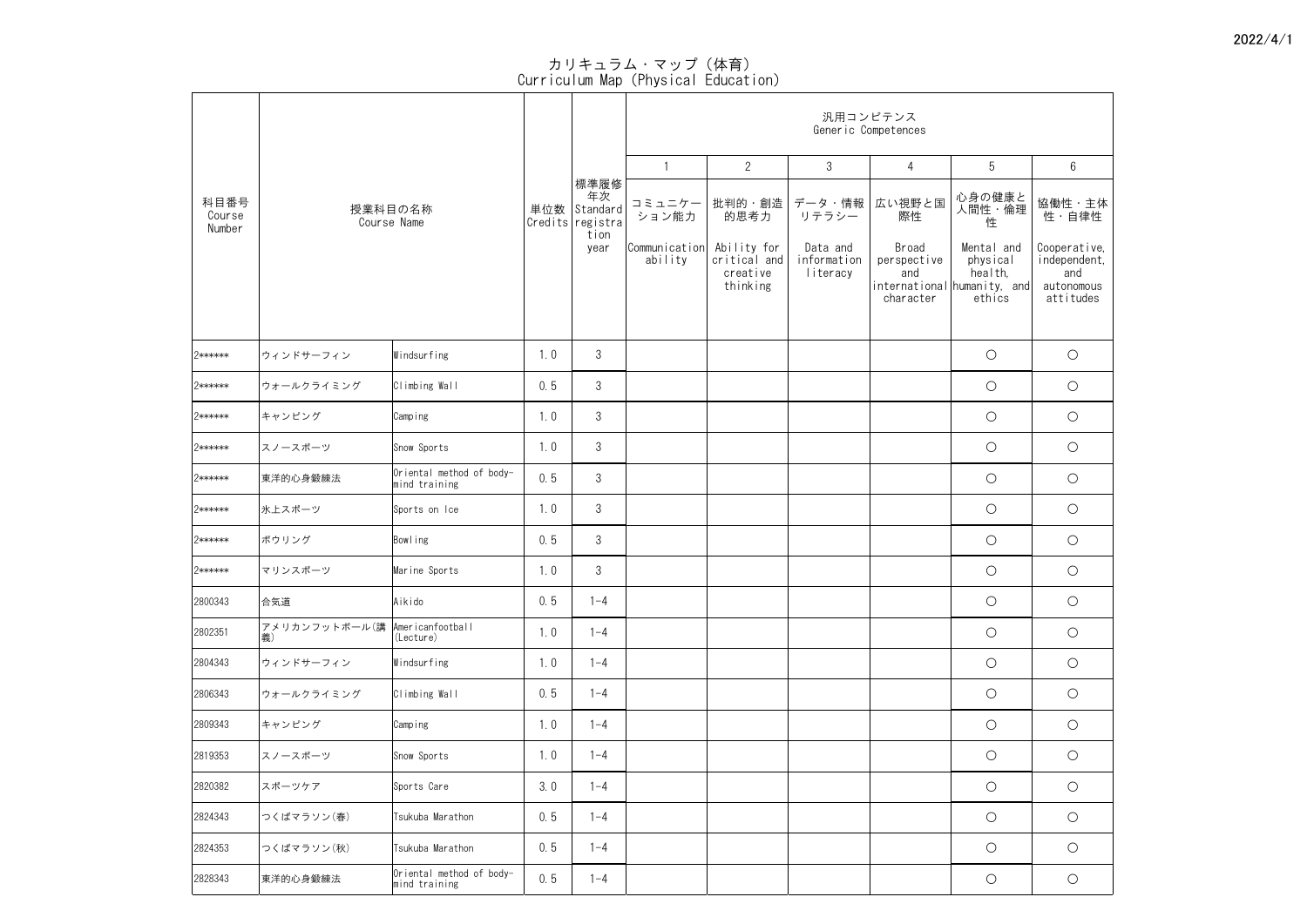Curriculum Map(Physical Education)

|                          |                      |                                           |     |                                                        |                           |                                                     |                                     | 汎用コンピテンス<br>Generic Competences          |                                                                            |                                                                |
|--------------------------|----------------------|-------------------------------------------|-----|--------------------------------------------------------|---------------------------|-----------------------------------------------------|-------------------------------------|------------------------------------------|----------------------------------------------------------------------------|----------------------------------------------------------------|
|                          |                      |                                           |     |                                                        |                           | $\overline{2}$                                      | 3                                   | $\overline{4}$                           | 5                                                                          | $6\phantom{.}6$                                                |
| 科目番号<br>Course<br>Number |                      | 授業科目の名称<br>Course Name                    |     | 標準履修<br>年次<br>単位数 Standard<br>Credits registra<br>tion | コミュニケー<br>ション能力           | 批判的・創造  <br>的思考力                                    | データ・情報<br>リテラシー                     | 広い視野と国<br>際性                             | 心身の健康と<br>人間性・倫理<br>性                                                      | 協働性・主体<br>性・自律性                                                |
|                          |                      |                                           |     | year                                                   | Communication <br>ability | Ability for<br>critical and<br>creative<br>thinking | Data and<br>information<br>literacy | Broad<br>perspective<br>and<br>character | Mental and<br>physical<br>health,<br>international humanity, and<br>ethics | Cooperative,<br>independent,<br>and<br>autonomous<br>attitudes |
| 2839353                  | 氷上スポーツ               | Sports on Ice                             | 1.0 | $1 - 4$                                                |                           |                                                     |                                     |                                          | $\bigcirc$                                                                 | $\bigcirc$                                                     |
| 2842343                  | ボウリング                | Bowling                                   | 0.5 | $1 - 4$                                                |                           |                                                     |                                     |                                          | $\bigcirc$                                                                 | $\bigcirc$                                                     |
| 2844343                  | マリンスポーツ              | Marine Sports                             | 1.0 | $1 - 4$                                                |                           |                                                     |                                     |                                          | $\bigcirc$                                                                 | $\bigcirc$                                                     |
| 2847342                  | ランニングの世界             | The Running World                         | 1.0 | $2 - 4$                                                |                           |                                                     |                                     |                                          | $\bigcirc$                                                                 | $\bigcirc$                                                     |
| 2850342                  | つくばマラソン中級(春)         | Tsukuba Marathon<br>Intermediate          | 0.5 | $2 - 4$                                                |                           |                                                     |                                     |                                          | $\bigcirc$                                                                 | $\bigcirc$                                                     |
| 2850352                  | つくばマラソン中級(秋)         | Tsukuba Marathon<br>Intermediate          | 0.5 | $2 - 4$                                                |                           |                                                     |                                     |                                          | $\bigcirc$                                                                 | $\bigcirc$                                                     |
| 2856342                  | 日本の体育・スポーツ文化<br>(11) | Physical Education and<br>Sports in Japan | 2.0 | $1 - 4$                                                |                           |                                                     |                                     |                                          | $\bigcirc$                                                                 | $\bigcirc$                                                     |
| 2857343                  | ポタツーリング              | Potter-touring                            | 0.5 | $1 - 4$                                                |                           |                                                     |                                     |                                          | $\bigcirc$                                                                 | $\bigcirc$                                                     |
| 2859352                  | ラグビー精神と文化            | Rugby spirit and culture                  | 1.0 | $1 - 4$                                                |                           |                                                     |                                     |                                          | $\bigcirc$                                                                 | $\bigcirc$                                                     |

注)同一科目名の科目は一つのみを残し、重複は除いています。但し、単位数又は標準履修年次が異なる科目は記載しています。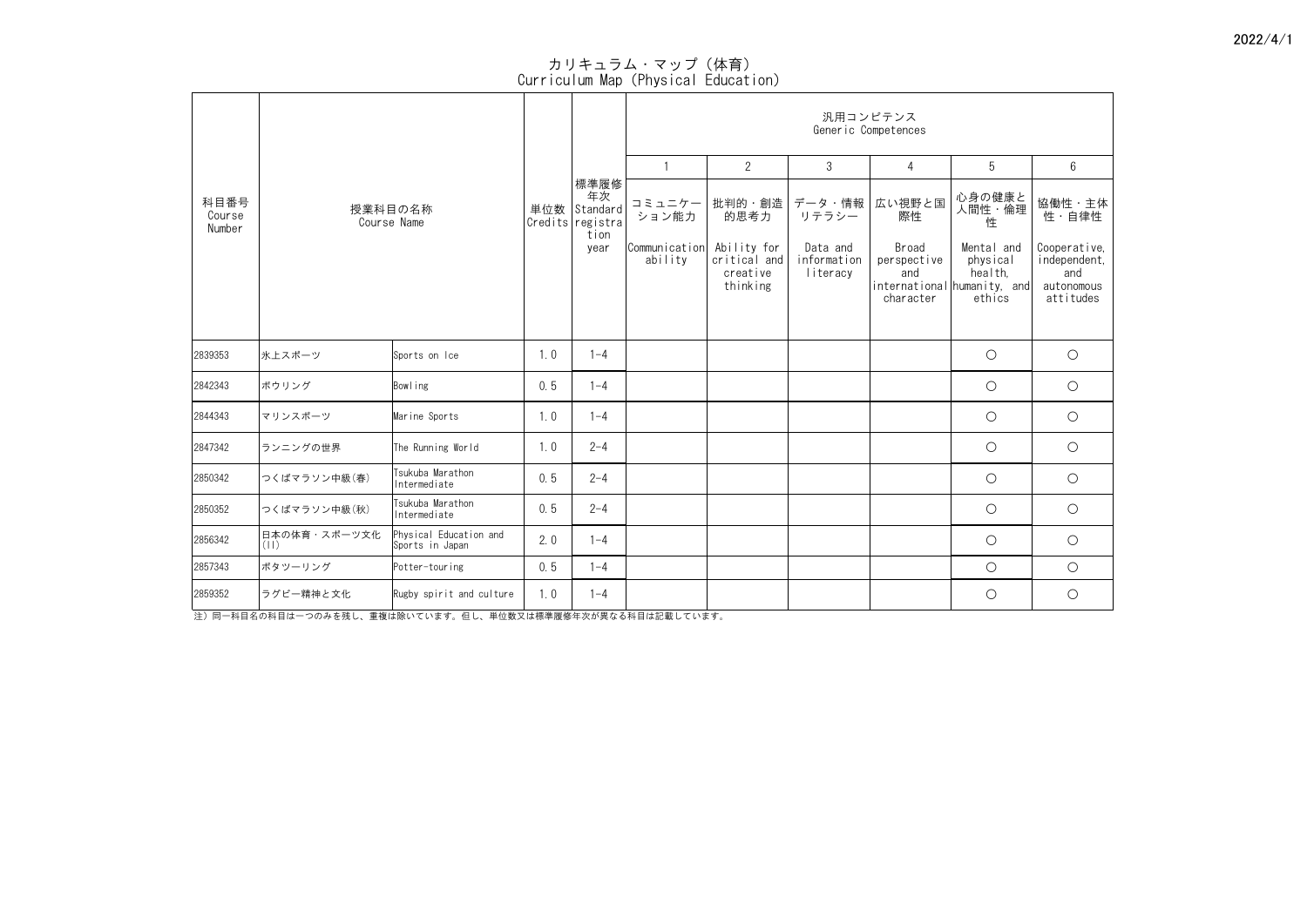|                          |                                                       |                                                                           |     |                                                                |                                  |                                      |                             | 汎用コンピテンス<br>Generic Competences |                                                              |                                                |
|--------------------------|-------------------------------------------------------|---------------------------------------------------------------------------|-----|----------------------------------------------------------------|----------------------------------|--------------------------------------|-----------------------------|---------------------------------|--------------------------------------------------------------|------------------------------------------------|
|                          |                                                       |                                                                           |     |                                                                |                                  | $\overline{2}$                       | $\mathfrak{S}$              | 4                               | 5                                                            | 6                                              |
| 科目番号<br>Course<br>Number |                                                       | 授業科目の名称<br>Course Name                                                    |     | 標準履修<br>年次<br>単位数 Standard<br>Credits registra<br>tion<br>year | コミュニケー<br>ション能力<br>Communication | 批判的・創造<br>的思考力<br>Ability for        | データ・情報<br>リテラシー<br>Data and | 広い視野と国<br>際性<br>Broad           | 心身の健康と<br>人間性・倫理<br>性<br>Mental and                          | 協働性・主体<br>性・自律性<br>Cooperative,                |
|                          |                                                       |                                                                           |     |                                                                | ability                          | critical and<br>creative<br>thinking | information<br>literacy     | perspective<br>and<br>character | physical<br>health,<br>international humanity, and<br>ethics | independent,<br>and<br>autonomous<br>attitudes |
| 3******                  | English Reading Skills I                              | English Reading Skills I                                                  | 1.0 |                                                                | $\bigcirc$                       | $\bigcirc$                           |                             | $\bigcirc$                      |                                                              | $\bigcirc$                                     |
| 3******                  | English Reading Skills II English Reading Skills II   |                                                                           | 1.0 |                                                                | $\bigcirc$                       | $\bigcirc$                           |                             | $\bigcirc$                      |                                                              | $\bigcirc$                                     |
| 3******                  | English Presentation<br>Skills I                      | English Presentation<br>Skills I                                          | 1.0 |                                                                | $\bigcirc$                       | $\bigcirc$                           |                             | $\bigcirc$                      |                                                              | $\bigcirc$                                     |
| 3******                  | English Presentation<br>Skills II                     | English Presentation<br>$\overline{\text{Skills}}$ $\overline{\text{II}}$ | 1.0 |                                                                | $\bigcirc$                       | $\bigcirc$                           |                             | $\bigcirc$                      |                                                              | $\bigcirc$                                     |
| 3******                  | TOEFL Practice I                                      | TOEFL Practice                                                            | 1.0 | $-4$                                                           | $\bigcirc$                       | $\bigcirc$                           |                             | $\bigcirc$                      |                                                              | $\bigcirc$                                     |
| 3******                  | TOEFL Practice II                                     | TOEFL Practice II                                                         | 1.0 | $-4$                                                           | $\bigcirc$                       | $\bigcirc$                           |                             | $\bigcirc$                      |                                                              | $\bigcirc$                                     |
| 3******                  | TOEFL Practice III                                    | TOEFL Practice III                                                        | 1.0 | $-4$                                                           | $\bigcirc$                       | $\bigcirc$                           |                             | $\bigcirc$                      |                                                              | $\bigcirc$                                     |
| 3187822                  | TOEFL Preparation                                     | TOEFL Preparation                                                         | 1.0 | $-4$                                                           | $\bigcirc$                       | $\bigcirc$                           |                             | $\bigcirc$                      |                                                              | $\bigcirc$                                     |
| 3******                  | TOEFL Academic English I                              | TOEFL Academic English I                                                  | 1.0 | $-4$                                                           | $\bigcirc$                       | $\bigcirc$                           |                             | $\bigcirc$                      |                                                              | $\bigcirc$                                     |
| 3******                  | TOEFL Academic English II   TOEFL Academic English II |                                                                           | 1.0 | $-4$                                                           | $\bigcirc$                       | $\bigcirc$                           |                             | $\bigcirc$                      |                                                              | $\bigcirc$                                     |
| 3******                  | English Academic Writing                              | English Academic Writing                                                  | 1.0 | $2 - 4$                                                        | $\bigcirc$                       | $\bigcirc$                           |                             | $\bigcirc$                      |                                                              | $\bigcirc$                                     |
| 3******                  | English Academic<br>Presentation                      | English Academic<br>Presentation                                          | 1.0 | $2 - 4$                                                        | $\bigcirc$                       | $\bigcirc$                           |                             | $\bigcirc$                      |                                                              | $\bigcirc$                                     |
| 3******                  | English Academic Reading                              | English Academic Reading                                                  | 1.0 | $2 - 4$                                                        | $\bigcirc$                       | $\bigcirc$                           |                             | $\bigcirc$                      |                                                              | $\bigcirc$                                     |
| 3******                  | 基礎ドイツ語AI                                              | Basic German Al                                                           | 1.0 |                                                                | $\bigcirc$                       | $\bigcirc$                           |                             | $\bigcirc$                      |                                                              | $\bigcirc$                                     |
| 32H7022                  | Basic German Al(基礎ドイ<br>ツ語AI)                         | Basic German Al                                                           | 1.0 |                                                                | $\bigcirc$                       | $\bigcirc$                           |                             | $\bigcirc$                      |                                                              | $\bigcirc$                                     |
| 3******                  | │基礎ドイツ語BI                                             | Basic German Bl                                                           | 1.0 |                                                                | $\bigcirc$                       | $\bigcirc$                           |                             | $\bigcirc$                      |                                                              | $\bigcirc$                                     |
| 32J7022                  | Basic German BI (基礎ドイ<br>ツ語BI)                        | Basic German Bl                                                           | 1.0 |                                                                | $\bigcirc$                       | $\bigcirc$                           |                             | $\bigcirc$                      |                                                              | $\bigcirc$                                     |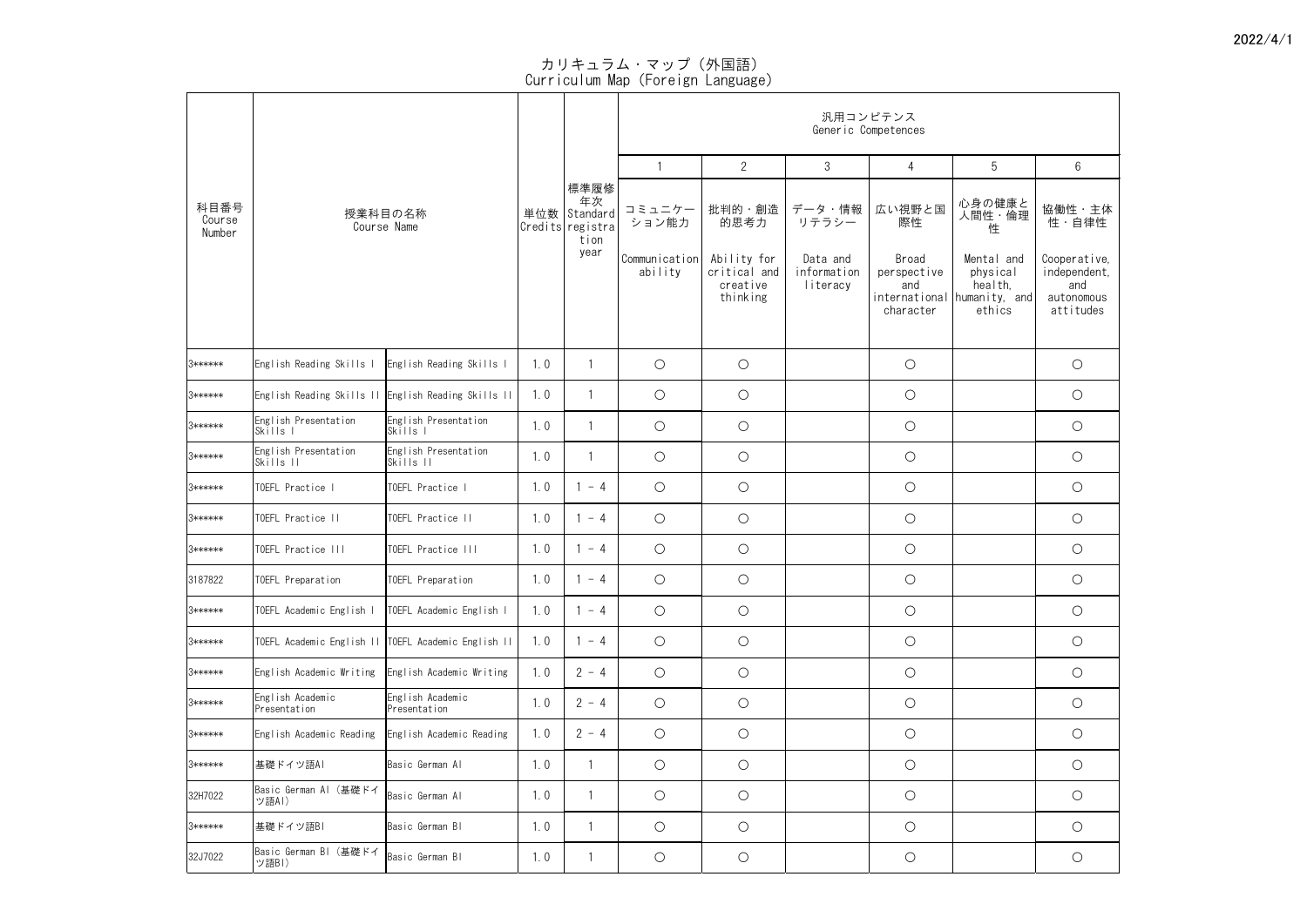|                          |                                                        |                                    |     |                                                                   |                                             |                                               | 汎用コンピテンス                                   | Generic Competences                  |                                                 |                                                 |
|--------------------------|--------------------------------------------------------|------------------------------------|-----|-------------------------------------------------------------------|---------------------------------------------|-----------------------------------------------|--------------------------------------------|--------------------------------------|-------------------------------------------------|-------------------------------------------------|
|                          |                                                        |                                    |     |                                                                   |                                             | $\overline{2}$                                | $\mathfrak{S}$                             | 4                                    | 5                                               | $6\phantom{.}6$                                 |
| 科目番号<br>Course<br>Number |                                                        | 授業科目の名称<br>Course Name             |     | │標準履修<br>│ 年次<br>単位数 Standard<br>Credits registra<br>tion<br>year | コミュニケー<br>ション能力<br>Communication<br>ability | 批判的・創造<br>的思考力<br>Ability for<br>critical and | データ・情報<br>リテラシー<br>Data and<br>information | 広い視野と国<br>際性<br>Broad<br>perspective | 心身の健康と<br>人間性・倫理<br>性<br>Mental and<br>physical | 協働性・主体<br>性・自律性<br>Cooperative,<br>independent, |
|                          |                                                        |                                    |     |                                                                   |                                             | creative<br>thinking                          | literacy                                   | and<br>international<br>character    | health,<br>humanity, and<br>ethics              | and<br>autonomous<br>attitudes                  |
| 3******                  | 基礎ドイツ語AII                                              | Basic German All                   | 1.0 |                                                                   | $\bigcirc$                                  | $\bigcirc$                                    |                                            | $\bigcirc$                           |                                                 | $\bigcirc$                                      |
| 32K7022                  | Basic German All (基礎ド<br>イツ語AII)                       | Basic German All                   | 1.0 |                                                                   | $\bigcirc$                                  | $\bigcirc$                                    |                                            | $\bigcirc$                           |                                                 | $\bigcirc$                                      |
| 3******                  | 基礎ドイツ語BⅡ                                               | Basic German BII                   | 1.0 |                                                                   | $\bigcirc$                                  | $\bigcirc$                                    |                                            | $\bigcirc$                           |                                                 | $\bigcirc$                                      |
| 3******                  | ドイツ語圏の言語と文化A                                           | Language and Culture A<br>(German) | 1.0 | $\overline{2}$                                                    | $\bigcirc$                                  | $\bigcirc$                                    |                                            | $\bigcirc$                           |                                                 | $\bigcirc$                                      |
| 3251622                  | Language and Culture A<br>(German) (ドイツ語圏の言<br> 語と文化A) | Language and Culture A<br>(German) | 1.0 | $\overline{2}$                                                    | $\bigcirc$                                  | $\bigcirc$                                    |                                            | $\bigcirc$                           |                                                 | $\bigcirc$                                      |
| 3******                  | ドイツ語圏の言語と文化B                                           | Language and Culture B<br>(German) | 1.0 | $\overline{2}$                                                    | $\bigcirc$                                  | $\bigcirc$                                    |                                            | $\bigcirc$                           |                                                 | $\bigcirc$                                      |
| 3260012                  | 応用ドイツ語講読A                                              | Advanced German Reading A          | 1.0 | $2 - 4$                                                           | $\bigcirc$                                  | $\bigcirc$                                    |                                            | $\bigcirc$                           |                                                 | $\bigcirc$                                      |
| 3261012                  | 応用ドイツ語作文A                                              | Advanced German Writing A          | 1.0 | $2 - 4$                                                           | $\bigcirc$                                  | $\bigcirc$                                    |                                            | $\bigcirc$                           |                                                 | $\bigcirc$                                      |
| 3262012                  | 応用ドイツ語会話A                                              | Advanced German<br>Conversation A  | 1.0 | $2 - 4$                                                           | $\bigcirc$                                  | $\bigcirc$                                    |                                            | $\bigcirc$                           |                                                 | $\bigcirc$                                      |
| 3265012                  | 応用ドイツ語講読B                                              | Advanced German Reading B          | 1.0 | $2 - 4$                                                           | $\bigcirc$                                  | $\bigcirc$                                    |                                            | $\bigcirc$                           |                                                 | $\bigcirc$                                      |
| 3266012                  | │応用ドイツ語作文B                                             | Advanced German Writing B          | 1.0 | $2 - 4$                                                           | $\bigcirc$                                  | $\bigcirc$                                    |                                            | $\bigcirc$                           |                                                 | $\bigcirc$                                      |
| 3267012                  | 応用ドイツ語会話B                                              | Advanced German<br>Conversation B  | 1.0 | $2 - 4$                                                           | $\bigcirc$                                  | $\bigcirc$                                    |                                            | $\bigcirc$                           |                                                 | $\bigcirc$                                      |
| 3******                  | 基礎フランス語AI                                              | Basic French Al                    | 1.0 |                                                                   | $\bigcirc$                                  | $\bigcirc$                                    |                                            | $\bigcirc$                           |                                                 | $\bigcirc$                                      |
| 3******                  | 基礎フランス語BI                                              | Basic French BI                    | 1.0 |                                                                   | $\bigcirc$                                  | $\bigcirc$                                    |                                            | $\bigcirc$                           |                                                 | $\bigcirc$                                      |
| 3******                  | 基礎フランス語AII                                             | Basic French All                   | 1.0 |                                                                   | $\bigcirc$                                  | $\bigcirc$                                    |                                            | $\bigcirc$                           |                                                 | $\bigcirc$                                      |
| 3******                  | 基礎フランス語BII                                             | Basic French BII                   | 1.0 |                                                                   | $\bigcirc$                                  | $\bigcirc$                                    |                                            | $\bigcirc$                           |                                                 | $\bigcirc$                                      |
| 3******                  | フランス語圏の言語と文化A                                          | Language and Culture A<br>(French) | 1.0 | $\overline{2}$                                                    | $\bigcirc$                                  | $\bigcirc$                                    |                                            | $\bigcirc$                           |                                                 | $\bigcirc$                                      |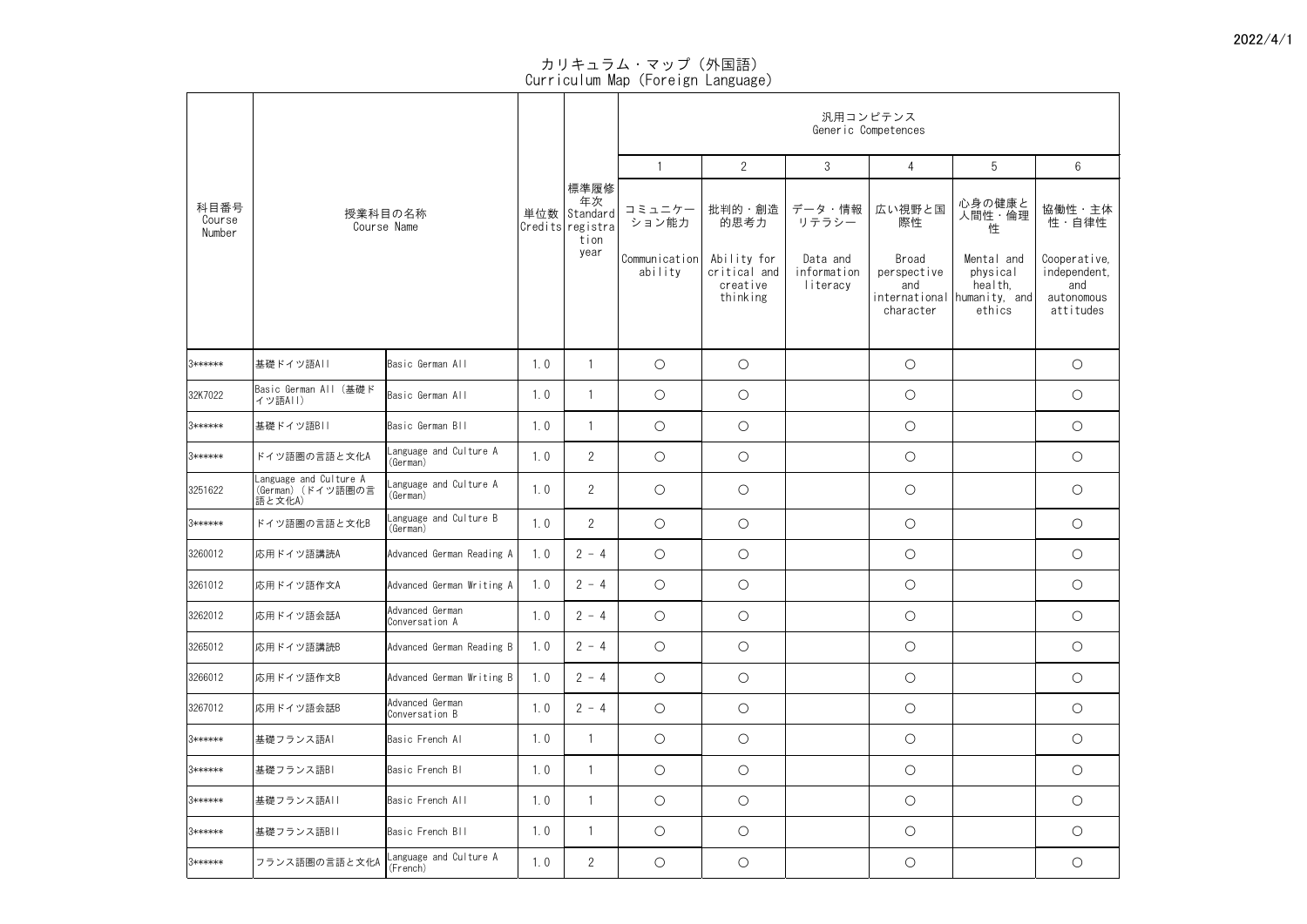| 科目番号<br>Course |               |                                     |     |                                                                |                                  |                                      | 汎用コンピテンス<br>Generic Competences |                                                  |                                                |                                                |
|----------------|---------------|-------------------------------------|-----|----------------------------------------------------------------|----------------------------------|--------------------------------------|---------------------------------|--------------------------------------------------|------------------------------------------------|------------------------------------------------|
|                |               |                                     |     |                                                                |                                  | $\overline{2}$                       | $\mathfrak{S}$                  | 4                                                | 5                                              | $6\phantom{.}6$                                |
| Number         |               | 授業科目の名称<br>Course Name              |     | 標準履修<br>年次<br>単位数 Standard<br>Credits registra<br>tion<br>year | コミュニケー<br>ション能力<br>Communication | 批判的・創造<br>的思考力<br>Ability for        | データ・情報<br>リテラシー<br>Data and     | 広い視野と国<br>際性<br>Broad                            | 心身の健康と<br>人間性・倫理<br>性<br>Mental and            | 協働性·主体<br><i>……</i><br>性・自律性<br>Cooperative,   |
|                |               |                                     |     |                                                                | ability                          | critical and<br>creative<br>thinking | information<br>literacy         | perspective<br>and<br>international<br>character | physical<br>health,<br>humanity, and<br>ethics | independent,<br>and<br>autonomous<br>attitudes |
| 3******        | フランス語圏の言語と文化B | Language and Culture B<br>(French)  | 1.0 | $\overline{2}$                                                 | $\bigcirc$                       | $\bigcirc$                           |                                 | $\bigcirc$                                       |                                                | $\bigcirc$                                     |
| 3******        | 応用フランス語講読A    | Advanced French Reading A           | 1.0 | $2 - 4$                                                        | $\bigcirc$                       | $\bigcirc$                           |                                 | $\bigcirc$                                       |                                                | $\bigcirc$                                     |
| 3******        | 応用フランス語作文A    | Advanced French Writing A           | 1.0 | $2 - 4$                                                        | $\bigcirc$                       | $\bigcirc$                           |                                 | $\bigcirc$                                       |                                                | $\bigcirc$                                     |
| 3******        | 応用フランス語会話A    | Advanced French<br>Conversation A   | 1.0 | $2 - 4$                                                        | $\bigcirc$                       | $\bigcirc$                           |                                 | $\bigcirc$                                       |                                                | $\bigcirc$                                     |
| 3******        | 応用フランス語講読B    | Advanced French Reading             | 1.0 | $2 - 4$                                                        | $\bigcirc$                       | $\bigcirc$                           |                                 | $\bigcirc$                                       |                                                | $\bigcirc$                                     |
| 3******        | 応用フランス語作文B    | Advanced French Writing B           | 1.0 | $2 - 4$                                                        | $\bigcirc$                       | $\bigcirc$                           |                                 | $\bigcirc$                                       |                                                | $\bigcirc$                                     |
| 3******        | 応用フランス語会話B    | Advanced French<br>Conversation B   | 1.0 | $2 - 4$                                                        | $\bigcirc$                       | $\bigcirc$                           |                                 | $\bigcirc$                                       |                                                | $\bigcirc$                                     |
| 3******        | 基礎中国語AI       | Basic Chinese Al                    | 1.0 |                                                                | $\bigcirc$                       | $\bigcirc$                           |                                 | $\bigcirc$                                       |                                                | $\bigcirc$                                     |
| 3******        | 基礎中国語BI       | Basic Chinese Bl                    | 1.0 |                                                                | $\bigcirc$                       | $\bigcirc$                           |                                 | $\bigcirc$                                       |                                                | $\bigcirc$                                     |
| 3******        | 基礎中国語AII      | Basic Chinese All                   | 1.0 |                                                                | $\bigcirc$                       | $\bigcirc$                           |                                 | $\bigcirc$                                       |                                                | $\bigcirc$                                     |
| 3******        | 基礎中国語BII      | Basic Chinese BII                   | 1.0 |                                                                | $\bigcirc$                       | $\bigcirc$                           |                                 | $\bigcirc$                                       |                                                | $\bigcirc$                                     |
| 3******        | 中国語圏の言語と文化A   | Language and Culture A<br>(Chinese) | 1.0 | $\overline{2}$                                                 | $\bigcirc$                       | $\bigcirc$                           |                                 | $\bigcirc$                                       |                                                | $\bigcirc$                                     |
| 3******        | 中国語圏の言語と文化B   | Language and Culture B<br>(Chinese) | 1.0 | $\overline{2}$                                                 | $\bigcirc$                       | $\bigcirc$                           |                                 | $\bigcirc$                                       |                                                | $\bigcirc$                                     |
| 3460012        | 応用中国語講読(1)A   | Advanced Chinese Reading<br>$(1)$ A | 1.0 | $2 - 4$                                                        | $\bigcirc$                       | $\bigcirc$                           |                                 | $\bigcirc$                                       |                                                | $\bigcirc$                                     |
| 3460022        | 応用中国語講読(2)A   | Advanced Chinese Reading<br>$(2)$ A | 1.0 | $2 - 4$                                                        | $\bigcirc$                       | $\bigcirc$                           |                                 | $\bigcirc$                                       |                                                | $\bigcirc$                                     |
| 3460032        | 応用中国語講読(3)A   | Advanced Chinese Reading<br>$(3)$ A | 1.0 | $2 - 4$                                                        | $\bigcirc$                       | $\bigcirc$                           |                                 | $\bigcirc$                                       |                                                | $\bigcirc$                                     |
| 3461012        | 応用中国語作文(1)A   | Advanced Chinese Writing<br>$(1)$ A | 1.0 | $2 - 4$                                                        | $\bigcirc$                       | $\bigcirc$                           |                                 | $\bigcirc$                                       |                                                | $\bigcirc$                                     |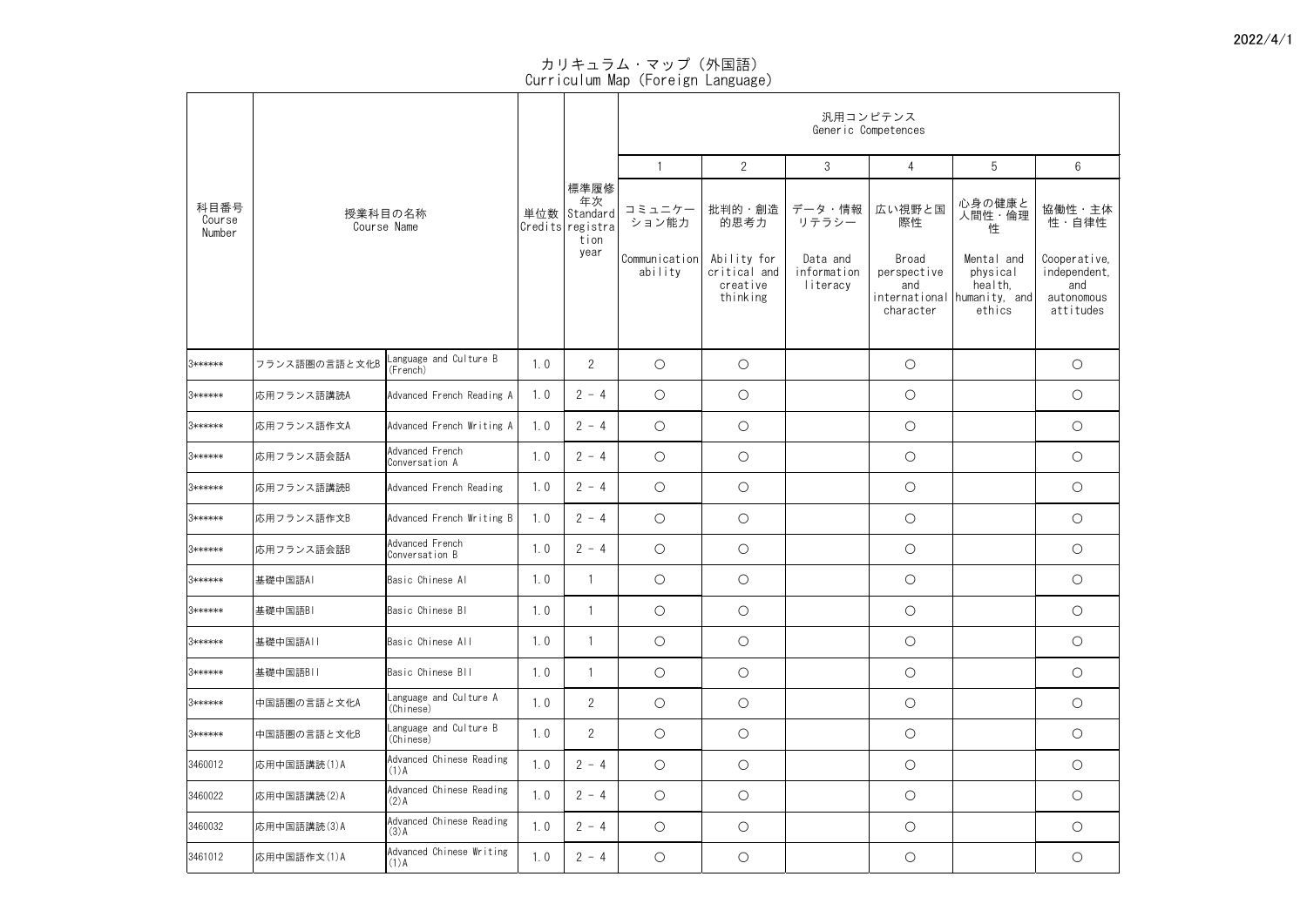|                          |             |                                          |     |                                                                |                                  |                                      |                             | 汎用コンピテンス<br>Generic Competences |                                                              |                                                |
|--------------------------|-------------|------------------------------------------|-----|----------------------------------------------------------------|----------------------------------|--------------------------------------|-----------------------------|---------------------------------|--------------------------------------------------------------|------------------------------------------------|
|                          |             |                                          |     |                                                                |                                  | $\overline{2}$                       | $\mathfrak{S}$              | 4                               | 5                                                            | 6                                              |
| 科目番号<br>Course<br>Number |             | 授業科目の名称<br>Course Name                   |     | 標準履修<br>年次<br>単位数 Standard<br>Credits registra<br>tion<br>year | コミュニケー<br>ション能力<br>Communication | 批判的・創造<br>的思考力<br>Ability for        | データ・情報<br>リテラシー<br>Data and | 広い視野と国<br>際性<br><b>Broad</b>    | 心身の健康と<br>人間性・倫理<br>性<br>Mental and                          | 協働性・主体<br>性・自律性<br>Cooperative,                |
|                          |             |                                          |     |                                                                | ability                          | critical and<br>creative<br>thinking | information<br>literacy     | perspective<br>and<br>character | physical<br>health,<br>international humanity, and<br>ethics | independent,<br>and<br>autonomous<br>attitudes |
| 3461022                  | 応用中国語作文(2)A | Advanced Chinese Writing<br>$(2)$ A      | 1.0 | $2 - 4$                                                        | $\bigcirc$                       | $\bigcirc$                           |                             | $\bigcirc$                      |                                                              | $\bigcirc$                                     |
| 3461032                  | 応用中国語作文(3)A | Advanced Chinese Writing<br>$(3)$ A      | 1.0 | $2 - 4$                                                        | $\bigcirc$                       | $\bigcirc$                           |                             | $\bigcirc$                      |                                                              | $\bigcirc$                                     |
| 3462012                  | 応用中国語会話(1)A | Advanced Chinese<br>Conversation (1)A    | 1.0 | $2 - 4$                                                        | $\bigcirc$                       | $\bigcirc$                           |                             | $\bigcirc$                      |                                                              | $\bigcirc$                                     |
| 3462022                  | 応用中国語会話(2)A | Advanced Chinese<br>Conversation (2)A    | 1.0 | $2 - 4$                                                        | $\bigcirc$                       | $\bigcirc$                           |                             | $\bigcirc$                      |                                                              | $\bigcirc$                                     |
| 3462032                  | 応用中国語会話(3)A | Advanced Chinese<br>Conversation (3)A    | 1.0 | $2 - 4$                                                        | $\bigcirc$                       | $\bigcirc$                           |                             | $\bigcirc$                      |                                                              | $\bigcirc$                                     |
| 3465012                  | 応用中国語講読(1)B | Advanced Chinese Reading<br>$(1)$ B      | 1.0 | $2 - 4$                                                        | $\bigcirc$                       | $\bigcirc$                           |                             | $\bigcirc$                      |                                                              | $\bigcirc$                                     |
| 3465022                  | 応用中国語講読(2)B | Advanced Chinese Reading<br>$(2)$ B      | 1.0 | $2 - 4$                                                        | $\bigcirc$                       | $\bigcirc$                           |                             | $\bigcirc$                      |                                                              | $\bigcirc$                                     |
| 3465032                  | 応用中国語講読(3)B | Advanced Chinese Reading<br>$(3)$ B      | 1.0 | $2 - 4$                                                        | $\bigcirc$                       | $\bigcirc$                           |                             | $\bigcirc$                      |                                                              | $\bigcirc$                                     |
| 3466012                  | 応用中国語作文(1)B | Advanced Chinese Writing<br>$(1)$ B      | 1.0 | $2 - 4$                                                        | $\bigcirc$                       | $\bigcirc$                           |                             | $\bigcirc$                      |                                                              | $\bigcirc$                                     |
| 3466022                  | 応用中国語作文(2)B | Advanced Chinese Writing<br>(2)B         | 1.0 | $2 - 4$                                                        | $\bigcirc$                       | $\bigcirc$                           |                             | $\bigcirc$                      |                                                              | $\bigcirc$                                     |
| 3466032                  | 応用中国語作文(3)B | Advanced Chinese Writing<br>(3)B         | 1.0 | $2 - 4$                                                        | $\bigcirc$                       | $\bigcirc$                           |                             | $\bigcirc$                      |                                                              | $\bigcirc$                                     |
| 3467012                  | 応用中国語会話(1)B | Advanced Chinese<br>Conversation (1)B    | 1.0 | $2 - 4$                                                        | $\bigcirc$                       | $\bigcirc$                           |                             | $\bigcirc$                      |                                                              | $\bigcirc$                                     |
| 3467022                  | 応用中国語会話(2)B | Advanced Chinese<br>Conversation $(2)$ B | 1.0 | $2 - 4$                                                        | $\bigcirc$                       | $\bigcirc$                           |                             | $\bigcirc$                      |                                                              | $\bigcirc$                                     |
| 3467032                  | 応用中国語会話(3)B | Advanced Chinese<br>Conversation (3)B    | 1.0 | $2 - 4$                                                        | $\bigcirc$                       | $\bigcirc$                           |                             | $\bigcirc$                      |                                                              | $\bigcirc$                                     |
| 3******                  | 基礎ロシア語AI    | Basic Russian Al                         | 1.0 |                                                                | $\bigcirc$                       | $\bigcirc$                           |                             | $\bigcirc$                      |                                                              | $\bigcirc$                                     |
| 3******                  | 基礎ロシア語BI    | Basic Russian Bl                         | 1.0 |                                                                | $\bigcirc$                       | $\bigcirc$                           |                             | $\bigcirc$                      |                                                              | $\bigcirc$                                     |
| 3******                  | │基礎ロシア語AII  | Basic Russian All                        | 1.0 |                                                                | $\bigcirc$                       | $\bigcirc$                           |                             | $\bigcirc$                      |                                                              | $\bigcirc$                                     |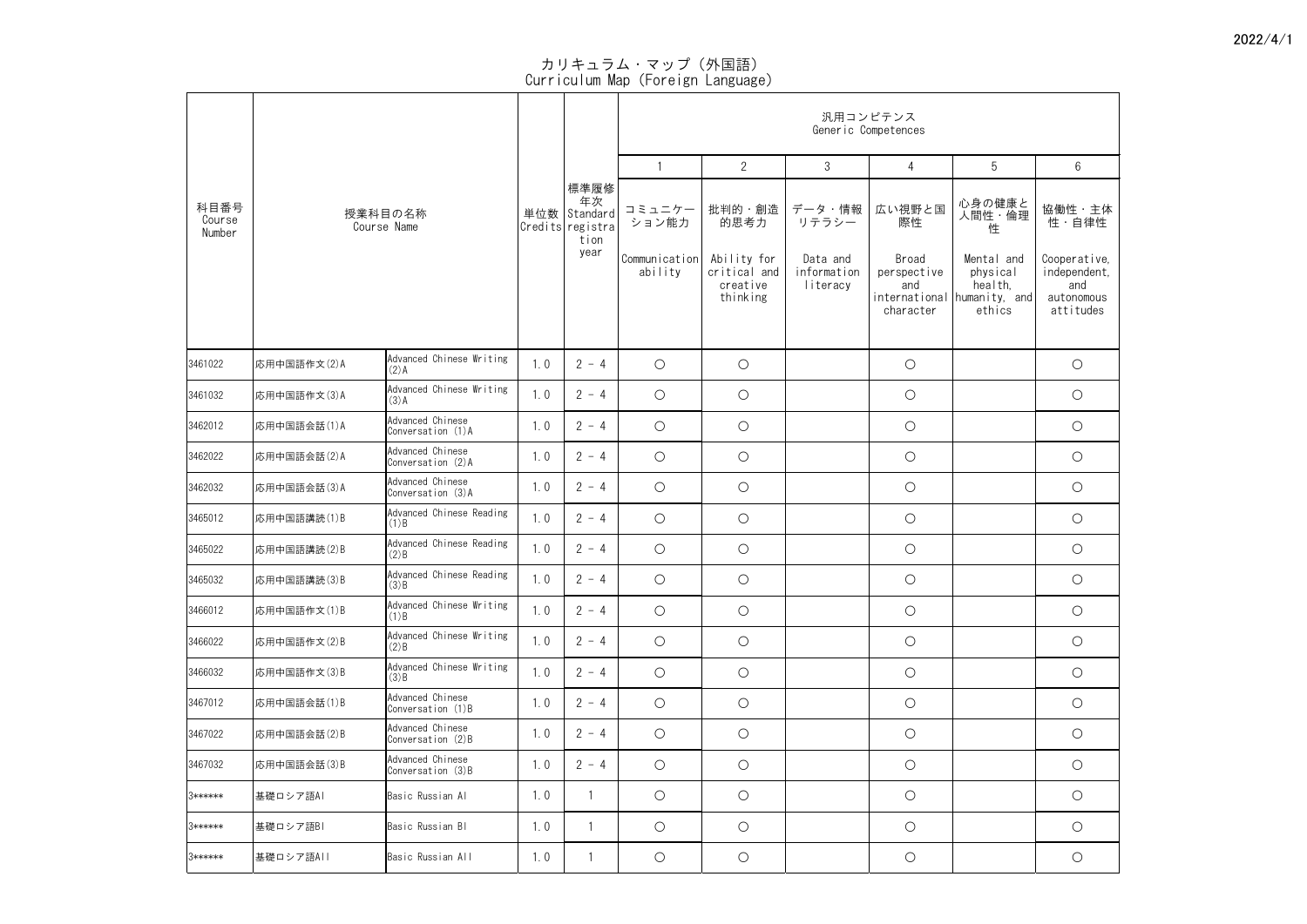|                          |               |                                       |     |                                                        |                          |                                                     | 汎用コンピテンス                            |                                                           |                                                              |                                                                |
|--------------------------|---------------|---------------------------------------|-----|--------------------------------------------------------|--------------------------|-----------------------------------------------------|-------------------------------------|-----------------------------------------------------------|--------------------------------------------------------------|----------------------------------------------------------------|
|                          |               |                                       |     |                                                        |                          |                                                     | Generic Competences                 |                                                           |                                                              |                                                                |
|                          |               |                                       |     |                                                        |                          | $\overline{2}$                                      | $\mathfrak{S}$                      | 4                                                         | 5                                                            | $6\phantom{.}6$                                                |
| 科目番号<br>Course<br>Number |               | 授業科目の名称<br>Course Name                |     | 標準履修<br>年次<br>単位数 Standard<br>Credits registra<br>tion | コミュニケー<br>ション能力          | 批判的・創造<br>的思考力                                      | データ・情報<br>リテラシー                     | 広い視野と国<br>際性                                              | 心身の健康と<br>人間性・倫理<br>性                                        | 協働性·主体<br><i>……</i><br>性・自律性                                   |
|                          |               |                                       |     | year                                                   | Communication<br>ability | Ability for<br>critical and<br>creative<br>thinking | Data and<br>information<br>literacy | Broad<br>perspective<br>and<br>international<br>character | Mental and<br>physical<br>health,<br>humanity, and<br>ethics | Cooperative,<br>independent,<br>and<br>autonomous<br>attitudes |
| 3******                  | 基礎ロシア語BII     | Basic Russian Bll                     | 1.0 |                                                        | $\bigcirc$               | $\bigcirc$                                          |                                     | $\bigcirc$                                                |                                                              | $\bigcirc$                                                     |
| 3******                  | ロシア語圏の言語と文化A  | Language and Culture A<br>(Russian)   | 1.0 | $\overline{2}$                                         | $\bigcirc$               | $\bigcirc$                                          |                                     | $\bigcirc$                                                |                                                              | $\bigcirc$                                                     |
| 3******                  | ロシア語圏の言語と文化B  | Language and Culture B<br>(Russian)   | 1.0 | $\overline{2}$                                         | $\bigcirc$               | $\bigcirc$                                          |                                     | $\bigcirc$                                                |                                                              | $\bigcirc$                                                     |
| 3560012                  | 応用ロシア語講読A     | Advanced Russian Reading<br>ΙA        | 1.0 | $2 - 4$                                                | $\bigcirc$               | $\bigcirc$                                          |                                     | $\bigcirc$                                                |                                                              | $\bigcirc$                                                     |
| 3561012                  | 応用ロシア語作文A     | Advaced Russian Writing A             | 1.0 | $2 - 4$                                                | $\bigcirc$               | $\bigcirc$                                          |                                     | $\bigcirc$                                                |                                                              | $\bigcirc$                                                     |
| 3562012                  | 応用ロシア語会話A     | Advanced Russian<br>Conversation A    | 1.0 | $2 - 4$                                                | $\bigcirc$               | $\bigcirc$                                          |                                     | $\bigcirc$                                                |                                                              | $\bigcirc$                                                     |
| 3565012                  | 応用ロシア語講読B     | Advanced Russian Reading              | 1.0 | $2 - 4$                                                | $\bigcirc$               | $\bigcirc$                                          |                                     | $\bigcirc$                                                |                                                              | $\bigcirc$                                                     |
| 3566012                  | 応用ロシア語作文B     | Advanced Russian Writing              | 1.0 | $2 - 4$                                                | $\bigcirc$               | $\bigcirc$                                          |                                     | $\bigcirc$                                                |                                                              | $\bigcirc$                                                     |
| 3567012                  | 応用ロシア語会話B     | Advanced Russian<br>Conversation B    | 1.0 | $2 - 4$                                                | $\bigcirc$               | $\bigcirc$                                          |                                     | $\bigcirc$                                                |                                                              | $\bigcirc$                                                     |
| 3******                  | 基礎スペイン語Al     | Basic Spanish Al                      | 1.0 |                                                        | $\bigcirc$               | $\bigcirc$                                          |                                     | $\bigcirc$                                                |                                                              | $\bigcirc$                                                     |
| 3******                  | 基礎スペイン語BI     | Basic Spanish Bl                      | 1.0 |                                                        | $\bigcirc$               | $\bigcirc$                                          |                                     | $\bigcirc$                                                |                                                              | $\bigcirc$                                                     |
| 3******                  | 基礎スペイン語AII    | Basic Spanish All                     | 1.0 |                                                        | $\bigcirc$               | $\bigcirc$                                          |                                     | $\bigcirc$                                                |                                                              | $\bigcirc$                                                     |
| 3******                  | 基礎スペイン語BII    | Basic Spanish BII                     | 1.0 |                                                        | $\bigcirc$               | $\bigcirc$                                          |                                     | $\bigcirc$                                                |                                                              | $\bigcirc$                                                     |
| 3******                  | スペイン語圏の言語と文化A | Language and Culture A<br>(Spanish)   | 1.0 | $\overline{2}$                                         | $\bigcirc$               | $\bigcirc$                                          |                                     | $\bigcirc$                                                |                                                              | $\bigcirc$                                                     |
| 3******                  | スペイン語圏の言語と文化B | Language and Culture B<br>(Spanish)   | 1.0 | $\overline{2}$                                         | $\bigcirc$               | $\bigcirc$                                          |                                     | $\bigcirc$                                                |                                                              | $\bigcirc$                                                     |
| 3662022                  | 応用スペイン語会話(2)A | Advanced Spanish<br>Conversation (2)A | 1.0 | $2 - 4$                                                | $\bigcirc$               | $\bigcirc$                                          |                                     | $\bigcirc$                                                |                                                              | $\bigcirc$                                                     |
| 3665012                  | 応用スペイン語講読(1)B | Advanced Spanish Reading<br>$(1)$ B   | 1.0 | $2 - 4$                                                | $\bigcirc$               | $\bigcirc$                                          |                                     | $\bigcirc$                                                |                                                              | $\bigcirc$                                                     |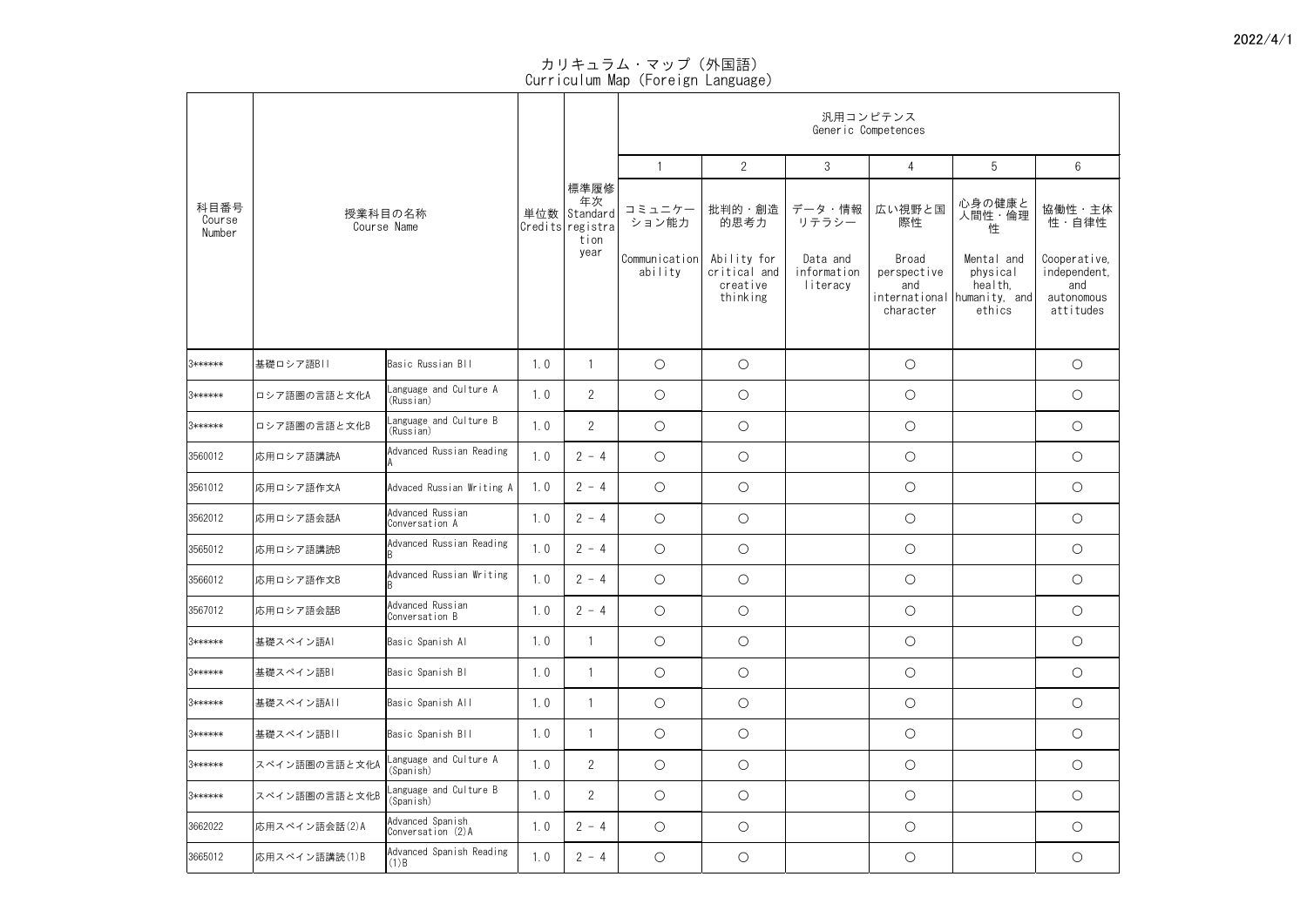| 科目番号<br>Course<br>Number |               |                                       |     |                                                                |                                             |                                                                       | 汎用コンピテンス<br>Generic Competences                        |                                                                           |                                                                                       |                                                                                   |
|--------------------------|---------------|---------------------------------------|-----|----------------------------------------------------------------|---------------------------------------------|-----------------------------------------------------------------------|--------------------------------------------------------|---------------------------------------------------------------------------|---------------------------------------------------------------------------------------|-----------------------------------------------------------------------------------|
|                          |               |                                       |     |                                                                |                                             | $\overline{2}$                                                        | $\mathfrak{S}$                                         | 4                                                                         | 5                                                                                     | $6\phantom{.}6$                                                                   |
|                          |               | 授業科目の名称<br>Course Name                |     | 標準履修<br>年次<br>単位数 Standard<br>Credits registra<br>tion<br>year | コミュニケー<br>ション能力<br>Communication<br>ability | 批判的・創造<br>的思考力<br>Ability for<br>critical and<br>creative<br>thinking | データ・情報<br>リテラシー<br>Data and<br>information<br>literacy | 広い視野と国<br>際性<br>Broad<br>perspective<br>and<br>international<br>character | 心身の健康と<br>人間性・倫理<br>性<br>Mental and<br>physical<br>health,<br>humanity, and<br>ethics | 協働性・主体<br>性・自律性<br>Cooperative,<br>independent,<br>and<br>autonomous<br>attitudes |
|                          |               |                                       |     |                                                                |                                             |                                                                       |                                                        |                                                                           |                                                                                       |                                                                                   |
| 3666022                  | 応用スペイン語作文(2)B | Advanced Spanish Writing<br>(2)B      | 1.0 | $2 - 4$                                                        | $\bigcirc$                                  | $\bigcirc$                                                            |                                                        | $\bigcirc$                                                                |                                                                                       | $\bigcirc$                                                                        |
| 3667022                  | 応用スペイン語会話(2)B | Advanced Spanish<br>Conversation (2)B | 1.0 | $2 - 4$                                                        | $\bigcirc$                                  | $\bigcirc$                                                            |                                                        | $\bigcirc$                                                                |                                                                                       | $\bigcirc$                                                                        |
| 3******                  | 基礎朝鮮語AI       | Basic Korean Al                       | 1.0 |                                                                | $\bigcirc$                                  | $\bigcirc$                                                            |                                                        | $\bigcirc$                                                                |                                                                                       | $\bigcirc$                                                                        |
| 3******                  | 基礎朝鮮語BI       | Basic Korean Bl                       | 1.0 |                                                                | $\bigcirc$                                  | $\bigcirc$                                                            |                                                        | $\bigcirc$                                                                |                                                                                       | $\bigcirc$                                                                        |
| 3******                  | 基礎朝鮮語AII      | Basic Korean All                      | 1.0 |                                                                | $\bigcirc$                                  | $\bigcirc$                                                            |                                                        | $\bigcirc$                                                                |                                                                                       | $\bigcirc$                                                                        |
| 3******                  | 基礎朝鮮語BII      | Basic Korean Bll                      | 1.0 |                                                                | $\bigcirc$                                  | $\bigcirc$                                                            |                                                        | $\bigcirc$                                                                |                                                                                       | $\bigcirc$                                                                        |
| 3751612                  | 朝鮮語圏の言語と文化A   | Language and Culture A<br>(Korean)    | 1.0 | $\overline{2}$                                                 | $\bigcirc$                                  | $\bigcirc$                                                            |                                                        | $\bigcirc$                                                                |                                                                                       | $\bigcirc$                                                                        |
| 3754612                  | 朝鮮語圏の言語と文化B   | Language and Culture B<br>(Korean)    | 1.0 | $\overline{2}$                                                 | $\bigcirc$                                  | $\bigcirc$                                                            |                                                        | $\bigcirc$                                                                |                                                                                       | $\bigcirc$                                                                        |
| 3760012                  | 応用朝鮮語講読A      | Advanced Korean Reading A             | 1.0 | $2 - 4$                                                        | $\bigcirc$                                  | $\bigcirc$                                                            |                                                        | $\bigcirc$                                                                |                                                                                       | $\bigcirc$                                                                        |
| 3761012                  | 応用朝鮮語会話A      | Advanced Korean<br>Conversation A     | 1.0 | $2 - 4$                                                        | $\bigcirc$                                  | $\bigcirc$                                                            |                                                        | $\bigcirc$                                                                |                                                                                       | $\bigcirc$                                                                        |
| 3765012                  | 応用朝鮮語講読B      | Advanced Korean Reading B             | 1.0 | $2 - 4$                                                        | $\bigcirc$                                  | $\bigcirc$                                                            |                                                        | $\bigcirc$                                                                |                                                                                       | $\bigcirc$                                                                        |
| 3766012                  | 応用朝鮮語会話B      | Advanced Korean<br>Conversation B     | 1.0 | $2 - 4$                                                        | $\bigcirc$                                  | $\bigcirc$                                                            |                                                        | $\bigcirc$                                                                |                                                                                       | $\bigcirc$                                                                        |
| 3910312                  | 日本語聴解IA       | Japanese Listening I-A                | 1.0 | $\cdot$ 2                                                      | $\bigcirc$                                  | $\bigcirc$                                                            | $\bigcirc$                                             | $\bigcirc$                                                                |                                                                                       |                                                                                   |
| 3910322                  | 日本語聴解  B      | Japanese Listening II-B               | 1.0 | $\cdot$ 2                                                      | $\bigcirc$                                  | $\bigcirc$                                                            | $\bigcirc$                                             | $\bigcirc$                                                                |                                                                                       |                                                                                   |
| 3910412                  | 日本語読解IA       | Japanese Reading I-A                  | 1.0 | $\cdot$ 2                                                      | $\bigcirc$                                  | $\bigcirc$                                                            | $\bigcirc$                                             | $\bigcirc$                                                                | $\bigcirc$                                                                            |                                                                                   |
| 3910422                  | 日本語読解IIB      | Japanese Reading II-B                 | 1.0 | $\cdot$ 2                                                      | $\bigcirc$                                  | $\bigcirc$                                                            | $\bigcirc$                                             | $\bigcirc$                                                                | $\bigcirc$                                                                            |                                                                                   |
| 3910512                  | 日本語作文IA       | Japanese Composition I-A              | 1.0 | $\cdot$ 2                                                      | $\bigcirc$                                  | $\bigcirc$                                                            | $\bigcirc$                                             | $\bigcirc$                                                                |                                                                                       | $\bigcirc$                                                                        |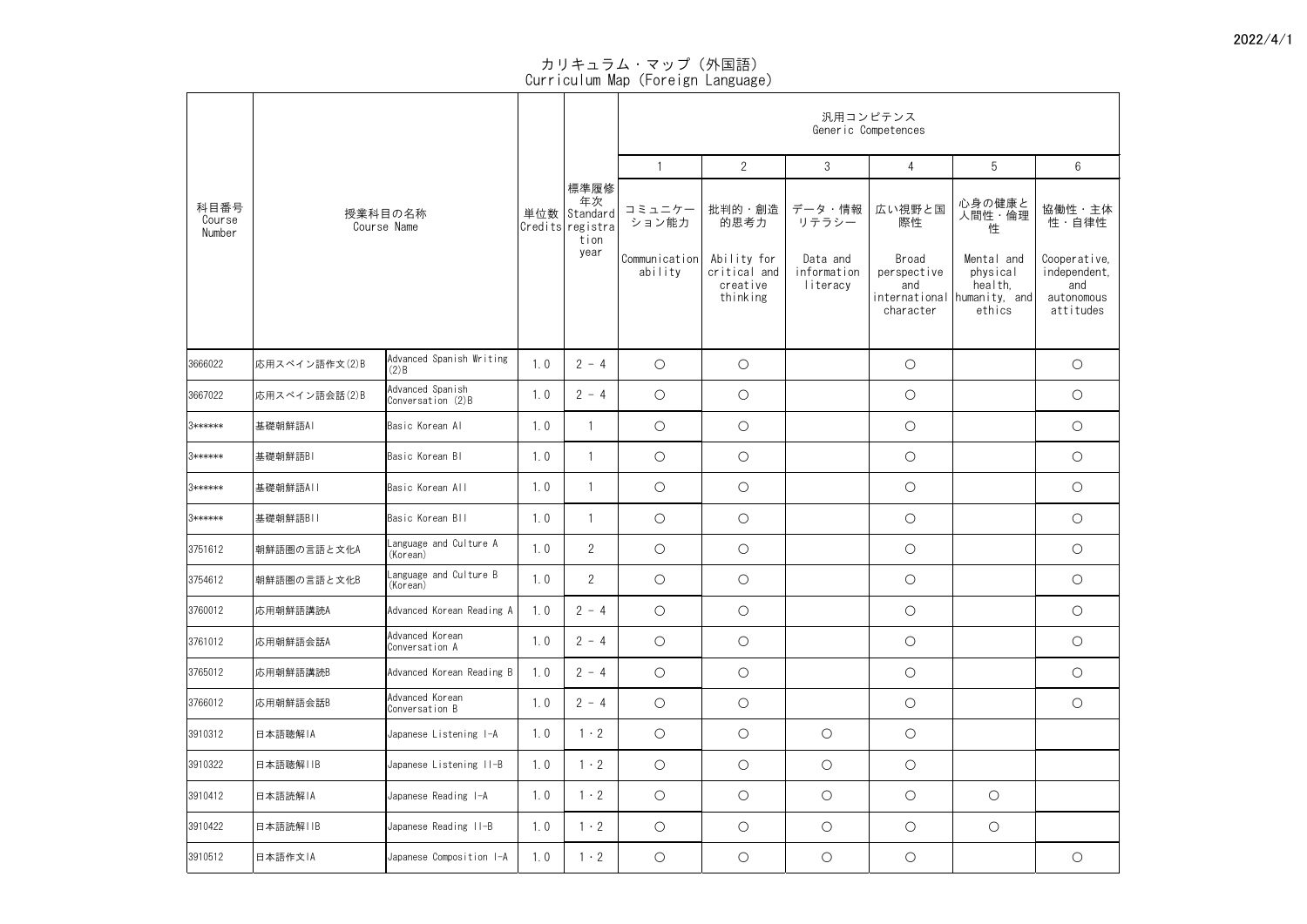|                          |                                                 |                                                                |                                                    |                          | 汎用コンピテンス<br>Generic Competences                     |                                     |                                          |                                                                            |                                                                |                 |  |  |  |
|--------------------------|-------------------------------------------------|----------------------------------------------------------------|----------------------------------------------------|--------------------------|-----------------------------------------------------|-------------------------------------|------------------------------------------|----------------------------------------------------------------------------|----------------------------------------------------------------|-----------------|--|--|--|
|                          |                                                 |                                                                |                                                    |                          |                                                     | $\overline{2}$                      | $\mathfrak{S}$                           | 4                                                                          | 5                                                              | $6\phantom{.}6$ |  |  |  |
| 科目番号<br>Course<br>Number | 授業科目の名称<br>Course Name                          | 単位数                                                            | 標準履修<br>年次<br>Standard<br>Credits registra<br>tion | コミュニケー<br>ション能力          | 批判的・創造<br>的思考力                                      | データ・情報<br>リテラシー                     | 広い視野と国<br>際性                             | 心身の健康と<br>人間性・倫理<br>性                                                      | 協働性・主体<br>性・自律性                                                |                 |  |  |  |
|                          |                                                 |                                                                | year                                               | Communication<br>ability | Ability for<br>critical and<br>creative<br>thinking | Data and<br>information<br>literacy | Broad<br>perspective<br>and<br>character | Mental and<br>physical<br>health,<br>international humanity, and<br>ethics | Cooperative,<br>independent,<br>and<br>autonomous<br>attitudes |                 |  |  |  |
| 3910522                  | 日本語作文IIB                                        | Japanese Composition II-B                                      | 1.0                                                | $1 \cdot 2$              | $\bigcirc$                                          | $\bigcirc$                          | $\bigcirc$                               | $\bigcirc$                                                                 |                                                                | $\bigcirc$      |  |  |  |
| 3910612                  | 日本語演習IA                                         | Seminar in Japanese<br>Language I-A                            | 1.0                                                | $1 \cdot 2$              | $\bigcirc$                                          | $\bigcirc$                          | $\bigcirc$                               | $\bigcirc$                                                                 |                                                                | $\bigcirc$      |  |  |  |
| 3910622                  | 日本語演習IIB                                        | Seminar in Japanese<br>Language II-B                           | 1.0                                                | $1 \cdot 2$              | $\bigcirc$                                          | $\bigcirc$                          | $\bigcirc$                               | $\bigcirc$                                                                 |                                                                | $\bigcirc$      |  |  |  |
| 3920112                  | Japan-Expert日本語 中上級<br> 話す                      | Japan-Expert Japanese<br>Speaking (Upper-<br>intermediate)     | 2.0                                                |                          | $\bigcirc$                                          | $\bigcirc$                          |                                          | $\bigcirc$                                                                 |                                                                | $\bigcirc$      |  |  |  |
| 3920122                  | Japan-Expert日本語 上級話  Japan-Expert Japanese      | Speaking (Advanced)                                            | 2.0                                                |                          | $\bigcirc$                                          | $\bigcirc$                          |                                          | $\bigcirc$                                                                 |                                                                | $\bigcirc$      |  |  |  |
| 3920212                  | Japan-Expert日本語 中上級<br>聞く                       | Japan-Expert Japanese<br>istening (Upper-<br>intermediate)     | 2.0                                                |                          | $\bigcirc$                                          | $\bigcirc$                          |                                          | $\bigcirc$                                                                 |                                                                |                 |  |  |  |
| 3920222                  | Japan-Expert日本語 上級聞                             | Japan-Expert Japanese<br>Listening (Advanced)                  | 2.0                                                |                          | $\bigcirc$                                          | $\bigcirc$                          |                                          | $\bigcirc$                                                                 |                                                                |                 |  |  |  |
| 3920312                  | Japan-Expert日本語 中上級<br>読む                       | Japan-Expert Japanese<br>Reading (Upper-<br>intermediate)      | 3.0                                                |                          | $\bigcirc$                                          | $\bigcirc$                          |                                          | $\bigcirc$                                                                 |                                                                |                 |  |  |  |
| 3920322                  | Japan-Expert日本語 上級読  Japan-Expert Japanese<br>む | Reading (Advanced)                                             | 3.0                                                |                          | $\bigcirc$                                          | $\bigcirc$                          |                                          | $\bigcirc$                                                                 |                                                                |                 |  |  |  |
| 3920412                  | Japan-Expert日本語 中上級<br>書く                       | Japan-Expert Japanese<br>Writing (Upper-<br>intermediate)      | 2.0                                                |                          | $\bigcirc$                                          | $\bigcirc$                          |                                          | $\bigcirc$                                                                 |                                                                |                 |  |  |  |
| 3920422                  | Japan-Expert日本語 上級書  Japan-Expert Japanese      | Writing (Advanced)                                             | 2.0                                                |                          | $\bigcirc$                                          | $\bigcirc$                          |                                          | $\bigcirc$                                                                 |                                                                |                 |  |  |  |
| 3920512                  | Japan-Expert日本語 中上級<br>文法                       | Japan-Expert Japanese<br>Grammar (Upper-<br>intermediate)      | 2.0                                                |                          | $\bigcirc$                                          |                                     |                                          |                                                                            |                                                                |                 |  |  |  |
| 3920522                  | Japan-Expert日本語 上級文                             | Japan-Expert Japanese<br>Grammar (Advanced)                    | 2.0                                                |                          | $\bigcirc$                                          |                                     |                                          |                                                                            |                                                                |                 |  |  |  |
| 3920612                  | Japan-Expert日本語 中上級<br>漢字                       | Japan-Expert Japanese<br>Kanji (Upper-<br>intermediate)        | 2.0                                                |                          | $\bigcirc$                                          |                                     |                                          |                                                                            |                                                                |                 |  |  |  |
| 3920622                  | Japan-Expert日本語 上級漢  Japan-Expert Japanese<br>子 | Kanji (Advanced)                                               | 2.0                                                |                          | $\bigcirc$                                          |                                     |                                          |                                                                            |                                                                |                 |  |  |  |
| 3920712                  | Japan-Expert日本語 中上級<br>総合日本語                    | Japan-Expert<br>Comprehensive Japanese<br>(Upper-intermediate) | 1.0                                                |                          | $\bigcirc$                                          | $\bigcirc$                          |                                          | $\bigcirc$                                                                 |                                                                | $\bigcirc$      |  |  |  |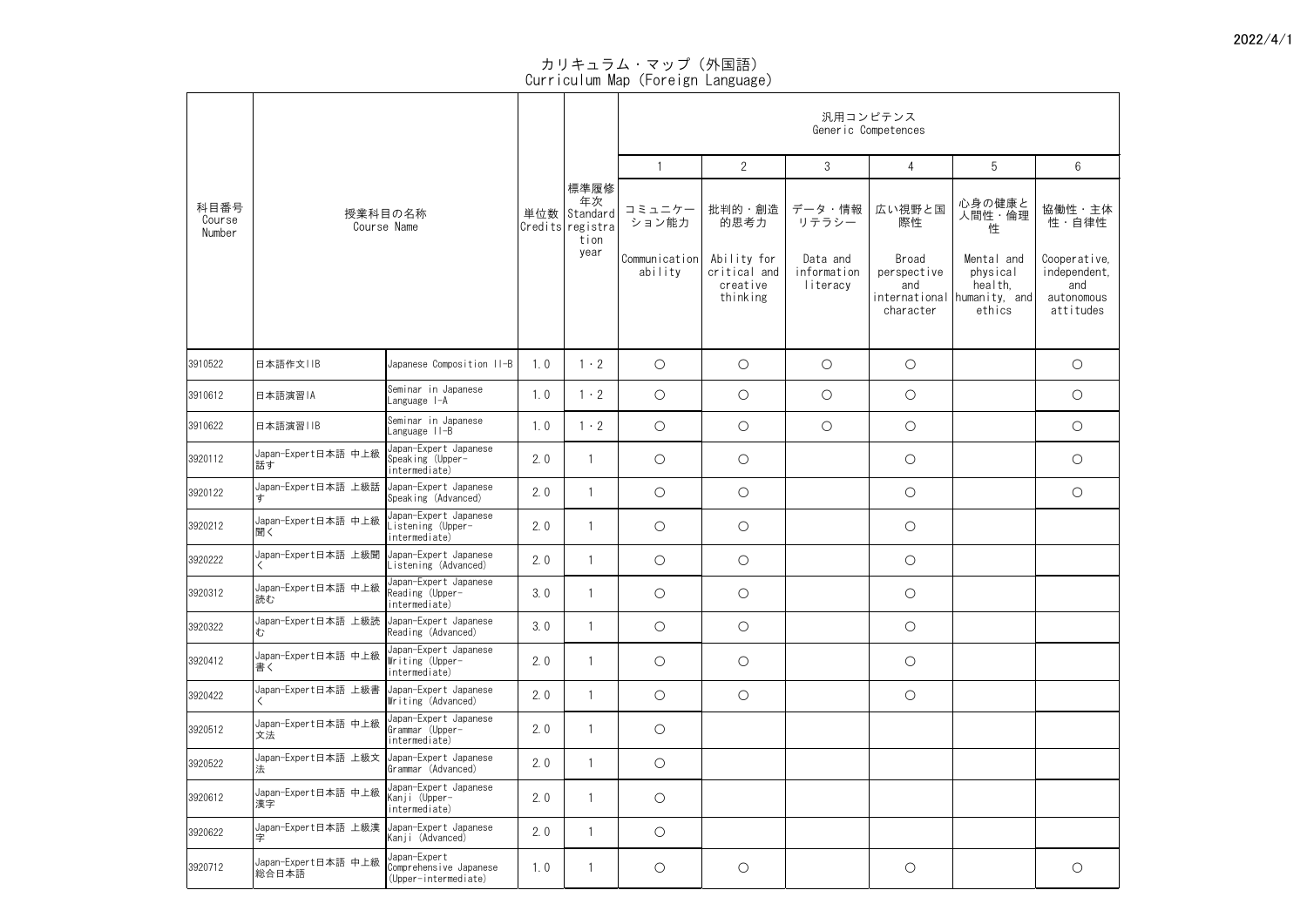|                          |                                         |                                                                                                  |     |                                                    | 汎用コンピテンス<br>Generic Competences |                                                     |                                     |                                          |                                                                            |                                                                |  |  |  |
|--------------------------|-----------------------------------------|--------------------------------------------------------------------------------------------------|-----|----------------------------------------------------|---------------------------------|-----------------------------------------------------|-------------------------------------|------------------------------------------|----------------------------------------------------------------------------|----------------------------------------------------------------|--|--|--|
|                          |                                         |                                                                                                  | 単位数 |                                                    |                                 | 2                                                   | $\mathfrak{S}$                      | 4                                        | 5                                                                          | $6\phantom{.}6$                                                |  |  |  |
| 科目番号<br>Course<br>Number |                                         | 授業科目の名称<br>Course Name                                                                           |     | 標準履修<br>年次<br>Standard<br>Credits registra<br>tion | コミュニケー<br>ション能力                 | 批判的・創造<br>的思考力                                      | データ・情報<br>リテラシー                     | 広い視野と国<br>際性                             | 心身の健康と<br>人間性・倫理<br>性                                                      | 協働性・主体<br>性・自律性                                                |  |  |  |
|                          |                                         |                                                                                                  |     | year                                               | Communication<br>ability        | Ability for<br>critical and<br>creative<br>thinking | Data and<br>information<br>literacy | Broad<br>perspective<br>and<br>character | Mental and<br>physical<br>health,<br>international humanity, and<br>ethics | Cooperative,<br>independent,<br>and<br>autonomous<br>attitudes |  |  |  |
| 3920722                  | Japan-Expert日本語 上級総<br>合日本語             | Japan-Expert<br>Comprehensive Japanese<br>(Advanced)                                             | 1.0 |                                                    | $\bigcirc$                      | $\bigcirc$                                          |                                     | $\bigcirc$                               |                                                                            | $\bigcirc$                                                     |  |  |  |
| 3920812                  | Japan-Expert専門日本語<br>(アグロノミスト養成コー<br>ス) | Japan-Expert Japanese for<br>Special Purposes<br>(Agricultural Science<br>Course)                | 1.0 |                                                    |                                 | $\bigcirc$                                          |                                     | $\bigcirc$                               |                                                                            |                                                                |  |  |  |
| 3920822                  | Japan-Expert専門日本語<br>(ヘルスケアコース)         | Japan-Expert Japanese for<br>Special Purposes<br>(Healthcare Course)                             | 1.0 |                                                    | $\bigcirc$                      | $\bigcirc$                                          |                                     | $\bigcirc$                               |                                                                            | $\bigcirc$                                                     |  |  |  |
| 3920832                  | Japan-Expert専門日本語<br>(日本芸術コース)          | Japan-Expert Japanese for<br>Special Purposes (Art and<br>Design Course)                         | 1.0 |                                                    | $\bigcirc$                      | $\bigcirc$                                          |                                     | $\bigcirc$                               |                                                                            | $\bigcirc$                                                     |  |  |  |
| 3920842                  | Japan-Expert専門日本語<br>(日本語教師養成コース)       | Japan-Expert Japanese for<br>Special Purposes<br>(Japanese Language)<br>Teacher Training Course) | 1.0 |                                                    | $\bigcirc$                      | $\bigcirc$                                          |                                     | $\bigcirc$                               |                                                                            | $\bigcirc$                                                     |  |  |  |
| 3920912                  | Japan-Expertキャリア支援<br> 日本語              | Japan-Expert Japanese for<br>Professional Purposes I                                             | 1.0 | $-4$                                               | $\bigcirc$                      | $\bigcirc$                                          | $\bigcirc$                          | $\bigcirc$                               |                                                                            | $\bigcirc$                                                     |  |  |  |
| 3920922                  | Japan-Expertキャリア支援<br>日本語II             | Japan-Expert Japanese for<br>Professional Purposes II                                            | 1.0 | $-4$                                               | $\bigcirc$                      | $\bigcirc$                                          | $\bigcirc$                          | $\bigcirc$                               |                                                                            | $\bigcirc$                                                     |  |  |  |
| 3901072                  | 総合日本語4文法A                               | Comprehensive Japanese 4<br>Grammar A                                                            | 1.0 |                                                    | $\bigcirc$                      |                                                     | $\bigcirc$                          | $\bigcirc$                               |                                                                            |                                                                |  |  |  |
| 3901082                  | 総合日本語4文法B                               | Comprehensive Japanese 4<br>Grammar B                                                            | 1.0 |                                                    | $\bigcirc$                      |                                                     | $\bigcirc$                          | $\bigcirc$                               |                                                                            |                                                                |  |  |  |
| 3901092                  | 総合日本語4話す聞くA                             | Comprehensive Japanese 4<br>Speaking and Listening A                                             | 1.0 |                                                    | $\bigcirc$                      | $\bigcirc$                                          |                                     | $\bigcirc$                               |                                                                            | $\bigcirc$                                                     |  |  |  |
| 3901102                  | 総合日本語4話す聞くB                             | Comprehensive Japanese 4<br>Speaking and Listening B                                             | 1.0 |                                                    | $\bigcirc$                      | $\bigcirc$                                          |                                     | $\bigcirc$                               |                                                                            | $\bigcirc$                                                     |  |  |  |
| 3901112                  | 総合日本語4読む書くA                             | Comprehensive Japanese 4<br>Reading and Writing A                                                | 1.0 |                                                    | $\bigcirc$                      | $\bigcirc$                                          |                                     | $\bigcirc$                               |                                                                            | $\bigcirc$                                                     |  |  |  |
| 3901122                  | 総合日本語4読む書くB                             | Comprehensive Japanese 4<br>Reading and Writing B                                                | 1.0 |                                                    | $\bigcirc$                      | $\bigcirc$                                          |                                     | $\bigcirc$                               |                                                                            | $\bigcirc$                                                     |  |  |  |
| 3901132                  | 総合日本語5文法A                               | Comprehensive Japanese 5<br>Grammar A                                                            | 1.0 | $\blacksquare$                                     | $\bigcirc$                      |                                                     | $\bigcirc$                          | $\bigcirc$                               |                                                                            |                                                                |  |  |  |
| 3901142                  | 総合日本語5文法B                               | Comprehensive Japanese 5<br>Grammar B                                                            | 1.0 |                                                    | $\bigcirc$                      |                                                     | $\bigcirc$                          | $\bigcirc$                               |                                                                            |                                                                |  |  |  |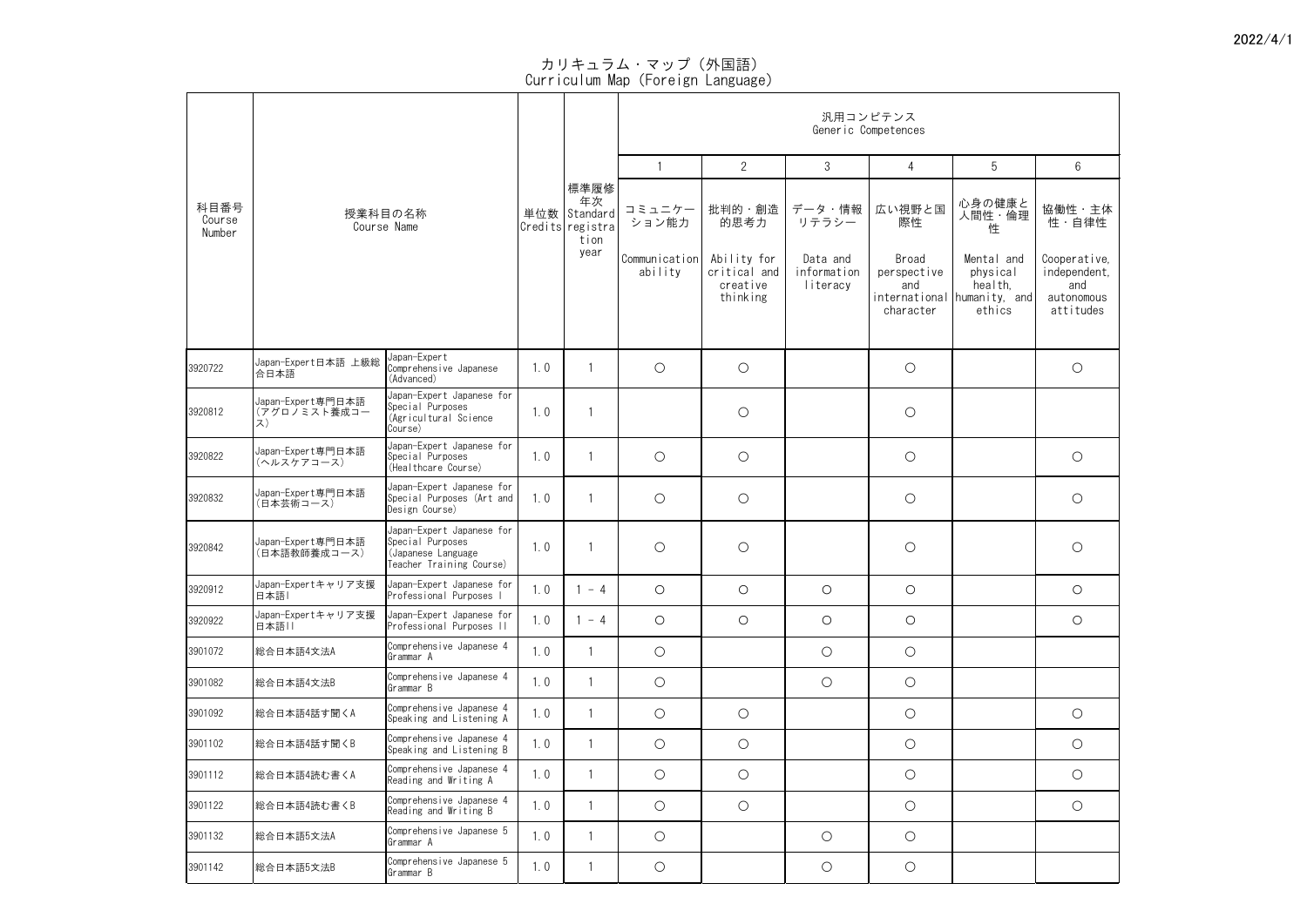|                          |             |                                                      |     |                                                           | 汎用コンピテンス<br>Generic Competences |                                                     |                                     |                                          |                                                                            |                                                                |  |  |  |
|--------------------------|-------------|------------------------------------------------------|-----|-----------------------------------------------------------|---------------------------------|-----------------------------------------------------|-------------------------------------|------------------------------------------|----------------------------------------------------------------------------|----------------------------------------------------------------|--|--|--|
|                          |             |                                                      |     |                                                           |                                 | $\overline{2}$                                      | $\mathfrak{S}$                      | 4                                        | 5                                                                          | $6\phantom{.}6$                                                |  |  |  |
| 科目番号<br>Course<br>Number |             | 授業科目の名称<br>Course Name                               |     | 標準履修<br>年次<br>単位数<br>Standard<br>Credits registra<br>tion | コミュニケー<br>ション能力                 | 批判的・創造<br>的思考力                                      | データ・情報<br>リテラシー                     | 広い視野と国<br>際性                             | 心身の健康と<br>人間性・倫理<br>性                                                      | 協働性・主体<br>性・自律性                                                |  |  |  |
|                          |             |                                                      |     | year                                                      | Communication<br>ability        | Ability for<br>critical and<br>creative<br>thinking | Data and<br>information<br>literacy | Broad<br>perspective<br>and<br>character | Mental and<br>physical<br>health,<br>international humanity, and<br>ethics | Cooperative,<br>independent,<br>and<br>autonomous<br>attitudes |  |  |  |
| 3901152                  | 総合日本語5話す聞くA | Comprehensive Japanese 5<br>Speaking and Listening A | 1.0 |                                                           | $\bigcirc$                      | $\bigcirc$                                          |                                     | $\bigcirc$                               |                                                                            | $\bigcirc$                                                     |  |  |  |
| 3901162                  | 総合日本語5話す聞くB | Comprehensive Japanese 5<br>Speaking and Listening B | 1.0 |                                                           | $\bigcirc$                      | $\bigcirc$                                          |                                     | $\bigcirc$                               |                                                                            | $\bigcirc$                                                     |  |  |  |
| 3901172                  | 総合日本語5読む書くA | Comprehensive Japanese 5<br>Reading and Writing A    | 1.0 |                                                           | $\bigcirc$                      | $\bigcirc$                                          |                                     | $\bigcirc$                               |                                                                            | $\bigcirc$                                                     |  |  |  |
| 3901182                  | 総合日本語5読む書くB | Comprehensive Japanese 5<br>Reading and Writing B    | 1.0 |                                                           | $\bigcirc$                      | $\bigcirc$                                          |                                     | $\bigcirc$                               |                                                                            | $\bigcirc$                                                     |  |  |  |
| 3901192                  | 総合日本語1A     | Comprehensive Japanese 1                             | 4.0 |                                                           | $\bigcirc$                      | $\bigcirc$                                          |                                     | $\bigcirc$                               |                                                                            | $\bigcirc$                                                     |  |  |  |
| 3901202                  | 総合日本語1B     | Comprehensive Japanese 1                             | 4.0 |                                                           | $\bigcirc$                      | $\bigcirc$                                          |                                     | $\bigcirc$                               |                                                                            | $\bigcirc$                                                     |  |  |  |
| 3901212                  | 総合日本語2A     | Comprehensive Japanese 2                             | 4.0 |                                                           | $\bigcirc$                      | $\bigcirc$                                          |                                     | $\bigcirc$                               |                                                                            | $\bigcirc$                                                     |  |  |  |
| 3901222                  | 総合日本語2B     | Comprehensive Japanese 2                             | 4.0 |                                                           | $\bigcirc$                      | $\bigcirc$                                          |                                     | $\bigcirc$                               |                                                                            | $\bigcirc$                                                     |  |  |  |
| 3901232                  | 総合日本語3A     | Comprehensive Japanese 3                             | 4.0 |                                                           | $\bigcirc$                      | $\bigcirc$                                          |                                     | $\bigcirc$                               |                                                                            | $\bigcirc$                                                     |  |  |  |
| 3901242                  | 総合日本語3B     | Comprehensive Japanese 3                             | 4.0 |                                                           | $\bigcirc$                      | $\bigcirc$                                          |                                     | $\bigcirc$                               |                                                                            | $\bigcirc$                                                     |  |  |  |
| 3901252                  | 総合日本語4演習A   | Comprehensive Japanese 4<br>Seminar A                | 1.0 |                                                           | $\bigcirc$                      | $\bigcirc$                                          |                                     | $\bigcirc$                               |                                                                            | $\bigcirc$                                                     |  |  |  |
| 3901262                  | 総合日本語4演習B   | Comprehensive Japanese 4<br>Seminar B                | 1.0 |                                                           | $\bigcirc$                      | $\bigcirc$                                          |                                     | $\bigcirc$                               |                                                                            | $\bigcirc$                                                     |  |  |  |
| 3901272                  | 総合日本語5演習A   | Comprehensive Japanese 5<br>Seminar A                | 1.0 |                                                           | $\bigcirc$                      | $\bigcirc$                                          |                                     | $\bigcirc$                               |                                                                            | $\bigcirc$                                                     |  |  |  |
| 3901282                  | 総合日本語5演習B   | Comprehensive Japanese 5<br>Seminar B                | 1.0 |                                                           | $\bigcirc$                      | $\bigcirc$                                          |                                     | $\bigcirc$                               |                                                                            | $\bigcirc$                                                     |  |  |  |
| 3901292                  | 総合日本語6文法A   | Comprehensive Japanese 6<br>Grammar A                | 1.0 |                                                           | $\bigcirc$                      |                                                     | $\bigcirc$                          | $\bigcirc$                               |                                                                            |                                                                |  |  |  |
| 3901302                  | 総合日本語6文法B   | Comprehensive Japanese 6<br>Grammar B                | 1.0 |                                                           | $\bigcirc$                      |                                                     | $\bigcirc$                          | $\bigcirc$                               |                                                                            |                                                                |  |  |  |
| 3901312                  | 総合日本語6話す聞くA | Comprehensive Japanese 6<br>Speaking and Listening A | 1.0 |                                                           | $\bigcirc$                      | $\bigcirc$                                          |                                     | $\bigcirc$                               |                                                                            | $\bigcirc$                                                     |  |  |  |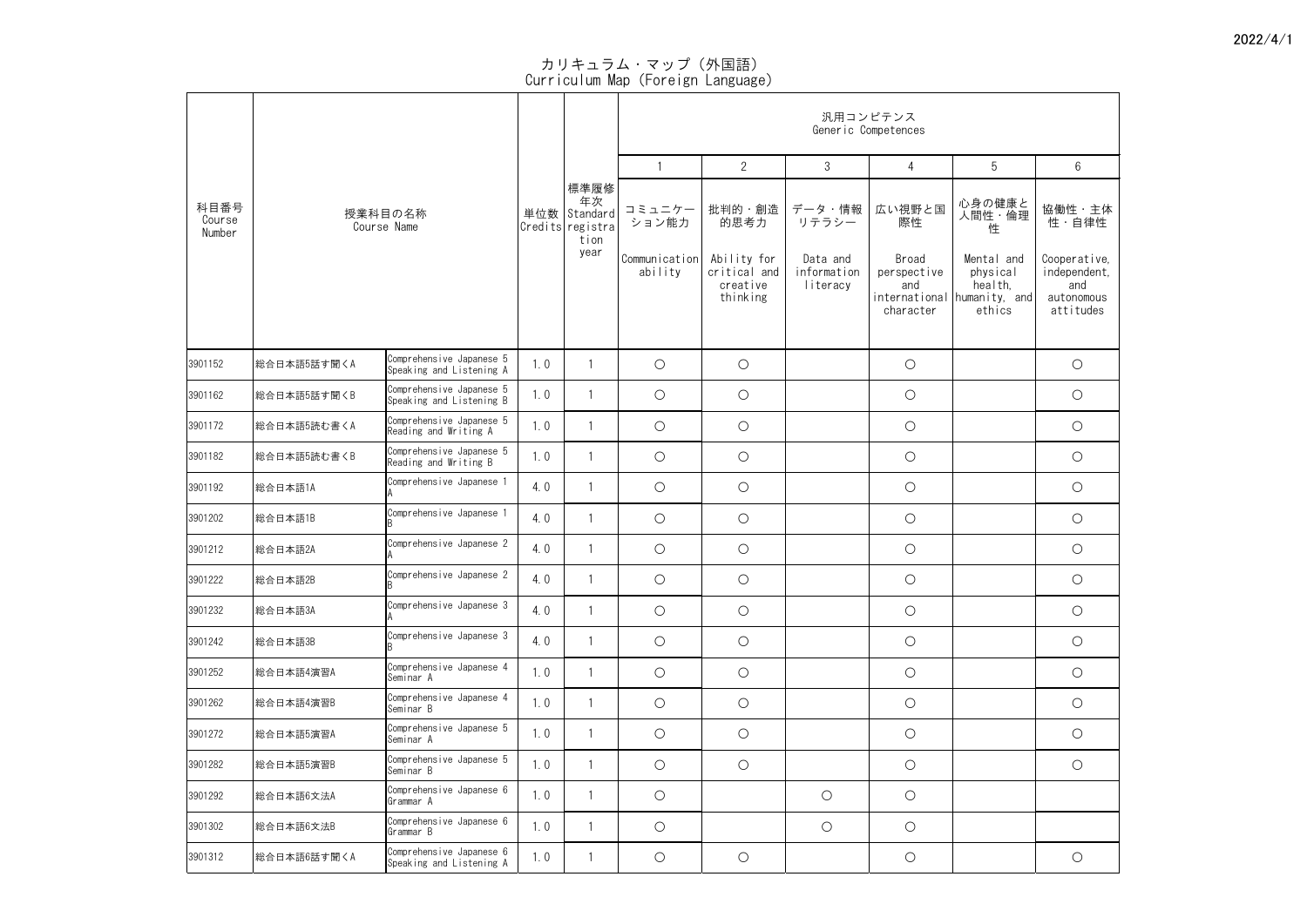|                          |                           |                                                      |     |      | 汎用コンピテンス<br>Generic Competences                                 |                                                     |                                     |                                          |                                                                            |                                                                |  |  |  |
|--------------------------|---------------------------|------------------------------------------------------|-----|------|-----------------------------------------------------------------|-----------------------------------------------------|-------------------------------------|------------------------------------------|----------------------------------------------------------------------------|----------------------------------------------------------------|--|--|--|
|                          |                           |                                                      |     |      |                                                                 | $\overline{2}$                                      | $\mathfrak{S}$                      | 4                                        | 5                                                                          | $6\phantom{.}6$                                                |  |  |  |
| 科目番号<br>Course<br>Number |                           | 授業科目の名称<br>Course Name                               |     |      | 標準履修<br>コミュニケー<br>単位数   Standard  <br>ション能力<br>Credits registra | 批判的・創造<br>的思考力                                      | データ・情報<br>リテラシー                     | 広い視野と国<br>際性                             | 心身の健康と<br>人間性・倫理<br>性                                                      | 協働性・主体<br>性・自律性                                                |  |  |  |
|                          |                           |                                                      |     | year | Communication<br>ability                                        | Ability for<br>critical and<br>creative<br>thinking | Data and<br>information<br>literacy | Broad<br>perspective<br>and<br>character | Mental and<br>physical<br>health,<br>international humanity, and<br>ethics | Cooperative,<br>independent,<br>and<br>autonomous<br>attitudes |  |  |  |
| 3901322                  | 総合日本語6話す聞くB               | Comprehensive Japanese 6<br>Speaking and Listening B | 1.0 |      | $\bigcirc$                                                      | $\bigcirc$                                          |                                     | $\bigcirc$                               |                                                                            | $\bigcirc$                                                     |  |  |  |
| 3901332                  | 総合日本語6読む書くA               | Comprehensive Japanese 6<br>Reading and Writing A    | 1.0 |      | $\bigcirc$                                                      | $\bigcirc$                                          |                                     | $\bigcirc$                               |                                                                            |                                                                |  |  |  |
| 3901342                  | <sup>28</sup> 絵合日本語6読む書くB | Comprehensive Japanese 6<br>Reading and Writing B    | 1.0 |      | $\bigcirc$                                                      | $\bigcirc$                                          |                                     | $\bigcirc$                               |                                                                            |                                                                |  |  |  |
| 3901352                  | 総合日本語6演習A                 | Comprehensive Japanese 6<br>Seminar A                | 1.0 |      | $\bigcirc$                                                      | $\bigcirc$                                          |                                     | $\bigcirc$                               |                                                                            | $\bigcirc$                                                     |  |  |  |
| 3901362                  | 総合日本語6演習B                 | Comprehensive Japanese 6<br> Seminar B               | 1.0 |      | $\bigcirc$                                                      | $\bigcirc$                                          |                                     | $\bigcirc$                               |                                                                            | $\bigcirc$                                                     |  |  |  |
| 3901372                  | 総合日本語7文法A                 | Comprehensive Japanese 7<br> Grammar A               | 1.0 |      | $\bigcirc$                                                      |                                                     | $\bigcirc$                          | $\bigcirc$                               |                                                                            |                                                                |  |  |  |
| 3901382                  | 総合日本語7文法B                 | Comprehensive Japanese 7<br>Grammar B                | 1.0 |      | $\bigcirc$                                                      |                                                     | $\bigcirc$                          | $\bigcirc$                               |                                                                            |                                                                |  |  |  |
| 3901392                  | <sup>28</sup> 総合日本語7話す聞くA | Comprehensive Japanese 7<br>Speaking and Listening A | 1.0 |      | $\bigcirc$                                                      | $\bigcirc$                                          |                                     | $\bigcirc$                               |                                                                            | $\bigcirc$                                                     |  |  |  |
| 3901402                  | 総合日本語7話す聞くB               | Comprehensive Japanese 7<br>Speaking and Listening B | 1.0 |      | $\bigcirc$                                                      | $\bigcirc$                                          |                                     | $\bigcirc$                               |                                                                            | $\bigcirc$                                                     |  |  |  |
| 3901412                  | <sup>28</sup> 絵合日本語7読む書くA | Comprehensive Japanese 7<br>Reading and Writing A    | 1.0 |      | $\bigcirc$                                                      | $\bigcirc$                                          |                                     | $\bigcirc$                               |                                                                            | $\bigcirc$                                                     |  |  |  |
| 3901422                  | <sup>28</sup> 絵合日本語7読む書くB | Comprehensive Japanese 7<br>Reading and Writing B    | 1.0 |      | $\bigcirc$                                                      | $\bigcirc$                                          |                                     | $\bigcirc$                               |                                                                            | $\bigcirc$                                                     |  |  |  |
| 3901432                  | 総合日本語7演習A                 | Comprehensive Japanese 7<br> Seminar A               | 1.0 |      | $\bigcirc$                                                      | $\bigcirc$                                          |                                     | $\bigcirc$                               |                                                                            | $\bigcirc$                                                     |  |  |  |
| 3901442                  | 総合日本語7演習B                 | Comprehensive Japanese 7<br> Seminar B               | 1.0 |      | $\bigcirc$                                                      | $\bigcirc$                                          |                                     | $\bigcirc$                               |                                                                            | $\bigcirc$                                                     |  |  |  |
| 3901452                  | 棒々な日本語IA                  | Varieties of Japanese   A                            | 1.0 |      | $\bigcirc$                                                      | $\bigcirc$                                          | $\bigcirc$                          | $\bigcirc$                               |                                                                            |                                                                |  |  |  |
| 3901462                  | 様々な日本語IB                  | Varieties of Japanese   B                            | 1.0 |      | $\bigcirc$                                                      | $\bigcirc$                                          | $\bigcirc$                          | $\bigcirc$                               |                                                                            |                                                                |  |  |  |
| 3901472                  | 体々な日本語IIA                 | Varieties of Japanese II                             | 1.0 |      | $\bigcirc$                                                      | $\bigcirc$                                          | $\bigcirc$                          | $\bigcirc$                               |                                                                            |                                                                |  |  |  |
| 3901482                  | 様々な日本語  B                 | Varieties of Japanese II                             | 1.0 |      | $\bigcirc$                                                      | $\bigcirc$                                          | $\bigcirc$                          | $\bigcirc$                               |                                                                            |                                                                |  |  |  |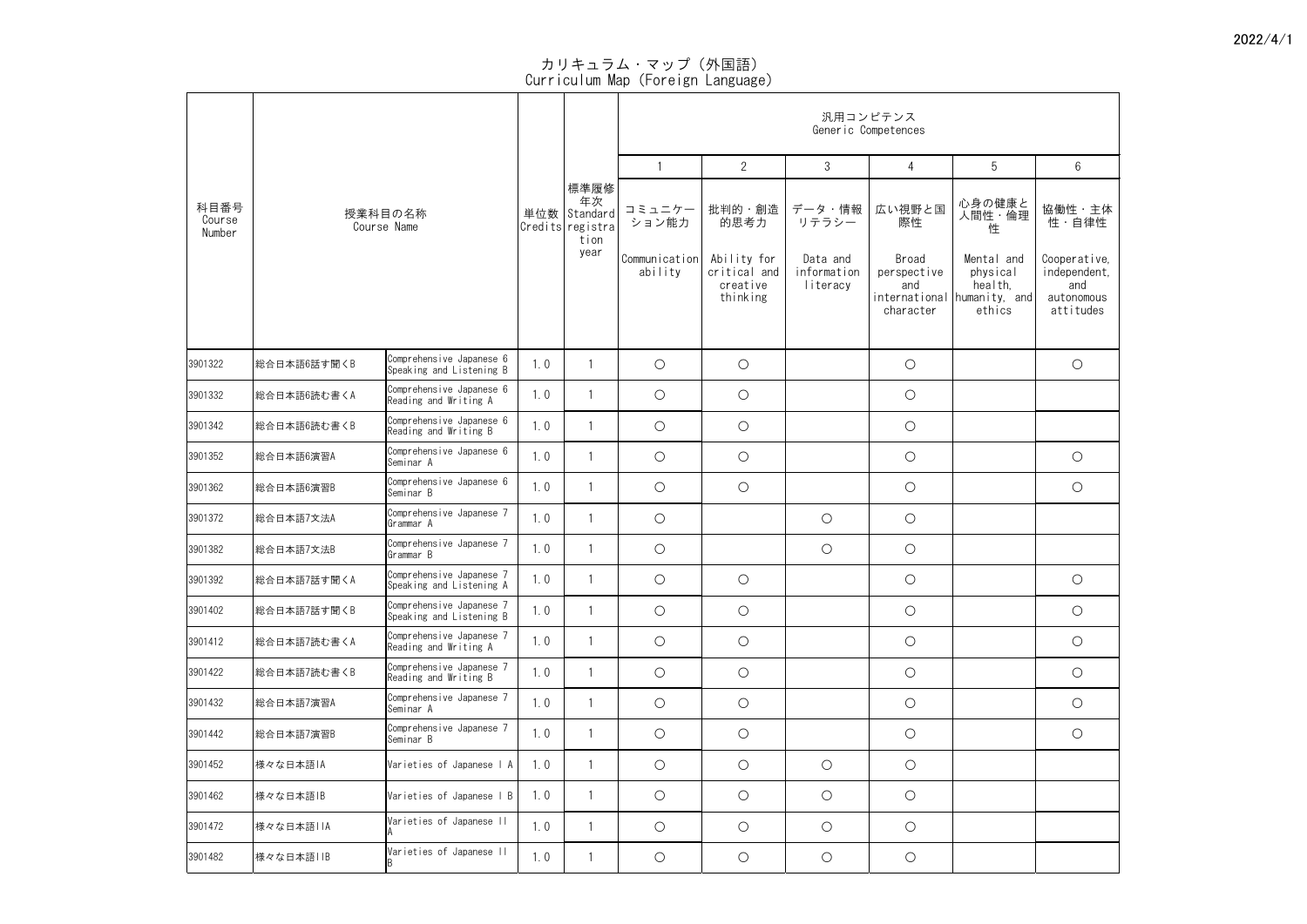|                          |                                                             |                                                             |                                                            |                          |                                                     |                                     |                                          | 汎用コンピテンス<br>Generic Competences                                            |                                                                |                 |
|--------------------------|-------------------------------------------------------------|-------------------------------------------------------------|------------------------------------------------------------|--------------------------|-----------------------------------------------------|-------------------------------------|------------------------------------------|----------------------------------------------------------------------------|----------------------------------------------------------------|-----------------|
|                          |                                                             |                                                             |                                                            |                          |                                                     | $\overline{2}$                      | $\mathfrak{Z}$                           | 4                                                                          | 5                                                              | $6\phantom{1}6$ |
| 科目番号<br>Course<br>Number | 授業科目の名称<br>Course Name                                      |                                                             | 標準履修<br>年次<br>単位数   Standard  <br>Credits registra<br>tion | コミュニケー<br>ション能力          | 批判的・創造<br>的思考力                                      | データ・情報<br>リテラシー                     | 広い視野と国<br>際性                             | 心身の健康と<br>人間性・倫理<br>性                                                      | 協働性・主体<br>性・自律性                                                |                 |
|                          |                                                             |                                                             | year                                                       | Communication<br>ability | Ability for<br>critical and<br>creative<br>thinking | Data and<br>information<br>literacy | Broad<br>perspective<br>and<br>character | Mental and<br>physical<br>health,<br>international humanity, and<br>ethics | Cooperative,<br>independent,<br>and<br>autonomous<br>attitudes |                 |
| 3901552                  | 制作日本語IIA                                                    | Japanese Project II A                                       | 1.0                                                        |                          | $\bigcirc$                                          | $\bigcirc$                          |                                          | $\bigcirc$                                                                 |                                                                | $\bigcirc$      |
| 3901562                  | 制作日本語IIB                                                    | Japanese Project II B                                       | 1.0                                                        |                          | $\bigcirc$                                          | $\bigcirc$                          |                                          | $\bigcirc$                                                                 |                                                                | $\bigcirc$      |
| 3901592                  | プロジェクトワーク日本語A  Japanese Project Work A                      |                                                             | 1.0                                                        |                          | $\bigcirc$                                          | $\bigcirc$                          |                                          | $\bigcirc$                                                                 |                                                                | $\bigcirc$      |
| 3901602                  | プロジェクトワーク日本語B  Japanese Project Work B                      |                                                             | 1.0                                                        |                          | $\bigcirc$                                          | $\bigcirc$                          |                                          | $\bigcirc$                                                                 |                                                                | $\bigcirc$      |
| 3901612                  | Japanese Socio-cultural<br>Studies (Taught in<br>English) A | Japanese Socio-cultural<br>Studies (Taught in<br>English) A | 1.0                                                        |                          | $\bigcirc$                                          |                                     | $\bigcirc$                               | $\bigcirc$                                                                 |                                                                | $\bigcirc$      |
| 3901622                  | Japanese Socio-cultural<br>Studies (Taught in<br>English) B | Japanese Socio-cultural<br>Studies (Taught in<br>English) B | 1.0                                                        |                          | $\bigcirc$                                          |                                     | $\bigcirc$                               | $\bigcirc$                                                                 |                                                                | $\bigcirc$      |
| 3******                  | Japanese Issues (Culture)<br>(Taught in English) A          | Japanese Issues (Culture)<br>(Taught in English) A          | 1.0                                                        |                          | $\bigcirc$                                          |                                     | $\bigcirc$                               | $\bigcirc$                                                                 |                                                                | $\bigcirc$      |
| 3902012                  | 総合漢字1A                                                      | Kanji 1 A                                                   | 1.0                                                        |                          | $\bigcirc$                                          | $\bigcirc$                          | $\bigcirc$                               | $\bigcirc$                                                                 |                                                                | $\bigcirc$      |
| 3902022                  | 総合漢字1B                                                      | Kanji 1 B                                                   | 1.0                                                        |                          | $\bigcirc$                                          | $\bigcirc$                          | $\bigcirc$                               | $\bigcirc$                                                                 |                                                                | $\bigcirc$      |
| 3902032                  | 総合漢字2A                                                      | Kanji 2 A                                                   | 1.0                                                        |                          | $\bigcirc$                                          | $\bigcirc$                          | $\bigcirc$                               | $\bigcirc$                                                                 |                                                                | $\bigcirc$      |
| 3902042                  | 総合漢字2B                                                      | Kanji 2 B                                                   | 1.0                                                        |                          | $\bigcirc$                                          | $\bigcirc$                          | $\bigcirc$                               | $\bigcirc$                                                                 |                                                                | $\bigcirc$      |
| 3902052                  | 総合漢字3A                                                      | Kanji 3 A                                                   | 1.0                                                        |                          | $\bigcirc$                                          | $\bigcirc$                          | $\bigcirc$                               | $\bigcirc$                                                                 |                                                                | $\bigcirc$      |
| 3902062                  | 総合漢字3B                                                      | Kanji 3 B                                                   | 1.0                                                        |                          | $\bigcirc$                                          | $\bigcirc$                          | $\bigcirc$                               | $\bigcirc$                                                                 |                                                                | $\bigcirc$      |
| 3902072                  | 総合漢字4A                                                      | Kanji 4 A                                                   | 1.0                                                        |                          | $\bigcirc$                                          | $\bigcirc$                          | $\bigcirc$                               | $\bigcirc$                                                                 |                                                                | $\bigcirc$      |
| 3902082                  | 総合漢字4B                                                      | Kanji 4 B                                                   | 1.0                                                        |                          | $\bigcirc$                                          | $\bigcirc$                          | $\bigcirc$                               | $\bigcirc$                                                                 |                                                                | $\bigcirc$      |
| 3902092                  | 総合漢字5A                                                      | Kanji 5 A                                                   | 1.0                                                        |                          | $\bigcirc$                                          | $\bigcirc$                          | $\bigcirc$                               | $\bigcirc$                                                                 |                                                                | $\bigcirc$      |
| 3902102                  | 総合漢字5B                                                      | Kanji 5 B                                                   | 1.0                                                        |                          | $\bigcirc$                                          | $\bigcirc$                          | $\bigcirc$                               | $\bigcirc$                                                                 |                                                                | $\bigcirc$      |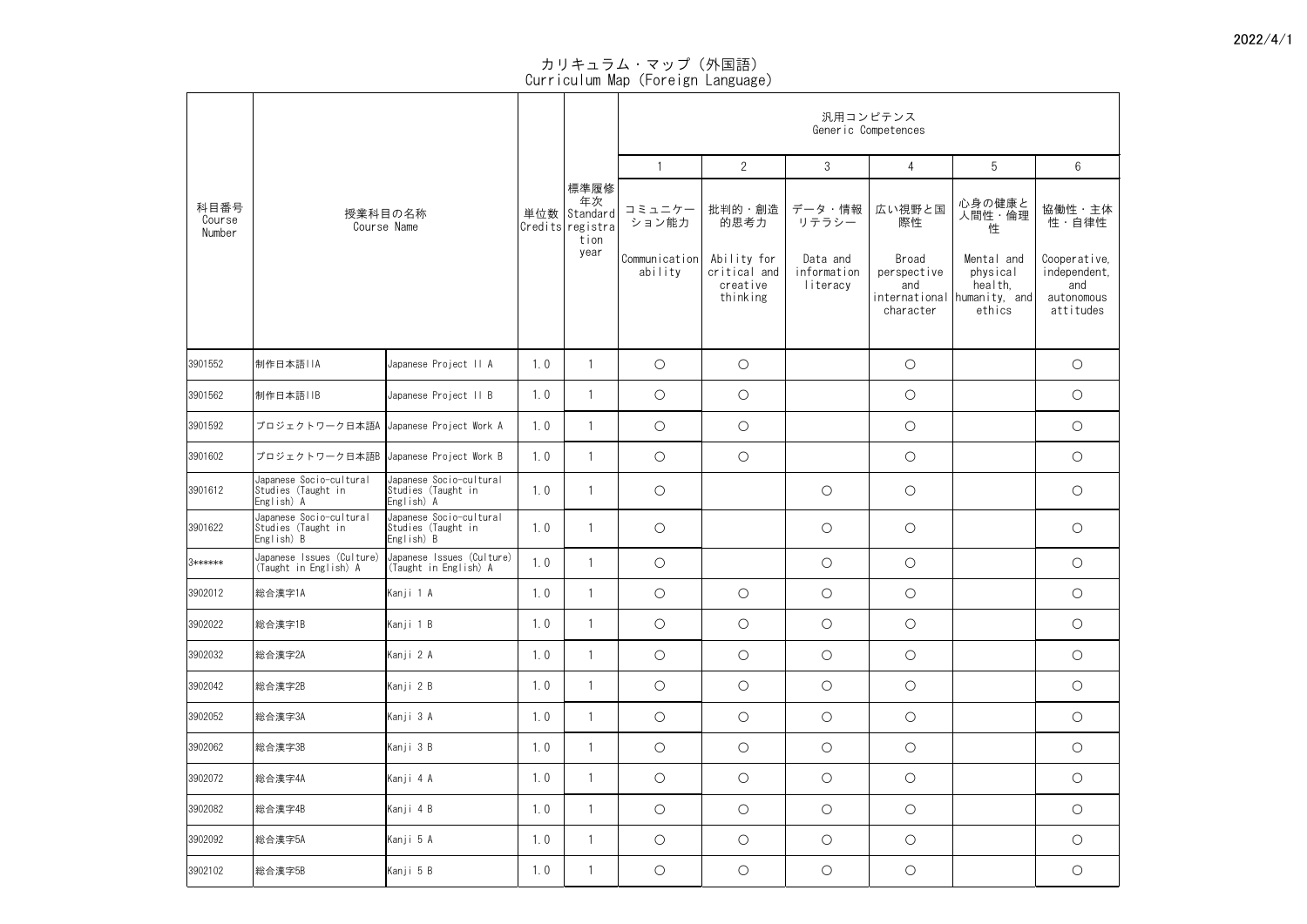|                          |                                           |                                           |     |                                                                    | 汎用コンピテンス<br>Generic Competences      |                               |                                 |                                                              |                                                |                                 |  |  |  |
|--------------------------|-------------------------------------------|-------------------------------------------|-----|--------------------------------------------------------------------|--------------------------------------|-------------------------------|---------------------------------|--------------------------------------------------------------|------------------------------------------------|---------------------------------|--|--|--|
|                          |                                           |                                           |     |                                                                    |                                      | $\overline{2}$                | $\mathfrak{S}$                  | 4                                                            | 5                                              | $6\phantom{.}6$                 |  |  |  |
| 科目番号<br>Course<br>Number | 授業科目の名称<br>Course Name                    |                                           |     | 標準履修<br>年次<br>単位数   Standard  <br>Credits registra<br>tion<br>year | コミュニケー<br>ション能力<br>Communication     | 批判的・創造<br>的思考力<br>Ability for | データ・情報<br>リテラシー<br>Data and     | 広い視野と国<br>際性<br><b>Broad</b>                                 | 心身の健康と<br>しの<br>人間性・倫理<br>性<br>Mental and      | 協働性・主体<br>性・自律性<br>Cooperative, |  |  |  |
|                          |                                           |                                           |     | ability                                                            | critical and<br>creative<br>thinking | information<br>literacy       | perspective<br>and<br>character | physical<br>health,<br>international humanity, and<br>ethics | independent,<br>and<br>autonomous<br>attitudes |                                 |  |  |  |
| 3902112                  | 総合漢字6A                                    | Kanji 6 A                                 | 1.0 |                                                                    | $\bigcirc$                           | $\bigcirc$                    | $\bigcirc$                      | $\bigcirc$                                                   |                                                | $\bigcirc$                      |  |  |  |
| 3902122                  | 総合漢字6B                                    | Kanji 6 B                                 | 1.0 |                                                                    | $\bigcirc$                           | $\bigcirc$                    | $\bigcirc$                      | $\bigcirc$                                                   |                                                | $\bigcirc$                      |  |  |  |
| 3902132                  | 総合漢字7A                                    | Kanji 7 A                                 | 1.0 |                                                                    | $\bigcirc$                           | $\bigcirc$                    | $\bigcirc$                      | $\bigcirc$                                                   |                                                | $\bigcirc$                      |  |  |  |
| 3902142                  | 総合漢字7B                                    | Kanji 7 B                                 | 1.0 |                                                                    | $\bigcirc$                           | $\bigcirc$                    | $\bigcirc$                      | $\bigcirc$                                                   |                                                | $\bigcirc$                      |  |  |  |
| 3902232                  | 総合漢字8A                                    | Kanji 8 A                                 | 1.0 |                                                                    | $\bigcirc$                           | $\bigcirc$                    | $\bigcirc$                      | $\bigcirc$                                                   |                                                | $\bigcirc$                      |  |  |  |
| 3902242                  | 総合漢字8B                                    | Kanji 8 B                                 | 1.0 |                                                                    | $\bigcirc$                           | $\bigcirc$                    | $\bigcirc$                      | $\bigcirc$                                                   |                                                | $\bigcirc$                      |  |  |  |
| 3990312                  | Japanese 101                              | Japanese 101                              | 2.0 |                                                                    | $\bigcirc$                           |                               |                                 | $\bigcirc$                                                   |                                                | $\bigcirc$                      |  |  |  |
| 3990332                  | Japanese 201                              | Japanese 201                              | 2.0 | $1 \cdot 2$                                                        | $\bigcirc$                           |                               |                                 | $\bigcirc$                                                   |                                                | $\bigcirc$                      |  |  |  |
| 3990352                  | Japanese 301                              | Japanese 301                              | 2.0 | $\cdot$ 2                                                          | $\bigcirc$                           | $\bigcirc$                    |                                 | $\bigcirc$                                                   |                                                | $\bigcirc$                      |  |  |  |
| 3990372                  | Japanese 401                              | Japanese 401                              | 2.0 | $1 \cdot 2$                                                        | $\bigcirc$                           | $\bigcirc$                    |                                 | $\bigcirc$                                                   |                                                | $\bigcirc$                      |  |  |  |
| 3990422                  | Japanese 102                              | Japanese 102                              | 2.0 |                                                                    | $\bigcirc$                           |                               |                                 | $\bigcirc$                                                   |                                                | $\bigcirc$                      |  |  |  |
| 3990442                  | Japanese 202                              | Japanese 202                              | 2.0 | $1 \cdot 2$                                                        | $\bigcirc$                           |                               |                                 | $\bigcirc$                                                   |                                                | $\bigcirc$                      |  |  |  |
| 3990462                  | Japanese 302                              | Japanese 302                              | 2.0 | $1 \cdot 2$                                                        | $\bigcirc$                           | $\bigcirc$                    |                                 | $\bigcirc$                                                   |                                                | $\bigcirc$                      |  |  |  |
| 3990482                  | Japanese 402                              | Japanese 402                              | 2.0 | $1 \cdot 2$                                                        | $\bigcirc$                           | $\bigcirc$                    |                                 | $\bigcirc$                                                   |                                                | $\bigcirc$                      |  |  |  |
| 3190012                  | English Critical Reading<br>Strategies II | English Critical Reading<br>Strategies II | 1.0 |                                                                    | $\bigcirc$                           | $\bigcirc$                    |                                 | $\bigcirc$                                                   |                                                | $\bigcirc$                      |  |  |  |
| 3190022                  | English Intercultural<br>Communication II | English Intercultural<br>Communication II | 1.0 |                                                                    | $\bigcirc$                           | $\bigcirc$                    |                                 | $\bigcirc$                                                   |                                                | $\bigcirc$                      |  |  |  |

注1)同一科目名の科目は一つのみを残し、重複は除いています。

注2)2018年度以前入学者向けの科目は除いています。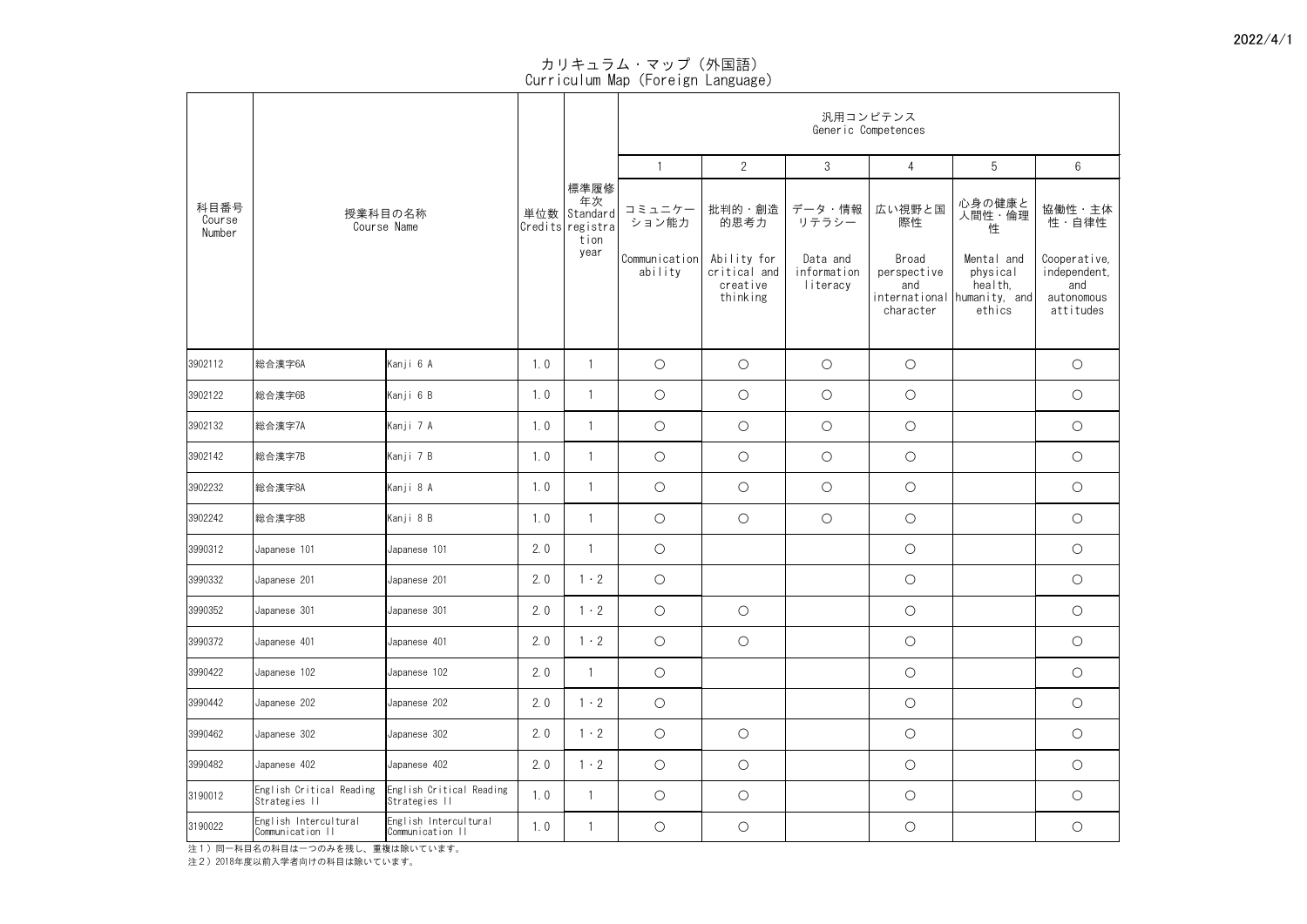|                          | 授業科目の名称<br>Course Name |                                     |     |                                                        | 汎用コンピテンス<br>Generic Competences             |                                                                       |                                 |                                   |                                    |                                                 |  |  |
|--------------------------|------------------------|-------------------------------------|-----|--------------------------------------------------------|---------------------------------------------|-----------------------------------------------------------------------|---------------------------------|-----------------------------------|------------------------------------|-------------------------------------------------|--|--|
|                          |                        |                                     |     | 標準履修                                                   |                                             | $\overline{2}$                                                        | $\mathfrak{S}$                  | 4                                 | 5                                  | $6\phantom{.}6$                                 |  |  |
| 科目番号<br>Course<br>Number |                        |                                     |     | 年次<br>単位数 Standard<br>Credits registra<br>tion<br>year | コミュニケー<br>ション能力<br>Communication<br>ability | 批判的・創造的 データ・情報リ 広い視野と国際 心身の健康と人<br>思考力<br>Ability for<br>critical and | テラシー<br>Data and<br>information | 性<br>Broad<br>perspective         | 間性・倫理性<br>Mental and<br>physical   | 協働性・主体<br>性・自律性<br>Cooperative,<br>independent, |  |  |
|                          |                        |                                     |     |                                                        |                                             | creative<br>thinking                                                  | literacy                        | and<br>international<br>character | health,<br>humanity, and<br>ethics | and autonomous<br>attitudes                     |  |  |
| 61*****                  | 情報リテラシー(講義)            | Information<br>Literacy (Lectures)  | 1.0 |                                                        |                                             |                                                                       |                                 |                                   |                                    |                                                 |  |  |
| 64*****                  | 情報リテラシー(演習)            | Information Literacy<br>(Exercises) | 1.0 |                                                        | 0.25                                        |                                                                       | 0.75                            |                                   |                                    |                                                 |  |  |
| 65*****                  | データサイエンス               | Data Science                        | 2.0 |                                                        | 0.25                                        | 0.25                                                                  | 1.5                             |                                   |                                    |                                                 |  |  |

注)同一科目名の科目は一つのみを残し、重複は除いています。

# カリキュラム・マップ(情報) Curriculum Map(Information Literacy)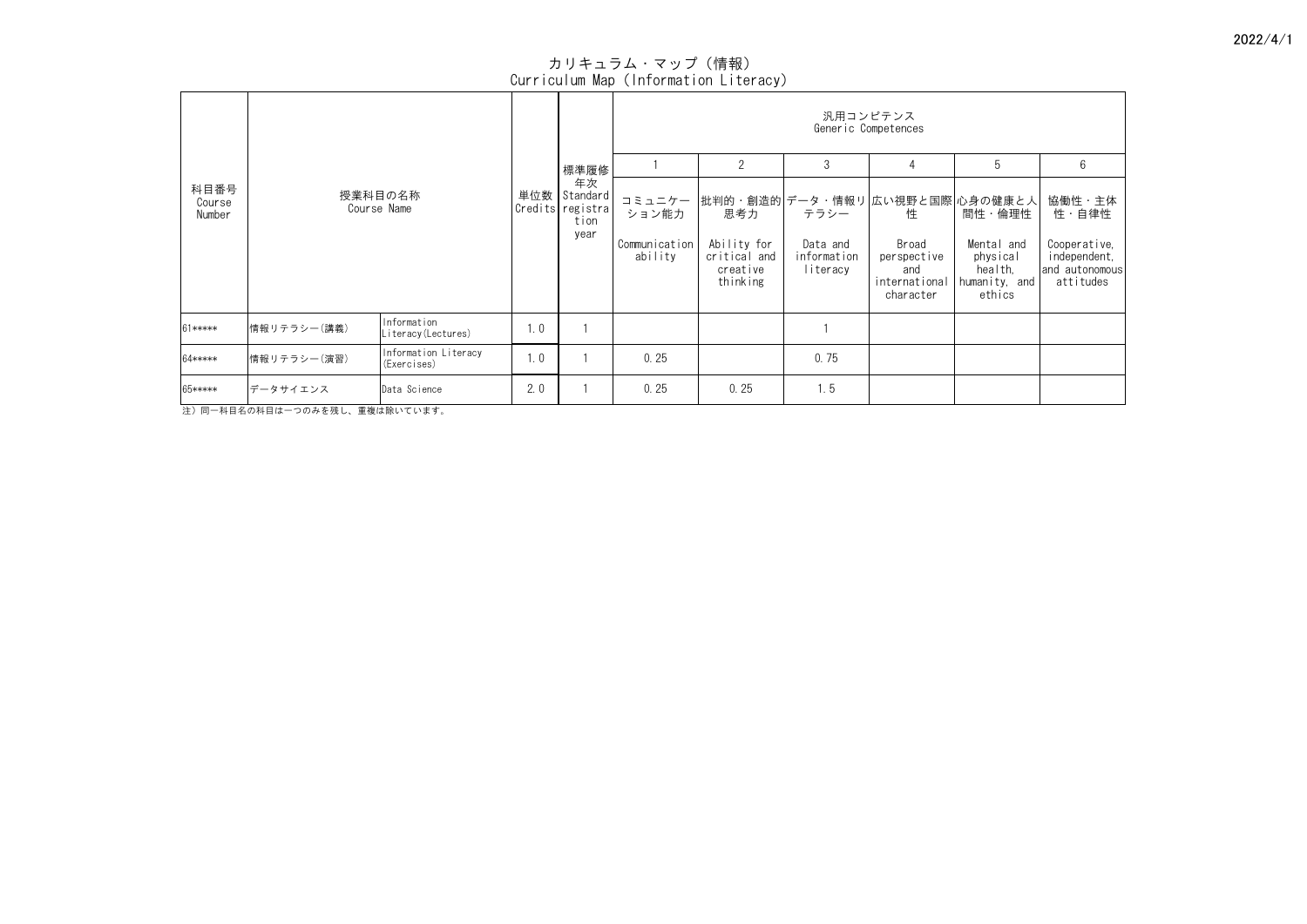| 科目番号<br>Course<br>Number |                              |                    |                                    | 汎用コンピテンス<br>Generic Competences |                                                     |                                     |                                                           |                                                              |                                                                |  |  |
|--------------------------|------------------------------|--------------------|------------------------------------|---------------------------------|-----------------------------------------------------|-------------------------------------|-----------------------------------------------------------|--------------------------------------------------------------|----------------------------------------------------------------|--|--|
|                          |                              | 単位数<br>Credit<br>S | 標準履修                               |                                 |                                                     |                                     |                                                           | .ს                                                           | 6                                                              |  |  |
|                          | 授業科目の名称<br>Course Name       |                    | 年次<br>Standard<br>registra<br>tion | コミュニケー<br>ション能力                 | 批判的・創造<br>的思考力                                      | データ・情報<br>リテラシー                     | 広い視野と国<br>際性                                              | 心身の健康と<br>人間性・倫理<br>性                                        | 協働性·主体<br>性・自律性                                                |  |  |
|                          |                              |                    | year                               | Communication<br>ability        | Ability for<br>critical and<br>creative<br>thinking | Data and<br>information<br>literacy | Broad<br>perspective<br>and<br>international<br>character | Mental and<br>physical<br>health,<br>humanity, and<br>ethics | Cooperative,<br>independent,<br>and<br>autonomous<br>attitudes |  |  |
| 51*****                  | 国語 <br>Japanese Language I   | 1.0                |                                    | $\bigcirc$                      | $\bigcirc$                                          |                                     | $\bigcirc$                                                |                                                              |                                                                |  |  |
| 52*****                  | 国語  <br>Japanese Language II | 1.0                |                                    | $\bigcirc$                      | $\bigcirc$                                          |                                     | $\bigcirc$                                                |                                                              |                                                                |  |  |

注1)同一科目名の科目は一つのみを残し、重複は除いています。

注2)2018年度以前入学者向けの科目は除いています。

カリキュラム・マップ(国語)

Curriculum Map(Japanese Language)